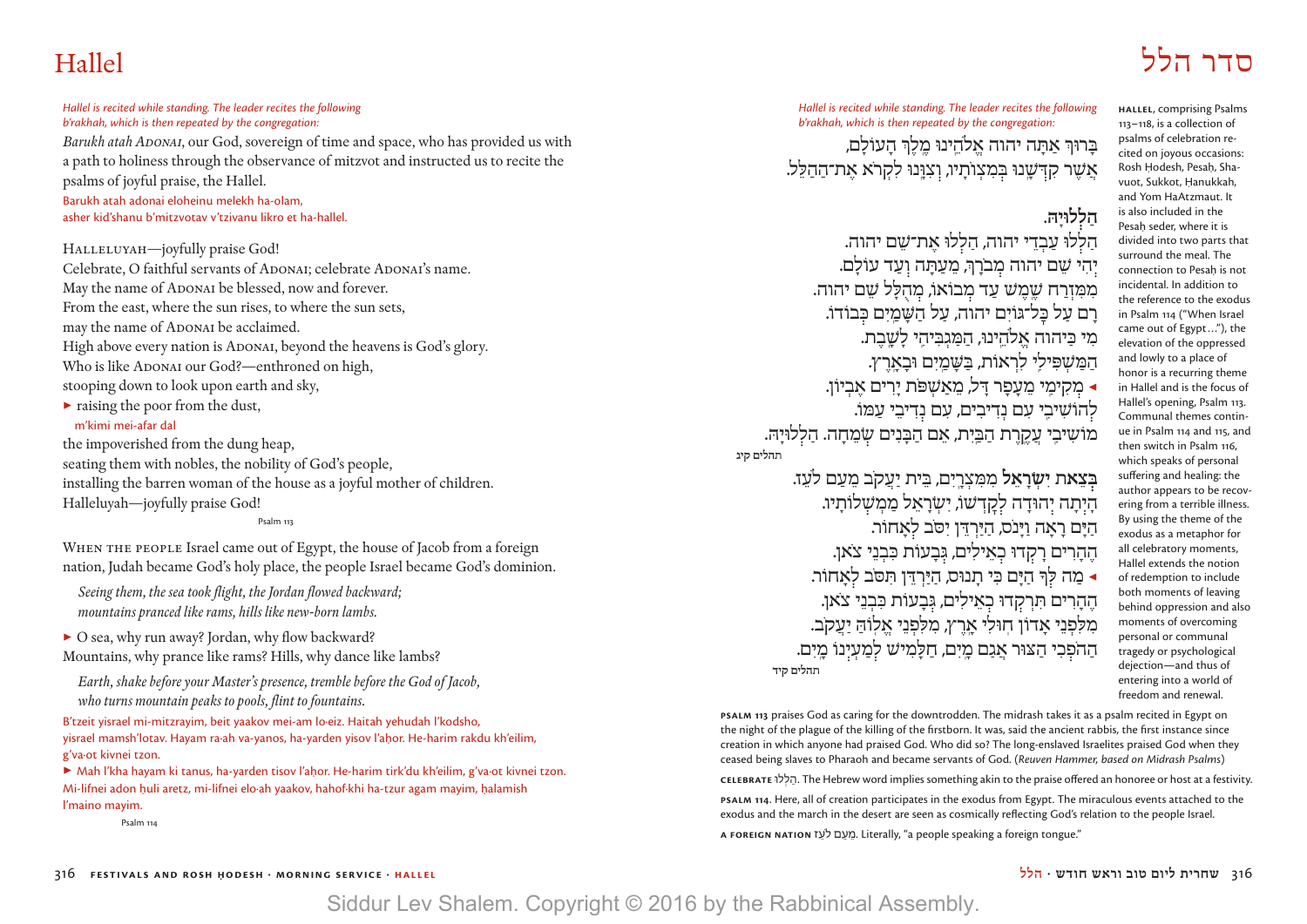*The following paragraph is omitted on Rosh Hodesh* and the last six days of Pesah.

NOT TO US ADONAI, not to us, but to Your own name give glory, that You may be known as faithful and kind. Why should nations say, "Where is their God?" You are in heaven, doing whatever You will. Their idols are made of silver and gold the work of human hands—with mouths that cannot speak, eyes that cannot see, ears that cannot hear, a nose that cannot smell, hands that cannot touch, feet that cannot walk, throats that utter no sound. Their creators shall suffer that fate—all who have faith in them. ▶ People of Israel, trust in ADONAI, Israel's protector and shield; house of Aaron, trust in ADONAI, Aaron's protector and shield: all who revere ADONAI, trust in ADONAI, your protector and shield. Atzabeihem kesef v'zahav, ma·aseih y'dei adam. Peh lahem v'lo y'dabeiru, einayim lahem v'lo yiru. Oznayim lahem v'lo yishma·u, af lahem v'lo y'riḥun. Y'deihem v'lo y'mishun, ragleihem v'lo y'haleikhu, lo yehgu bigronam. K'mohem yihyu oseihem, kol asher botei·ah bahem. ▶ Yisrael b'taḥ badonai, ezram u-maginam hu. Beit aharon bit·hu vadonai, ezram u-maginam hu.

Yirei Adonai bit·hu vadonai, ezram u-maginam hu.

Adonai, remembering us, will bless: will bless the house of Israel, will bless the house of Aaron, will bless those who revere ADONAI, the lowly and the great. ADONAI will add to your blessings—yours and your children. For you are blessed by ADONAI, who formed heaven and earth:  $\triangleright$  the heavens are God's, the earth is given to human beings. The dead do not celebrate God, nor any who go down to the grave, but we shall bless God, now and always. Halleluyah—joyfully praise ADONAI! Adonai zekharanu y'varekh, y'varekh et beit yisrael, y'varekh et beit aharon. Y'varekh yirei Adonai, ha-k'tanim im ha-g'dolim. Yosef Adonai aleikhem, aleikhem v'al b'neikhem. B'rukhim atem ladonai, oseh shamayim va-aretz. ▶ Ha-shamayim shamayim ladonai, v'ha-aretz natan livnei adam. Lo ha-meitim y'hal'lu yah v'lo kol yordei dumah. Va-anahnu n'varekh yah mei-atah v'ad olam. Halleluyah.

Psalm 115

לֹ**א לֵנוּ** יהוה, לֹא לֵנוּ, כִּי לְשָׁמְךָּ תֵּן כַּבוֹד, על חסדִר על אמתִךּ. למה יאמרוּ הגּוֹים. איּה נא אלהיהם. ֹ וֵ אֹלהֵ ֽ ינוּ בַ שָּׁ מָ ֽ יִ ם, כּל אֲ שֶׁ ר חָ פֵ ץ עָ שָׂ ה. עֲצַבִּיהֶם כֵּסֶף ווַהָב, מַעֲשֶׂה יְדֵי אַדָם. ָפֶּה לִהֶם ולֹא ידִבְּרוּ, עַינִים לָהֶם ולֹא יִרְאוּ. אַזְנַיִם לָהֶם וְלֹא יִשְׁמֵעוּ, אַף לַהֶם וְלֹא יִרִיחוּן. יִדֵיהֵם וְלֹא יִמִישׁוּן, רַגְלֵיהֶם וְלֹא יְהַלֶּבוּ, לֹא יֶהְגּוּ בִּגְרוֹנַם. כִּמוֹהֶם יִהְיוּ עַשֵׂיהם, כ<sup>ּ</sup>ל אשר בּטח בּהם. ◀ יִ שְׂ רָ אֵ ל בּ טַ ח בַּ יהוה, עֶ זְ רָ ם וּמָ גִ נָּ ם הוּא, ָ בִּית אַהרֹן בַּטְחוּ בִיהוה, עַזרם וּמִגִּנֵם הוּא, יראי יהוה בּטִחוּ ביהוה, עזרם וּמִגנִּם הוּא.

> יהוה זִכָּרֳנוּ יְבָרֵך*ּ,* יִבְרֵךְ אֵת־בֵּית יִשְׂרַאֵל, יִבָרֵךְ אֵת־בֵּית אַהֲרֹן. יְבְרֵךְ יִרְאֵי יהוה, הַקְטַנִּים עִם הַגְּדֹלִים. .<br>יסף יהוה עַלֵיכֶם, עֲלֵיכֶם וְעַל בְּנֵיכֶם. בִּרוּכִים אַתֵּם לַיהוה, עֹשֶׂה שַׁמַיִם וַאַרֶץ,  $\alpha$  הַשַּׁמִים שַׁמִים ליהוה, והארץ נתן לבני אדם. לֹא המתים יהללוּ יהּ ולֹא כּל־ירדי דוּמה, וַ אֲנַחִנוּ נְבָרֵךְ יָהּ מֵעַתָּה וְעַד עוֹלָם. הַלְלוּיָהּ.  **תהלים קטו**

**H|.|atzi Hallel.** On Rosh Hodesh and the last six days of Pesah, a shorter version of Hallel, called Hatzi Hallel or "Partial Hallel," is recited. Originally Hallel was recited only on the three festivals (Pesah, Shavuot, and Sukkot) and Hanukkah (which was patterned after Sukkot). Hallel was not recited on the last six days of Pesah, because there were no unique Temple ceremonies on those days, as there were on each of the days of Sukkot. The Partial Hallel is a creation of the Jews of Babylonia, who expanded the liturgy in this way on festive days when Hallel was not recited in the Temple. In order to signify the difference between these days and the others, the first half of Psalms 115 and 116 was omitted (Babylonian Talmud, Ta∙anit 28b). Later, midrashic reasons were given for this practice—for example, noting that because the miracle of the exodus was achieved through violence (with the drowning of the Egyptians in the sea), our joy in this moment is diminished and we therefore do not recite the full Hallel. (*Reuven Hammer, adapted*)

**Psalm 115**. Beginning with

Psalm 115, Hallel introduces a plea for God's continuing role in our lives. This psalm has two distinct stanzas, which in the recitation in the synagogue become almost separate poems. The first is an extended argument on the uselessness of idols, ending with a call to both priests and laypeople to trust in God. The second offers assurance of God's continued blessing of the people. The psalm concludes with the affirmation that God will indeed bless all who are alive. God's deliverance during the exodus from Egypt becomes a model for God's deliverance in any time of trouble.

**those who revere Adonai** יהוה י ֵא ְר ִי. Commentators have offered two ways of understanding this phrase. It may refer to the collectivity of the assemblage: first the priests are addressed and then the laypeople; and finally, with this phrase, the group as a whole. Some see the term as referring to those who were not Israelites but were "God-fearing" and who joined in the celebration. In this understanding, the Temple service addressed non-Jews who joined in Jewish worship, blessed them, and asked that they too respond to the priests' call.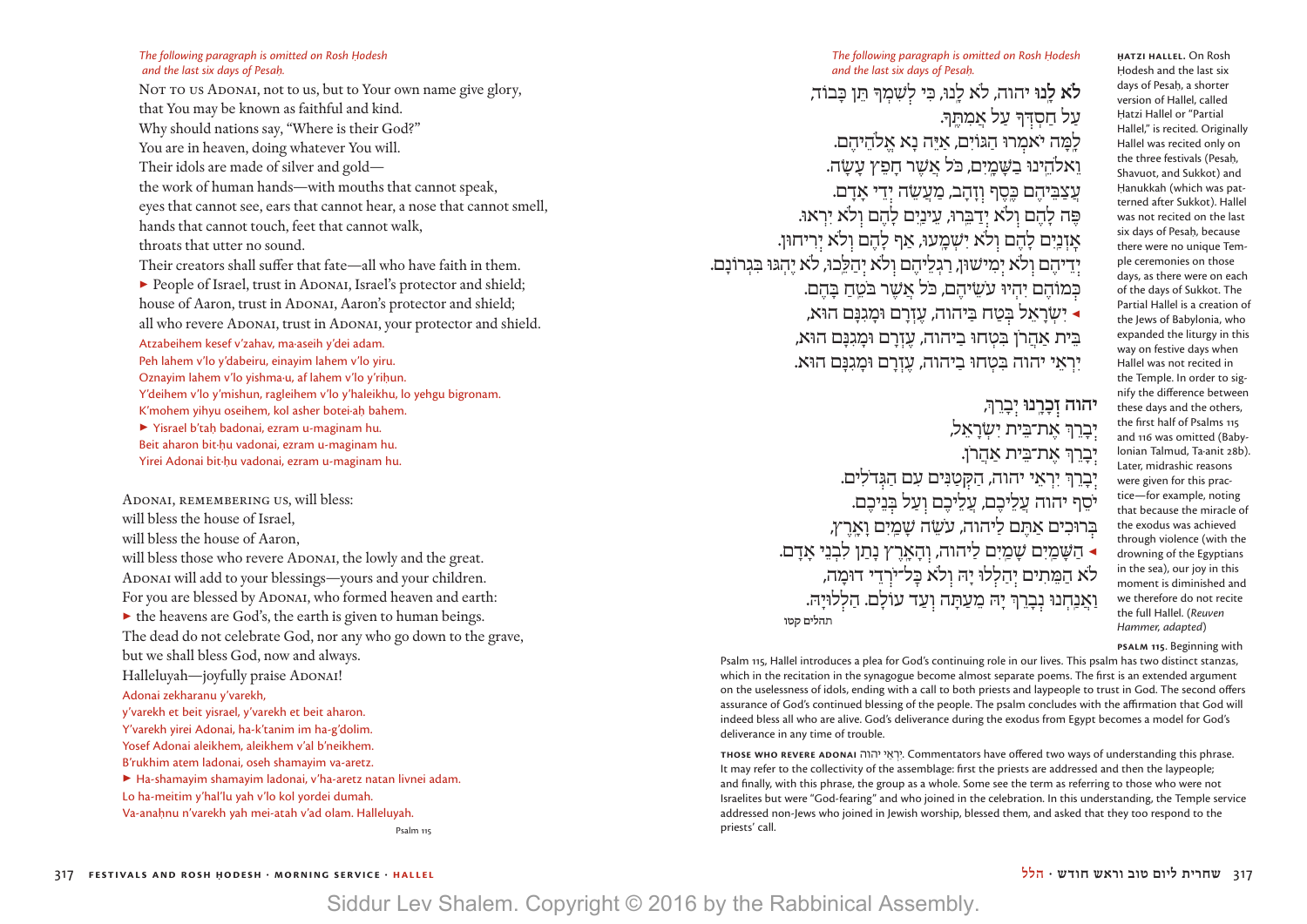#### *The following paragraph is omitted on Rosh Hodesh* and the last six days of Pesah.

I AM FILLED with love, for indeed, ADONAI heard my pleading voice, turned an ear to me, in the days I called out. Though the pangs of death embraced me, and the earth's deep sought me out, though I met trouble and pain, I called upon the name of ADONAI: "Please, ADONAI, save my life!" ADONAI is kind and righteous; our God is compassionate, guarding even the foolhardy. Though I was brought low, God saved me. "Be at ease," I said to myself, "for ADONAI has done this for you." You have saved me from death, my eyes from tears, my feet from stumbling; ▶ I shall walk in God's presence in the land of the living. I had faith in God and declared it, even as I suffered greatly and called out in my delirium: "Everyone deceives."

How CAN I REPAY ADONAI for all that has been done for me? I raise up the cup of deliverance, and call out the name: ADONAI. I shall fulfill my vows to ADONAI in front of all of God's people. How grave in ADONAI's sight is the death of the faithful! Surely, ADONAI, I am Your servant, I am the servant born of Your maidservant— You have untied the bonds that bound me. Anah Adonai ki ani avdekha, ani avd'kha ben amatekha, pitahta l'moseirai.

▶ It is to You that I sacrifice a thanksgiving offering, and call upon the name of ADONAI. I shall fulfill my vows to ADONAI in the presence of the entire people of God, in the courtyards of ADONAI's house, in your midst, O Jerusalem. Halleluyah—joyfully praise God!  $\blacktriangleright$  L'kha ezbah zevah todah u-v'shem Adonai ekra. N'darai ladonai ashalem negdah na l'khol amo. B'hatzrot beit Adonai, b'tokheikhi yerushalayim, halleluyah. Psalm 116

**אָהַבְהִי** בִּי יִשְׁמַע יהוה אַת־קוֹלי תִּחנוּנִי. כִּי הִטָּה אַזְנוֹ לִי וּבִימִי אַקְרָא. אַ פָּפִוּנִי חֲבְלֵי מֵוֵת וּמִצְרֵי שָׁאוֹל מצאוּני, צְרָה וְיָגוֹן אֶמְצָא, וּבְשֵׁם יהוה אֵקְרַא, אַנַּה יהוה מַלִּטַה נַפְשִׁי. חַנּוּן יהוה וְצַדִּיק, וֵאלהֵינוּ מִרַחֵם, ֹשׁמֵ ר פּ תָ איִ ם יהוה. דַּ לּוֹתִֽ י ו לִ י י הוֹשִֽׁ יעַ , שׁוּבִֽ י נַ פְ שִׁ י לִ מְ נוּחָ ֽ יְ כִ י, כִּ י יהוה גָּ מַ ל עָ לָ ֽיְ כִ י. כִּי חלִצת נפשי ממות, את־עיני מן דִּמְעָה, את־רגלי מִדְחִי. ◀ אֶ תְ הַ לֵּ ְך לִ פְ נֵ י יהוה בּ אַ רְ צוֹת הַ חַ יִּ ים. ֹ הֶ אֱ מַ ֽ נְ תִּ י כִּ י אֲ דַ בֵּ ר, אֲ נִ י עָ נִֽיתִ י מ אד. ֹאֲנִי אָמֵרְתִּי בְחָפְזִי, כָּל־הָאָדָם כֹּזֵב.

**מה אַשִׁיב ליהוה, כּל־תּגמוּלוֹהי עלי.** כּוֹס יִשׁוּעוֹת אֶשֶׂא, וּבְשֵׁם יהוה אַקְרַא. נְדַרִי לַיהוה אֲשַׁלֵם נֶגְדָה נַּא לְכַל־עַמּוֹ. יָקָר בְּעֵינֵי יהוה הַמֵּוְתָה לַחֲסִידַיו. אַנַּה יהוה כִּי אֲנִי עַבְדֶּךְ, אֲנִי עַבְדִּךְ בֵּן־אַמַתֵךְ, פִתְחַת למוֹסרי.  $\bf k$  לְךָ אֶזְבַּח זֶבַה תּוֹדַה וּבְשֵׁם יהוה אַקרא. נדרי ליהוה אשלם, נגדה נא לכל־עמּוֹ. בִּחַצְרוֹת בֵּית יהוה, בִּתוֹכֵכִי יִרוּשָׁלֵיִם. הַלְלוּיַהּ.  **תהלים קטז**

**Psalm 116.** The previous psalm told of God's rescue of the people Israel and the exodus from Egypt; now, Psalm 116 tells the story of rescue from the point of view of a single individual who has suffered and has returned to health. The psalm is also the story of faithfulness, even under the worst of circumstances.

When Hallel is shortened, the first eleven verses of Psalm 116—verses mentioning illness and distress —are left out; only the second half of the psalm words offering thanksgiving—is recited.

**I shall walk in God's**  אֶתְהַלֵּךְ<mark>ּ לִפְנֵי PRESENCE</mark> יהוה. The language here may echo the command to Abraham, "walk in My presence and be wholehearted" (Genesis 17:1). Just as Abraham received God's blessing, so too does the psalmist, who has been faithful to God.

**I am Your servant** י ִנ ֲא ָ עבדּך. The ancient rabbis imagine God remarking: "You are My servants, and not the servants of servants" (Yalkut Shimoni, commenting on Leviticus 25:55). In saying that we are the servants of God and not of other human beings, the rabbis emphasized the dignity of each Jewish

person. For instance, they viewed as a sinner the Hebrew slave who insisted on remaining in his master's possession even after his term of indenture was up. Similarly, the morning blessings include thanksgiving to God "who made me free."

**bonds** יכמוֹסרי, Or "harness." The Hebrew word refers to the straps that tie down the burden an animal carries on its back.

318 **festivals and rosh Ḥodesh · morning service · hallel הלל · חודש וראש טוב ליום שחרית** 318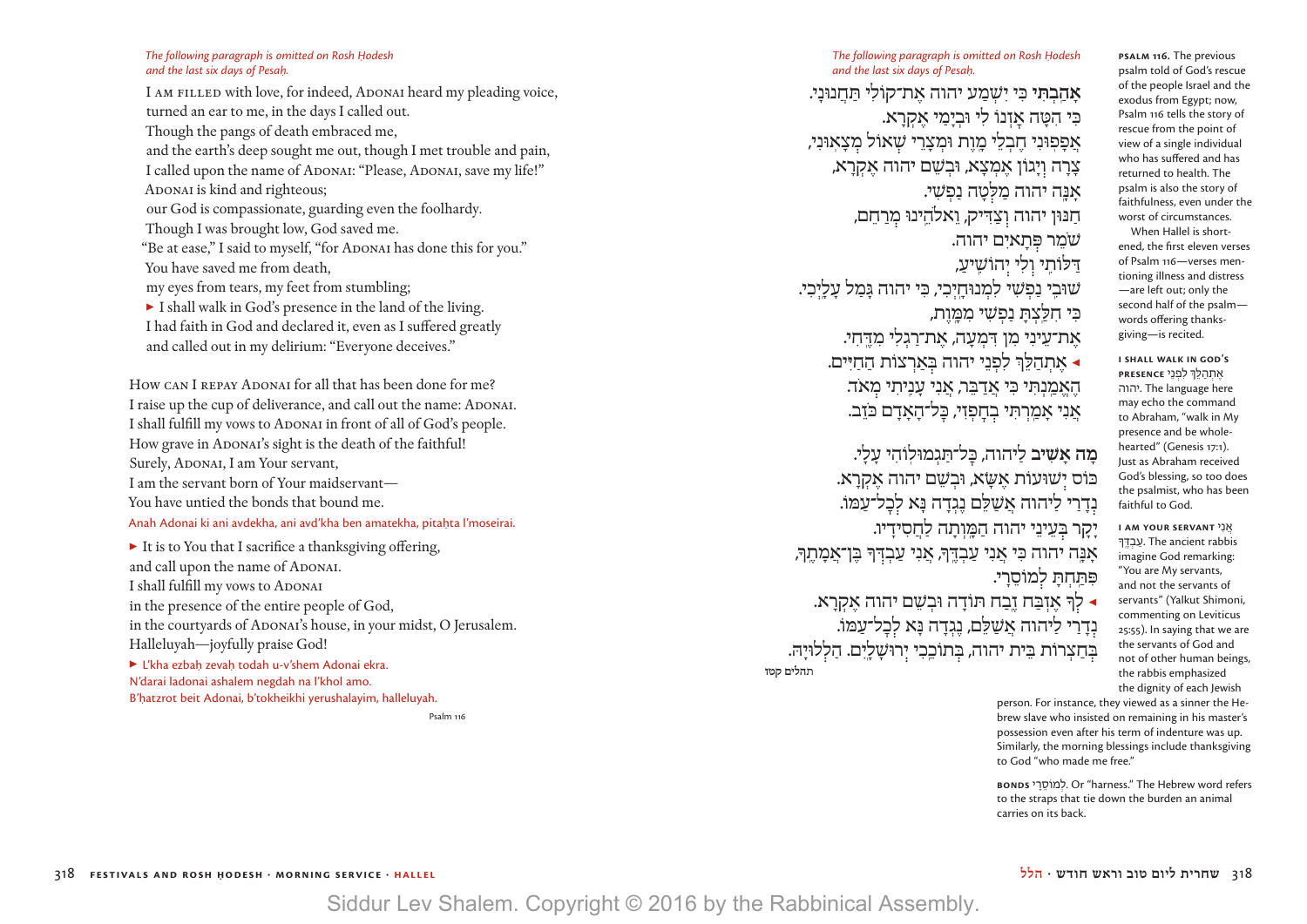JOYFULLY PRAISE ADONAI, all you nations, extol God all you peoples; for God has overwhelmed us with kindness and love, and ADONAI's faithfulness endures forever. Halleluyah—joyfully praise God! Hallelu et Adonai kol goyim, shabhuhu kol ha-umim. Ki gavar aleinu hasdo, ve-emet Adonai l'olam. Halleluyah. Psalm 117

*Each of the following four verses is chanted first by the leader and then repeated by the congregation, verse by verse. Some follow the practice of the congregation repeating the entire first line ("Give thanks…") after each verse recited by the leader.*

Give thanks to ADONAI who is good; *God's love and kindness endure forever.* D Let the house of Israel declare: *God's love and kindness endure forever.* Let the house of Aaron declare: *God's love and kindness endure forever.* Let those who revere ADONAI declare: *God's love and kindness endure forever*.

 $\mathscr V$  Hodu ladonai ki tov, ki l'olam hasdo.  $\mathscr V$  Yomar na yisrael, ki l'olam hasdo. Yomru na veit aharon, ki l'olam hasdo. Yomru na yirei Adonai, ki l'olam hasdo.

TORMENTED, I cried to ADONAI, God answered me with open arms. Min ha-meitzar karati yah, anani va-merhav yah.

ADONAI is with me, I do not fear; what can anyone do to me? With ADONAI as my help, I face my enemies. Better to depend on ADONAI than on human beings; better to depend on ADONAI than on the prominent and powerful. If any nation surrounds me, with God's name I shall cut them down. Though they surround and encircle me, with God's name I shall cut them down. Though they swarm round me like bees, they shall be stamped down like thorns on fire, for with God's name, I shall cut them down. Though I be pushed and stagger, ADONAI shall be my help.

 *continued*  $\alpha$  *continued* 

### הַ**לְלוּ אֶת־יהוה, כָּל־גּוֹיִם, שַׁבִּחְוּהוּ, כָּל־הָאָמִים.** כִּ י גָ בַ ר עָ לֵ ֽינוּ חַ סְ דּוֹ, וֶ אֱ מֶ ת יהוה ל עוֹלָ ם, הַ ל לוּיָ הּ.  **תהלים קיז**

*Each of the following four verses is chanted first by the leader and then repeated by the congregation, verse by verse. Some follow the practice of the congregation repeating the entire first line (וּ �ד�וֹה ( after each verse recited by the leader.*

> C הוֹדוּ לַ יהוה כִּ י טוֹב, **כִּ י ל עוֹלָ ם חַ סְ דּוֹ.** C ֹיאמַ ר נָ א יִ שְׂ רָ אֵ ל, **כִּ י ל עוֹלָ ם חַ סְ דּוֹ.** יֹאמִרוּ נָא בֵית אַהֲרֹן, **הֹבִי לְעוֹלַם חַסְדּוֹ.** ֹיאמ רוּ נָ א יִ רְ אֵ י יהוה, **כִּ י ל עוֹלָ ם חַ סְ דּוֹ.**

מ**ִן המַצר קראתי יּהּ, עִנני במרחב יהּ.** יהוה לי לֹא אירא. מה יִּעְשׂה לי אדם. יהוה לי בּעזרי, ואני אראה בשׂנאי. טוֹב לחסוֹת בּיהוה, מבִּטֹח בּאדם. טוֹב לחסוֹת בִּיהוה, מִבְּטֹח בַּנִדיבִים. כַּל־גּוֹיִם סִבְבִוּנִי, בּשִׁם יהוה כִּי אמילם. סַבִּוּנִי גַם סָבָבִוּני, בִּשׁם יהוה כִּי אמילם. ֹ סַ בּֽ וּנִ י כִ דְ ברִ ים דֹּעֲ כוּ כּ אֵ שׁ קוֹצִ ים, בּשׁם יהוה כִּי אמילם. **ִדְּחֹה דְּחִיתַנִי לִנְפּל, וַיהוה עֲזָרֵנִי.**<br>*continued* 

**Psalm 118** is composed of several sections. It begins with an opening call and response, proclaiming God's enduring love. In the next section, the poet praises God after having recovered from the depths of despair or a life-threatening event—an illness, or perhaps an attack by an enemy. A section filled with expressions of thanks follows. The devotee then enters God's Temple, calling on God for further help, and ends by expressing thankfulness. In the formal synagogue recitation of Hallel, each of these sections is experienced separately; in many medieval manuscripts of the Book of Psalms, the different sections appear as separate psalms.

**give thanks to adonai** יהוה ַל� וּ וֹדֽ� וֹדה . There are a variety of traditions for how exactly the interplay between leader and congregation is to proceed; already in the Mishnah, there is an acknowledgment that different communities have different traditions for the

antiphonal recitation of Hallel (Sukkah 3:11). It is preferable to follow the earlier rabbinic preference, in which the congregation repeats each line after the leader, verse by verse. However, according to an alternative medieval practice, the congregation responds with the first line—*Hodu ladonai* ("Give thanks to Adonai")—after each verse recited by the leader. Local custom determines how these lines should be chanted.

**TORMENTED . . . OPEN ARMS GIT . במרחב יה The Hebrew play on words is difficult to capture in English.** *Meitzar*, translated here as "tormented" and by some as "distress," literally means "a narrow or tight place." *Merhav*, its antonym, translated here as "open arms," might literally be translated as "expansiveness." The experience of rescue and redemption is a journey from narrowness and constriction—a feeling of being tied in knots—to wide expanse—being untied and allowed to stretch out fully. The Hebrew is ambiguous about whether it is God who answers "expansively" or whether the supplicant is now able to have an open heart.

**I SHALL CUT THEM DOWn** ם ַיל ִמ ֲא. The Hebrew root is uncertain. It may derive from the preposition *mul* (that is: those who stand over against me). Our translation takes it from the verbal root *mul*, "cut off," as in its use in connection with circumcision, *b'rit milah*. Alternatively, it may also derive from *millel*, "speak"; it would then have the meaning "I quieted them" (literally, "I shut them up").

**THORNS ON FIRE** <sub>29</sub> 
<sub>29</sub>. The fire will be put out quickly and easily, for it is fed only by thin needles. The image of thorns is apt, since the line begins with an image of being surrounded by bees.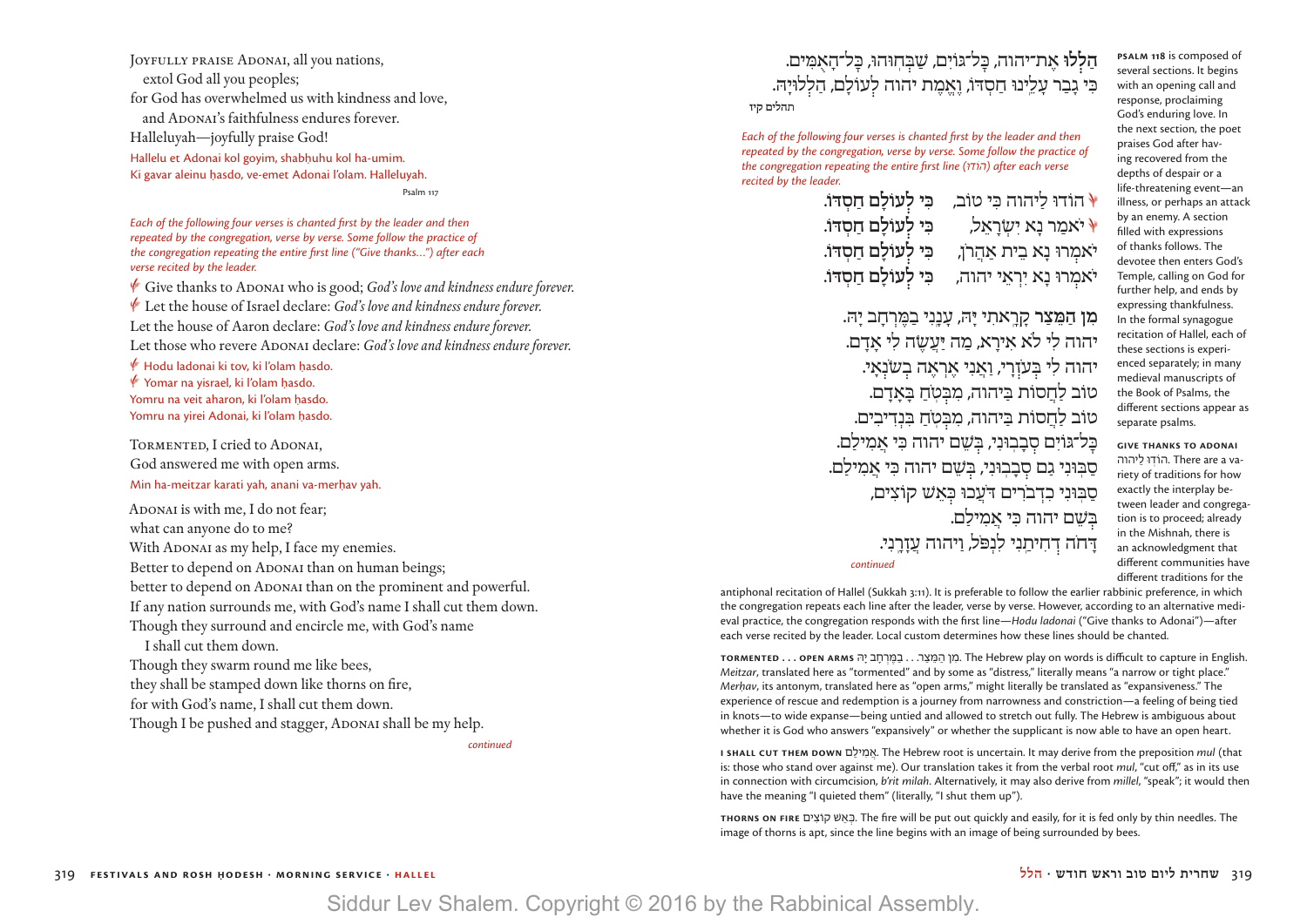ADONAI is my strength—I sing to God who rescued me. In the tents of the righteous, voices resound with song and triumph. God's right arm is like an army, God's right arm is upraised, God's right arm is like an army. Ozi v'zimrat yah, va-y'hi li lishuah. Kol rinah vishuah b'oholei tzadikim, y'min Adonai osah havil. Y'min Adonai romeimah, y'min Adonai osah havil. I shall not die, but live to tell of ADONAI's deeds.

Though ADONAI chastened me, God did not hand me over to death.

▶ Open for me the gates of righteousness, that I may enter through them, to thank ADONAI. This is the gateway to ADONAI; through it the righteous shall enter.

▶ Pit·ḥu li sha·arei tzedek, avo vam, odeh yah. Zeh ha-sha·ar ladonai, tzadikim yavo·u vo.

Psalm 118:1–20

### *Each of the following four verses is recited twice:*

I will offer thanks to You, for You answered me, and You were my rescuer. The stone the builders rejected is now the keystone. This is ADONAI's doing; how wondrous it is in our sight. This is the day that ADONAI has made; we shall celebrate and rejoice in it. Od'kha ki anitani va-t'hi li lishuah. Even ma·asu ha-bonim haitah l'rosh pinah. Mei-eit Adonai haitah zot, hi niflat b'eineinu. Zeh hayom asah Adonai, nagilah v'nism'hah vo.

### *The leader chants each of the next four lines, which are in turn repeated by the congregation:*

 $\overline{\mathscr{C}}$  Adonai, we implore You: deliver us.  $\overline{\mathscr{C}}$  Adonai, we implore You: deliver us. ADONAI, we implore You: grant us success. ADONAI, we implore You: grant us success. D Ana Adonai hoshi∙ah na. D Ana Adonai hoshi∙ah na. Ana Adonai hatzlihah na. Ana Adonai hatzlihah na.

#### *Each of the following four verses is recited twice:*

Blessed are you who come in the name of ADONAI;

may the blessings of the house of ADONAI be upon you.

ADONAI is our God, lighting our path. *Dress the horns of the altar with branches of myrtle in celebration of the festival.*

You are my God and I offer thanks to You; My God, I exalt You.

Give thanks to ADONAI who is good; God's love and kindness endure forever.

Barukh haba b'sheim Adonai, beirakh∙nukhem mi-beit Adonai. El Adonai vaya∙er lanu, isru hag ba-avotim ad karnot ha-mizbei∙ah.

Eili atah v'odeka, elohai arom'meka.

 $\mathscr V$  Hodu ladonai ki tov, ki l'olam hasdo.

Psalm 118:21–29

עַזִּי וְזִמְרַת יָהּ, וַיִּהִי לִי לִישׁוּעַה. קוֹל רִנָּה וִישׁוּעָה בְּאֲהֲלֵי צַדִּיקִים, יִמִין יהוה עֲשָׂה חֵיִל. יִמִין יהוה רוֹמֵמַה, יִמִין יהוה עַשַׂה חַיִל. ֹלא אָ מוּת כִּ י אֶ חְ יֶ ה, וַ אֲ סַ פֵּ ר מַ עֲ שֵׂ י יָ הּ. יַסֹּר יִסְרַנִּי יָּהּ, וְלַמֶּוֶת לֹא נְתָנֵנִי. ◀ ֹ פִּ תְ חוּ לִ י שַׁ עֲ רֵ י צֶ ֽדֶ ק, אָ בא בָ ם אוֹדֶ ה יָ הּ.  **תהלים קיח:א–כ** ֹ זֶ ה הַ שַּׁ עַ ר לַ יהוה, צַ דִּ יקִ ים יָ ב ֽ אוּ בוֹ.

*Each of the following four verses is recited twice:* אוֹדךָ כִּי עַנַיתני, ותּהי לי לישוּעָה. **ֹאֶבֶן מָאֲסוּ הַבּוֹנִים, הָיִתָה לְרֹא**ֹשׁ פִּנָּה. ֹ מֵ אֵ ת יהוה הָ י תָ ה זּאת, הִ יא נִ פְ לָ את בּ עֵ ינֵ ֽינוּ. זה היּוֹם עַשׂה יהוה, נגילה ונשמחה בוֹ.

> *The leader chants each of the next four lines, which are in turn repeated by the congregation:* C אָ נָּ ֽא יהוה הוֹשִֽׁ יעָ ה נָּ א.  $\lambda$ אַ אַ יהוה הוֹשִׁיעַה צ אָנָּא יהוה הַצְלִיחֲה נַא. אַ יהוה הצליחה נא.

### *Each of the following four verses is recited twice:*

בָּרוּךְ הַבָּא בִּשֵׁם יהוה, בֵּרַכְנוּכֵם מִבֵּית יהוה. ָ אֵל יהוה ויֹּאר לִנוּ, אסרוּ חג בַּעַבֹתים עַד קרנוֹת המַזִבּח. ָ אַ אַ הִ הוֹממִךְ אַ לֹהִי אַרוֹמַמֶּ הוֹדוּ לַיהוה כִּי טוֹב, כִּי לְעוֹלָם חַסְדּוֹ.<sup>4</sup>

 **תהלים קיח:כא–כט**

meaning of the Hebrew verb. Some scholars suggest that it is related to the Akkadian verb meaning "to surround," which would then mean: "Surround the horns of the altar." Others take it to mean "bind the festal offering to the horns of the altar with cords." Our translation here attempts to convey nuances of both of these interpretations. The ancient rabbis interpreted the phrase *isru hag* as the day after the festival.

**myrtle** ים ִתֹב ֲע) *avotim*). In Leviticus 23:40, which mentions the *lulav* and *etrog* in connection with Sukkot, the myrtle is called the "thick tree" (*eitz avot*). Perhaps the entire phrase was an instruction that this is the moment the myrtle is tied to the altar, and that the instruction, originally noted in the margin of the psalm, eventually became incorporated into the body of the psalm; we have therefore put the phrase in italics.

**ADONAI IS MY STRENGTH**  ist quotes the Song at the עזי וזמרת יה The psalm-Sea (Exodus 15:2), as if to say that each experience of rescue is a re-experience of the exodus from Egypt, and thus an occasion for similarly exultant song.

**I will offer thanks** ָ . וֹדא�ְוֹדך The psalms of Hallel move back and forth between expressions of gratitude and pleas for help. These four verses represent the height of personal and communal celebration in Hallel, out of which arises an especially terse and intense plea for deliverance and success in our lives.

 The .לְ שׁ רֹא� פִּפּנָּ ה **Keystone** keystone tops the arch. It is a small stone which is specially selected but which when in place holds the whole structure in balance. In this image, the people Israel have been specially selected to be the height of creation, the key to its being able to stand firm. (*Benjamin Sommer*)

**May the blessings of the house of Adonai be upon**  .בֵּ רַ כ וּ ְ נ�כֶ ם מִ בֵּ ית יהוה **you** Literally, "We bless you from the house of Adonai." In its biblical context, this was probably a priestly statement of blessing.

 is There . וּ אִ סְ ר� חַ ג **Dress** some dispute as to the

320 **festivals and rosh Ḥodesh · morning service · hallel הלל · חודש וראש טוב ליום שחרית** 320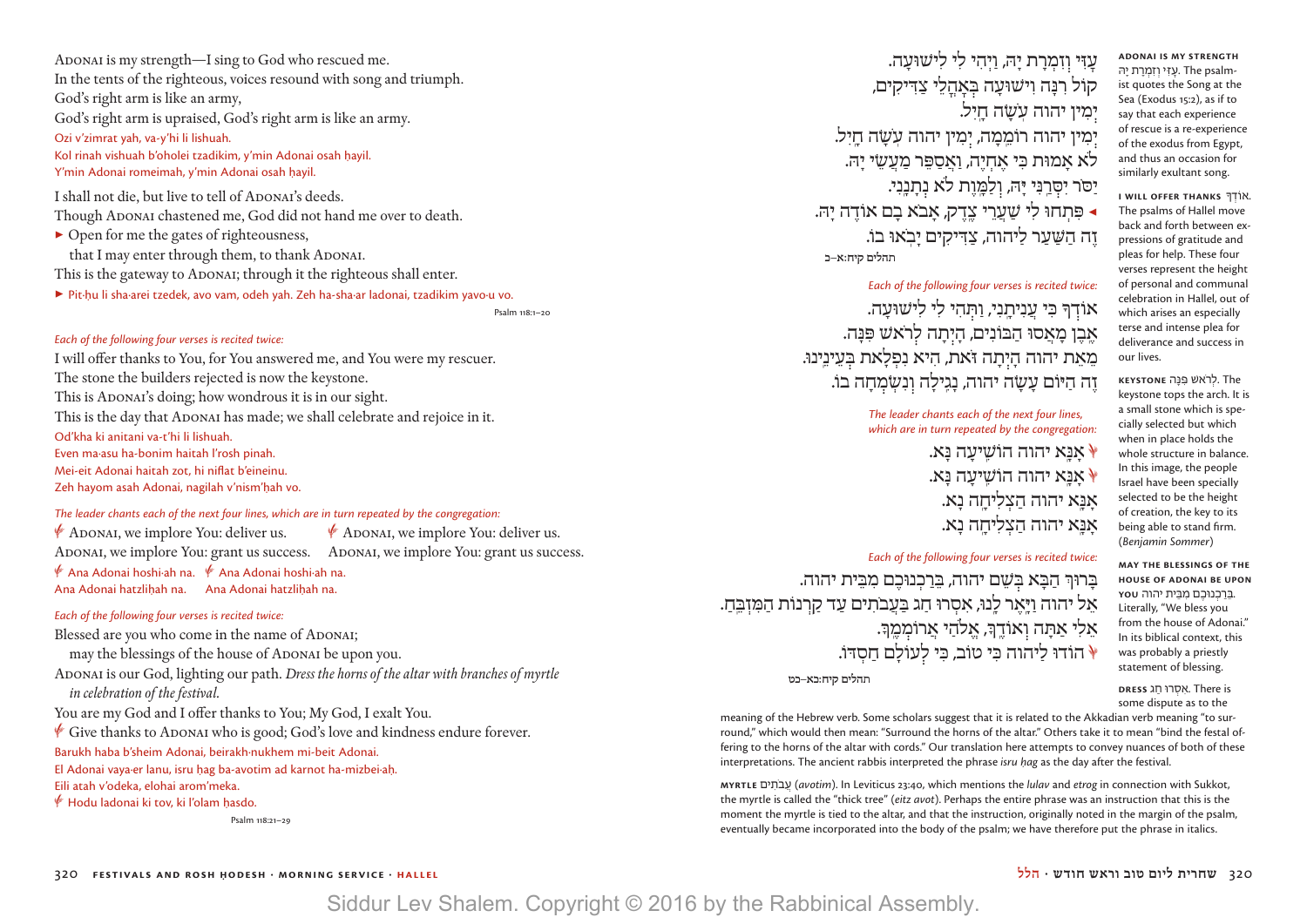*Kaddish: Beauty of the World* הַלִּלוּ אֶת הַתֲּבֵל, הַ לֹלוּ אֶת מַלוֹאֶהּ. הַלִּלוּ אֶת כִּסוּפֵיהַ, אֶת יַפְיָהּ וְיגוֹנָהּ. הַלְּלוּ אֶבֶן וָאֵ*שׁ,* נָהָר וָלִילָךְ וצפּוֹר בּוֹדדה בַּ חַ לּוֹן. הללוּ את רגע פּרִיצַת הַשַּׁלֵם וְאֵת רֵגֲע פִּרִיצַת הַ שָּׁ לֵ ם בּ רִ נָּ ה. הַלִּלוּ בִּכַל מִאוֹדְכֵם ֹ אֶ ת הַ יּ ֽ פִ י הַ דּוֹעֵ ְך—וּרְ אוּ כִּי יִפְעַת הַתְּבֵל הִיא לָכֶם.

Praise the world praise its fullness

and its longing, its beauty and its grief.

Praise stone and fire, lilac and river,

and the solitary bird at the window.

Praise the moment when the whole bursts through pain

and the moment when the whole bursts forth in joy.

Praise the dying beauty with all your breath, and praising, see

the beauty of the world is your own.

—marcia falk (*Hebrew and English*)

MAY ALL that You have created praise You, ADONAI our God. Your faithful, the righteous who do Your will, and all of Your people, the house of Israel, shall joyfully glorify and thank, exalt and extol, sanctify and celebrate Your name, our Sovereign.

▶ It is good to offer You thanks, fitting to sing to Your name, for You are God from the beginning to the end of time. *Barukh atah Adonai*, Sovereign, celebrated through words of praise.

*On Sukkot, congregations that include Hoshanot here continue on page 383.*

### *Kaddish Shalem*

### *Leader:*

May God's great name be exalted and hallowed throughout the created world, as is God's wish. May God's sovereignty soon be established, in your lifetime and in your days, and in the days of all the house of Israel. And we say: *Amen*.

### *Congregation and Leader:*

May God's great name be acknowledged forever and ever! Y'hei sh'meih raba m'varakh l'alam u-l'almei almaya.

### *Leader:*

May the name of the Holy One be acknowledged and celebrated, lauded and worshipped, exalted and honored, extolled and acclaimed—though God, who is blessed, *b'rikh hu*, is truly beyond all acknowledgment and praise, or any expressions of gratitude or consolation ever spoken in the world. And we say: *Amen*.

May the prayers and pleas of all Israel be accepted by their creator in heaven. And we say: *Amen*.

May heaven bestow on us, and on all Israel, life and abundant and lasting peace. And we say: *Amen*.

May the one who creates peace on high bring peace to us and to all Israel [and to all who dwell on earth]. And we say: *Amen*.

*On Shabbat Hol Ha-mo∙ed, Shabbat Rosh Hodesh, and Shabbat Hanukkah, we continue with the Shabbat Torah Service on page 168. On Festivals, we continue with the Festival Torah Service on the next page.*

**יִהַלְלִוּךְ יהוה אֱלֹהֵינוּ כַּל־מֲעֲשֵׂיךְ, וַחֲסִידֵיךְ צַדִּיקִים** עוֹשֵׂי רְצוֹנֵךְ, וְכָל־עַמְּךָּ בֵּיִת יִשְׂרָאֵל בְּרְנָּה יוֹדוּ וִיבָרְכוּ וִישַׁבְּחוּ וִיפָאֲרוּ וִירוֹמְמוּ וְיַעֲרֵיצוּ וְיַקְדֵּיּשוּ וְיַמִלֵיכוּ את־שַׁמַרּ מַלְכֵּנוּ. ◀ כִּ י ל ָך טוֹב ל הוֹדוֹת וּלְ שִׁ מְ ָך נָ אֶ ה ל זַ מֵּ ר, כִּי מִעוֹלִם ועד עוֹלִם אִתְּה אֵל. בַּרוּךְ אַתַּה יהוה, מֱלֵךְ מְהָלַל בַּתְּשָׁבַּחוֹת.

*On Sukkot, congregations that include Hoshanot here continue on page 383.*

## קדיש שלם

### *Leader:*

**May all that You have created** ָ *rakhot'B* . וּ יְ הַ לְ לֽ �ך form a frame around the recitation of the psalms that constitute Hallel. Having begun with a *b'rakhah*, Hallel now concludes with

a *b'rakhah*.

יִתְגַּדַּל וְיִתְקַדַּשׁ שְׁמֵהּ רַבָּא, בְּעָלְמָא דִּי בְרָא, כִּרְעוּתֵה*ּ,* וְיַמְלִיךְ מַלְכוּתֵהּ בְּחַיֵּיכוֹן וּבְיוֹמֵיכוֹן וּבְחַיֵּי דְכָל־בֵּית יִשׂרַאֵל, בַּעֲגָלַא וּבִזְמַן קָרִיב, וְאִמְרוּ **אָמֵן.** 

### *Congregation and Leader:*

**יְהֵא שְׁמֵהּ רַבְּא מִבְרַךְּ לְעָלַם וּלְעַלְמֵי עַלְמַיַּא.** 

### *Leader:*

יִתְבַּרַךְ וְיִשְׁתַּבַה וְיִתְפָּאַר וְיִתְרוֹמֵם וִיִּתְנַשֵּׂא ו יִ תְ הַ ּד ָ ר ו יִ תְ עַ ּלֶ ה ו יִ תְ הַ ּלָ ל ׁש מֵ ּה ּד קֻ דְ ׁשָ א, **ּב ר ִ יְך הּוא**, לִעֵלָּא מִן כַּל־בִּרְכָתָא וְשִׁירָתָא תְּשָׁבִּחָתָא וְנֵחָמָתָא ּד ַ אֲ מ ִ ירָ ן ּב עָ ל מָ א, ו אִ מְ רּו **אָ מֵ ן**.

תִתְקַבַּל צְלוֹתְהוֹן וּבַעוּתְהוֹן דְּכַל־יִשְׂרַאֵל קַדַם אַבוּהוֹן ּד ִ י בִ ׁש ְ מַ ּיָ א ו אִ מְ רּו **אָ מֵ ן**.

יְהֵא שְׁלָמָא רַבָּא מִן שְׁמַיַּא, וְחַיִּים עַלֵינוּ וְעַל בַּל־יִשְׂרַאֵל, ו אִ מְ רּו **אָ מֵ ן**.

> עֹשׂה שלום במרומיו הוּא יעשה שלום עלינוּ ועל כּל־ישׂראל [ועל כּל־יוֹשבי תבל], **ואמרוּ אמו.**

*On Shabbat Hol Ha-mo∙ed, Shabbat Rosh Hodesh, and Shabbat Hanukkah, we continue with the Shabbat Torah Service on page 168. On Festivals, we continue with the Festival Torah Service on the next page.*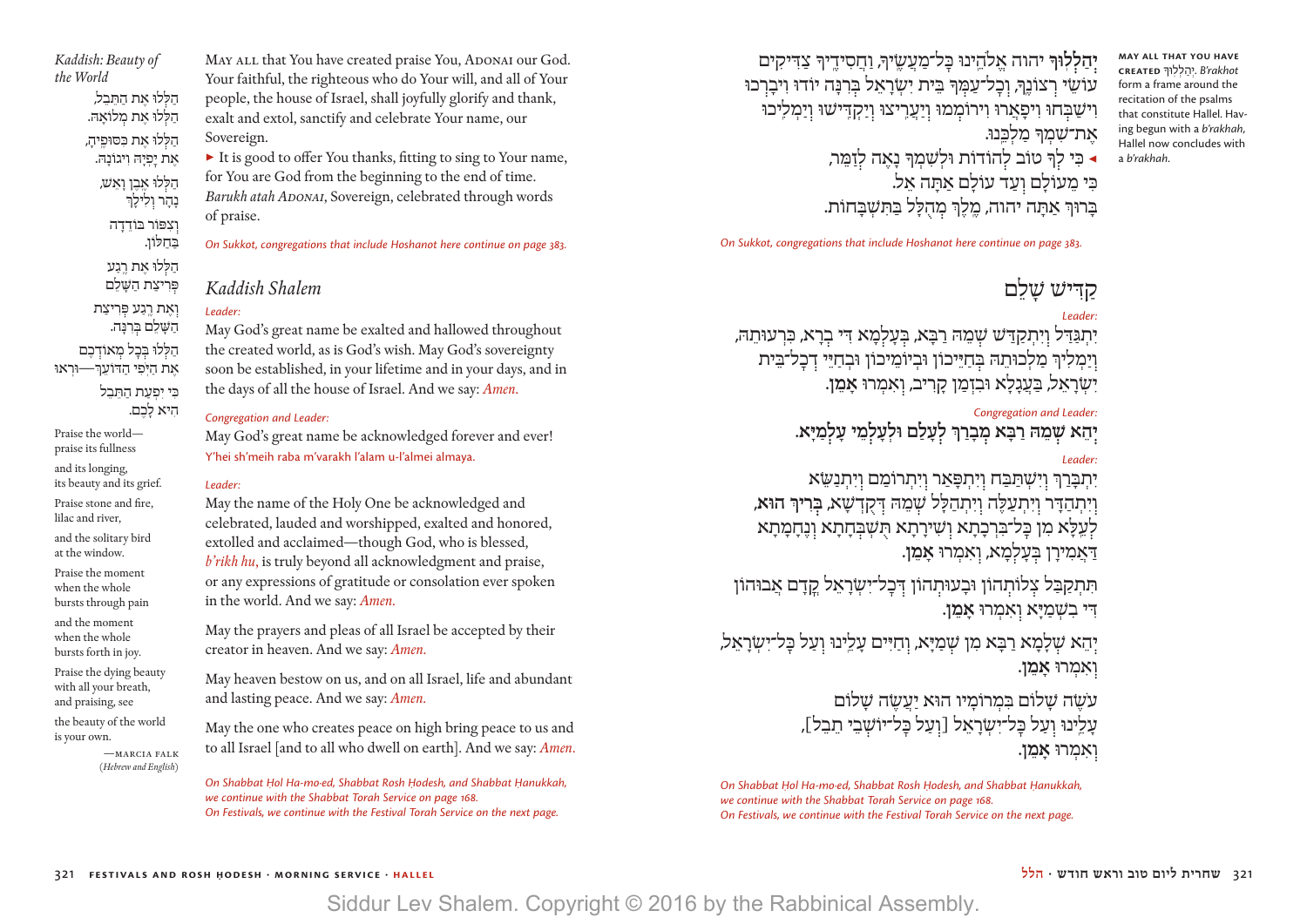### *Meditation before reading Torah*

. . . We are the people of the book. Through fire and mud and dust we have borne our scrolls tenderly as a baby swaddled in a blanket, traveling with our words sewn in our clothes and carried on our backs.

Let us take up the scroll of Torah and dance with it and touch it and read it out, for the mind touches the word and makes it light. So does light enter us, and we shine.

—marge piercy

### *Taking Out the Torah on Festivals*

None compares to You, ADONAI, and nothing is like Your creation. Ein kamokha va-elohim Adonai, v'ein k'ma·asekha.

Your sovereignty is eternal; Your dominion endures in every generation. ADONAI is sovereign, ADONAI has always been sovereign, ADONAI will be sovereign forever and ever. ADONAI, give strength to Your people; ADONAI, bless Your people with peace. Malkhut'kha malkhut kol olamim, u-memshalt'kha b'khol dor vador.

Adonai melekh, Adonai malakh, Adonai yimlokh l'olam va-ed. Adonai oz l'amo yitein, Adonai y'varekh et amo va-shalom.

### Compassionate creator,

may it be Your will that Zion flourish; build the walls of Jerusalem, for in You alone do we put our trust, transcendent sovereign—master of all time. Av ha-rahamim. heitivah virtzon'kha et tzivon, tivneh homot verushalayim. Ki v'kha l'vad batahnu, melekh El ram v'nisa, adon olamim.

#### *We rise as the ark is opened.*

As the ark was carried forward, Moses would say: ADONAI, rise up and scatter Your foes, so that Your enemies flee Your presence. Va-y'hi binso·a ha-aron, va-yomer moshe: Kumah Adonai v'yafutzu oyvekha, v'yanusu m'sanekha mi-panekha.

Torah shall go forth from Zion, and the word of ADONAI from Jerusalem. Praised is the one who gave Torah to the people Israel in holiness.

Ki mi-tziyon teitzei torah, u-dvar Adonai mirushalayim. Barukh she-natan Torah l'amo yisrael bikdushato.

# סדר קריאת התורה ליום טוב Service Torah Festival The

הוֹצָאַת הַתּוֹרָה לִיּוֹם טוֹב

אֵין כָּמְוֹךְ בָאֱלֹהִים, אֲדֹנָי, וְאֵין כְּמַעֲשֶׂיךָ.

מַלְכוּתְךָ מַלְכוּת בְּל־עֹלָמִים, וּמֶמְשַׁלְתְּךָּ בְּכְל־דּוֹר וָדֹר. יהוה מֵלֵךְ, יהוה מָלָךְ, יהוה יִמִלךְ לְעֹלָם וָעֵד. **ֹ יהוה עז ל עַ ּמֹו יִ ּתֵ ן, יהוה י בָ רֵ ְך אֶ ת־עַ ּמֹו בַ ּׁשָ לֹום.**

> **אַ ב הָ רַ חֲ מִ ים, הֵ יטִֽ יבָ ה בִ רְ צֹונ ָך אֶ ת־צִ ּיֹון,**  תִּבְנֵה חוֹמוֹת יִרוּשָׁלֵיִם, כִּי בְךָּ לְבַד בָּטֶחְנוּ, **מֶ ֽ לֶ ְך אֵ ל רָ ם ו נִ ּׂשָ א, אֲ דֹון עֹולָ מִ ים.**

### *We rise as the ark is opened.* וַיְהִי בִּנְסָעֲ הַאֲרֹן וַיֹּאמֶר מ*ֹ*שֶׁה:

**ֹ קּומָ ֽ ה יהוה ו יָ פֻ ֽצּו אי בֶ ֽיָך, ו יָ נֻ ֽסּו מ ׂשַ נְ אֶ ֽ יָך מִ ּפָ נֶ ֽיָך.**

### **ּכִ י מִ ּצִ ּיֹון ּתֵ צֵ א תֹורָ ה, ּודְ בַ ר יהוה מִ ירּוׁשָ לָ ֽיִ ם. ּבָ רּוְך ׁשֶ ּנָ תַ ן ּתֹורָ ה ל עַ ּמֹו יִ ׂשְ רָ אֵ ל ּבִ קְ דֻ ּׁשָ תֹו.**

סֵ ֽ דֶ ר **SERVICE TORAH THE** . קריאת התּוֹרה The earliest synagogue services consisted primarily of Torah study and some prayers surrounding this service. Festivals, though, were pilgrimage times and the Temple service was the central ritual act. Unlike Shabbat, then, the Torah readings on festivals are not consecutive continuations of the Torah's unfolding story; instead, they center on the rituals connected with the festivals themselves. Festivals are also unique in that each festival has a special biblical book, a *megillah* (literally, a rolled scroll), connected to it. It is as if, even though the festival has interrupted the cycle of Torah reading, new instruction is available from other books of the Bible. Thus, the Song of Songs is read on the Shabbat of Pesah, the Scroll of Ruth is

read on the second day of Shavuot, and Kohelet (Ecclesiastes) is read on the Shabbat of Sukkot.

<mark>אֵ</mark>ין בְּמְוֹךְ NONE COMPARES TO אֵין בְּמְוֹךְ. Psalm 86:8.

. Psalm 145:13. מַלְכוּתְךָ <mark>Psalm 145:13</mark>.

**Adonai is sovereign** ְ ך ֶל ֽ ֶמ יהוה. This sentence is a compilation of biblical phrases referring to God's sovereignty. Stitched together, they form a creed: God has ruled the world since before creation and will continue to rule eternally.

**Adonai, give strength** זֹע יהוה. Psalm 29:11.

**build the walls of Jerusalem** ם ִיֽ ָל ָ�רוּשׁ ְי חוֹמוֹת ה ֶנ ְב ִ תּ. Psalm 51:20. Even as we experience the rebuilding of Jerusalem in our time, we are conscious that the prophetic dreams of Jerusalem as the city of peace, Jerusalem as the city that all nations look to, Jerusalem that is the dwelling place of the Divine, are yet to be fulfilled.

**As the ark was carried forward** ןֹר ָא ָה ַעֹ ֽס ְנ ִבּ י ִה ְי ַו. Numbers 10:35. This verse is from a description of how the people Israel moved from one encampment to another in the wilderness. It depicts the ark as the seat of divine protection, leading the march and warding off the fledgling nation's enemies. One interpretation is that upon realizing that God is the one they are fighting, enemies would simply flee and warfare would become unnecessary (Abraham ibn Ezra).

**Torah shall go forth from Zion** ה ָתוֹר א ֵצ ֵתּ יּוֹן ִ צּ ִמ י ִ� ּ . Isaiah 2:3. As the ark is opened, we express our belief that Torah contains ideals of ethics, politics, and wisdom that are appropriate for all humanity.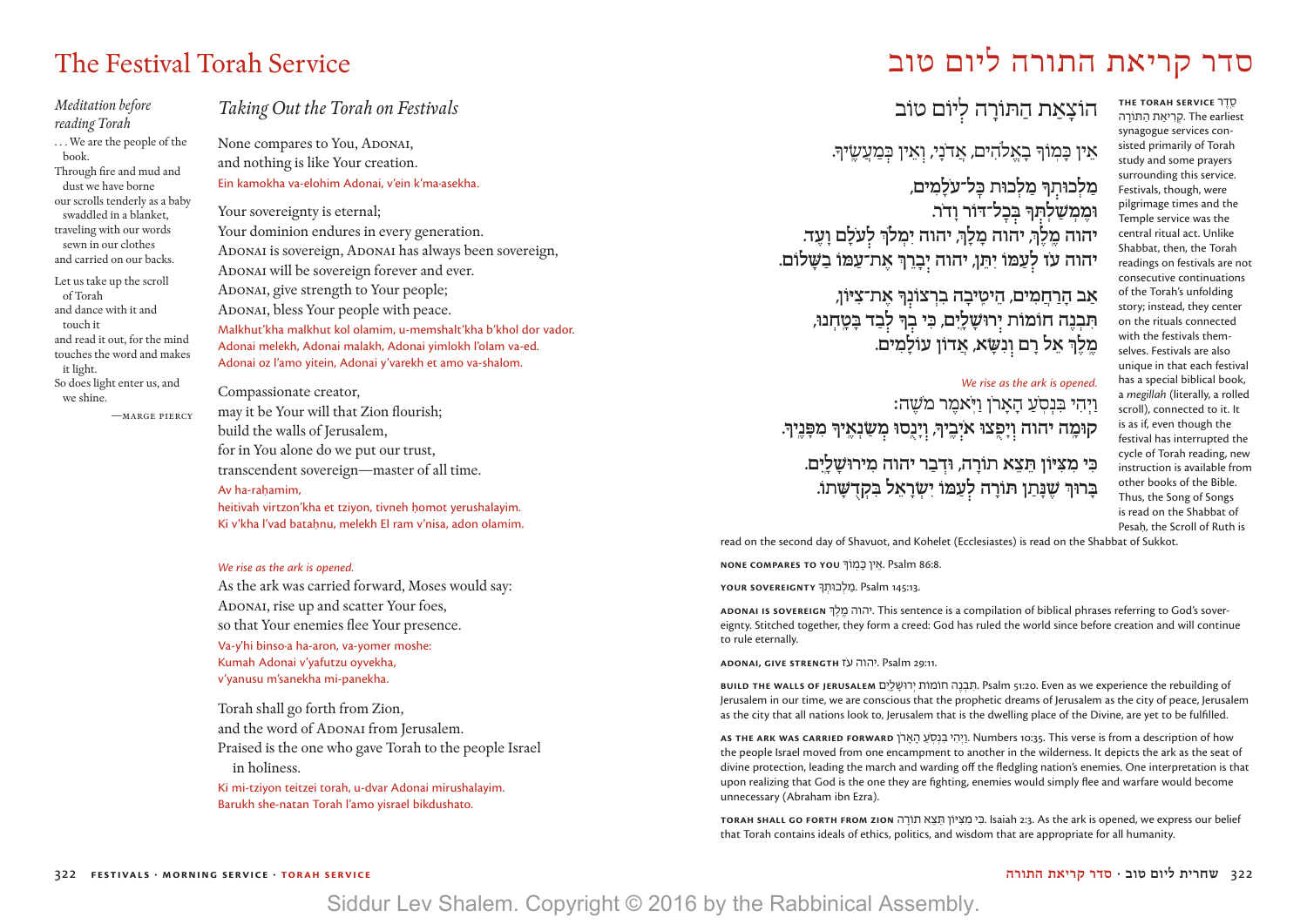### *The prayers on this page are omitted on Shabbat.*

#### *In some North African communities, members of the congregation add the following biblical verses privately:*

נֵר לִרַגְלִי דִבְרֶךְ ואוֹר לנתיבתי. נר יהוה נשמת אדם חֹפֵשׁ כַּל־חַדְרֵי בַטֶן. ּכִ י נֵ ר מִ צְ וָ ה ו תֹורָ ה אֹור ו דֶ ֽ רֶ ְך חַ ּיִ ים ּתֹוכ חֹות מּוסָ ר. ּכִ י אַ ּתָ ה ּתָ אִ יר נֵ רִ י יהוה אלהי יגיה חשבי. אֹור זָ רֻ ֽ עַ לַ ּצַ ּדִ יק וּל*ישׁרי לב שמ*חה.

Your word is a lamp for my feet, light for my path (Psalm 119:105).

- A person's soul is ADONAI's lamp, searching one's innermost being (Proverbs 20:27).
- Mitzvah is the candle and Torah the light, for the path of life is the taking of instruction (Proverbs 6:23). For You shall light my lamp; ADONAI my God
- will bring light even to my darkness (Psalm 18:29). Light is sown for the righteous, and joy for the upright (Psalm 97:11).

### *We recite three times:*

ADONAI, ADONAI, God who is merciful and compassionate, patient, abounding in love and faithfulness, assuring love for thousands of generations, forgiving iniquity, transgression, and sin, and granting pardon.

Adonai, Adonai, El rahum v'hanun, erekh apayim v'rav hesed ve-emet. Notzer hesed la-alafim, nosei avon va-fesha v'hata·ah v'nakeih.

Master of the universe, fulfill the good wishes of my heart, bring them to fruition, fulfill my desire; grant me [and my wife / husband /partner/children/parents] and my entire family the privilege of doing Your will wholeheartedly. Save us from evil impulses, and let Your Torah be our portion. Make us worthy of sensing Your presence. Touch our lives with a spirit of wisdom and understanding, that the words of the prophet Isaiah may be fulfilled: "And the spirit of ADONAI shall dwell in you, the spirit of wisdom and understanding, the spirit of insight and accomplishment, the spirit of knowing and revering ADONAI."

May it be Your will, ADONAI our God and God of our ancestors, that we be able to perform good deeds, worthy in Your sight, and that we walk on true paths. Make us holy through Your mitzvot, that we may merit a long and good life, in this world and in the world that is coming. Guard us from doing evil and from evil times that threaten the world. May all who trust in the Divine be surrounded by love and kindness. *Amen*.

May the words of my mouth and the meditations of my heart be acceptable to You, ADONAI, my rock and my redeemer.

### *Some recite the following three times:*

I offer my prayer to You, ADONAI, at this auspicious time. God, in Your abundant mercy, answer me with Your faithful deliverance.

Va-ani t'filati l'kha, Adonai, eit ratzon. Elohim b'rov hasdekha, aneini be-emet yishekha.

*Personal prayers before the ark may be found on page 169. Many congregations continue on page 325.*

### *We recite three times:*

**יהוה, יהוה, אֵ ל רַ חוּם ו חַ נּוּן, אֶ ֽ רֶ ְך אַ פַּ ֽ יִ ם ו רַ ב חֶ ֽ סֶ ד וֶ אֱ מֶ ת. ֹנצֵ ר חֶ ֽ סֶ ד לָ אֲ לָ ֹ פִ ים, נשֵׂ א עָ ֺון וָ פֶ ֽשַׁ ע ו חַ טָּ אָ ה, ו נַ קֵּ ה.**

רִבּוֹנוֹ שֶׁל עוֹלָם, מַלֵּא מִשְׁאֲלוֹת לִבִּי לְטוֹבָה, וְהַפֵּק רְצוֹנִי וְתֵן שָׁאֵלָתִי, וְזַכֵּנִי [וְאֵת־אִשָּׁתִּי \וְאֵת־אִישִׁי \וְאֵת־בֵּן־זוּגִי \ וְאֶת־בַּת־זוּגִי \ וְאֶת־בַּנִי \ וְאֵת־הוֹרַי] וְאֵת־כַּל־בִּנֵי בִיתִי לַעֲשׂוֹת רְצוֹנְךָ בִּלֵבָב שַׁלֵם. וּמַלִּטֵנוּ מִיֵּצֵר הַרַע, וְתֵן חֵלְקֵנוּ בִּתוֹרַתֵּךְ, וְזַכֵּנוּ שֵׁתִּשָׁרֵה שָׁכִינָתִךְ עָלֵינוּ, וְהוֹפַע עָלֵינוּ רִוּחַ חַכְמָה וּבִינָה, וְיִתְקַיֵּם בֵּנוּ מִקְרַא שֶׁכַּתוּב: וְנַחֲה עָלָיוּ רִוּחַ יהוה, רִוּחַ חַכְמָה וּבִינַה, רִוּחַ עֵצָה וּגִבוּרַה, רִוּחַ דַּעַת וְיִרְאַת יהוה. וכן יהי רצוֹן מלפניך, יהוה אלהינוּ ואלהי אבותינוּ [וְאִמּוֹתֵינוּ], שֵׁתְּזַכֵּנוּ לַעֲשׂוֹת מַעֲשִׂים טוֹבִים בְּעֵינֶיךָ, וְלָלֶבֶת בִּדַרְבֵי יִשָׁרִים לִפְנֵיךָּ, וְקַדְּשֵׁנוּ בִּמִצְוֹתֶיךָּ, כִּדֵי שֶׁנִּזְבֶה לְחַיִּים טוֹבִים וַאֲרִכִּים וּלְחַיֵּי הַעוֹלָם הַבָּא, וְתִשְׁמְרֵנוּ מִמַּעֲשִׂים רַעִים וּמִשָּׁעוֹת רַעוֹת הַמִּתְרַגְּשׁוֹת לָבוֹא לָעוֹלָם. וְהַבּוֹטֵחַ בַּיהוה חֶסֶד יִסוֹבְבֶנְהוּ. אָמֵן.

יִהְיוּ לְרַצוֹן אִמְרֵי פִי וְהֲגְיוֹן לִבְּי לִפְנֵיךְ, יהוה צוּרִי וְגוֹאֵלִי.

### *Some recite the following three times:* וַאֲנִי תִפְלַּתִי לִךְ, יהוה, עֵת רָצוֹן. אֱלֹהִים בְּרַב חַסְדֵּךְ, עֲנֵנְי בֵּאֲמֶת יִשָׁעֵךְ.

*Personal prayers before the ark may be found on page 169. Many congregations continue on page 325.*

**adonai, adonai** ,יהוה יהוה**.** Exodus 34:6–7. The mystic Isaac Luria (1534– 1574, Safed) suggested that the Thirteen Attributes be recited before the open ark, as a communal plea for forgiveness. This penitential prayer was thought to be appropriate for festivals but not for Shabbat, as the ancient sacrifices associated with the holidays were said to atone for the sins that had made the Temple impure.

**Master of the universe** רְבּוֹנוֹ שׁל עוֹלִם. A personal prayer first published in the siddur of Nathan of Hanover (1661) and recited on the festivals and High Holy Days.

**And the spirit of Adonai**  ונחה **SHALL DWELL IN YOU** עליו רוּח יהוה. Isaiah 11:2. Literally "on him," as the verse speaks of God's spirit resting on the future king of Israel. But in this context we understand the verse to address the congregation of Israel, who are about to hear the words of Torah.

 .יִ הְ יוּ ְ לרָ צוֹן **words the May** Psalm 19:15.

**I offer my prayer to You** ָ 14:69:14 .ואני תפלתי לה. Psalm 69 This poetic phrase can be literally translated as: "And I, I am a prayer to You . . ." Our lives may be seen as prayers offered to God.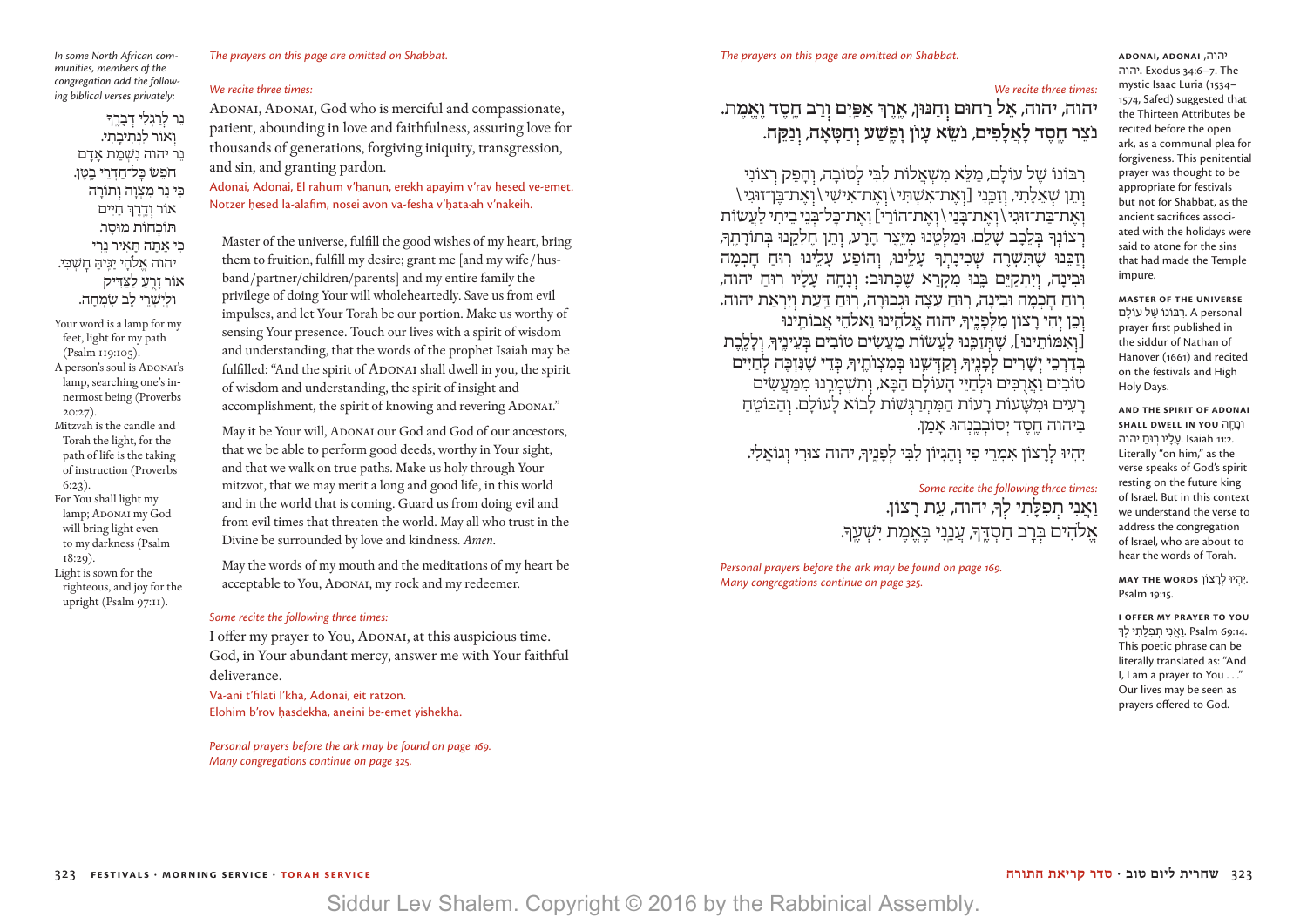### *The Zohar's Introduction to B'rikh Sh'meih*

As soon as the Torah scroll is placed on the reading desk, the whole congregation below should assume an attitude of awe and fear, of trembling and quaking, as though they were at the moment of standing at Mount Sinai to receive the Torah, and they should pay attention and listen carefully; for it is not permitted then to open one's mouth, even for discussing the Torah, still less other subjects. All must be in awe and fear, as though they were speechless, as it is written: "And when he [Ezra] opened it, all the people stood up," and also, "And the ears of all the people were attentive to the Torah scroll" (Nehemiah 8:5 and 8:3). Rabbi Shimon said: "When the Torah scroll is taken out to be read before the congregation, the heavenly gates of mercy are opened, the attribute of love is stirred up, and each one should then recite the following prayer: 'Ruler of the universe, praised be Your name and Your sovereignty . . .'"

### *Many congregations recite the following on Shabbat:*

### *A Mystical Prayer Before the Open Ark*

Ruler of the universe, praised be Your name and Your sovereignty. May You desire Your people Israel forever, and may Your liberating power be revealed to them in Your sanctuary. Extend to us the goodness of Your light and with compassion accept our prayers. May it be Your will to grant us long life and well-being; may I be counted among the righteous, and in Your compassion protect me, my family, and all the people Israel. You are the one who nourishes and sustains all life. You rule over all, You have dominion over rulers, for true sovereignty is Yours.

I am a servant of the Holy One, whom I revere and whose precious Torah I revere in every time and place. Not on mortals, nor on angels do I rely, but rather on the God of heaven, the God of truth, whose Torah is truth and whose prophets are true and who abounds in deeds of goodness and truth.

▶ It is in God that I put my trust, and it is to Your holy and precious name that I utter praise. May it be Your will that You open my heart to Your Torah, and that You fulfill the desires of my heart and the hearts of all Your people Israel, for goodness, for life, and for peace. *Amen*.

### $\blacktriangleright$  Beih ana raheitz.

v'lishmeih kadisha yakira ana eimar tushb'han. Y'heih ra·ava kodamakh d'tiftah libi b'oraita, v'tashlim mishalin d'libi v'liba d'khol amakh yisrael, l'tav u-l'hayin v'lishlam. Amen.

**ּבִרִירְ שָׁמֵה דְּכָוֹרֵא עָלְמָא,** ּבְרִיךְ כְּתְרַךְ וְאֲתְרַךְ. יְהֵא רְעוּתְוּ עִם עַמָּן יִשְׂרָאֵל לְעַלַם, וּפִרְקַן יִמְינָךְ אַחֲזֵי לְעַמָּךְ בְּבֵית מַקְדְּשָׁךְ, ּולְ אַ מְ טֹויֵ י לָ ֽנָ א מִ ּטּוב נ הֹורָ ְך, וּלקבּל צלוֹתנא בִּרחמין. יְהֵא רַעֲוָא קֲדָמָךּ דְּתוֹרִיךְ לָן חַיִּין בְּטִיבוּתָא, וְלֶהֱוֵי אֲנָא פִקִידָא בְּגוֹ צַדִּיקַיָּא, לְמִרְחָם עֲלָי וּלְמִנְטַר יַתִי וְיַת כַּל־דִי לִי וְדִי לְעֲמֵךְ יִשְׂרָאֵל. אַנִתְ הוּא זַן לִכְלַּא, וּמְפַרְנֵס לִכְלַּא. אנת הוּא שליט על כ*ּל*א, .אנת הוּא דּשׁליט על מלכיּא, וּמלכוּתא דִילוִ היא

אֲנָא עַבְדָּא דְקָדְשָׁא בְּרִיךְ הוּא, **ִּדְּהָגִידְנָא קַמֵּהּ, וּמִקַמֵּי דִּיקָר אוֹרַיְתֵה בְּבָל־עִדָּן וְעִדָּן.** לָא עַל אֱנָשׁ רַחֵיצְנָא, וְלָא עַל בַּר אֱלָהִין סַמֶּיכְנָא, אַלַא בַּאלָהַא דִשְׁמַיַּא, דְּהוּא אֱלָהָא קִשׁוֹט, ו אֹורַ יְ תֵ ּה ק ׁשֹוט, ּונְ בִ יאֽ ֹוהִ י ק ׁשֹוט, וּמִסגּא למעבד טבון וּקשׁוֹט.

> $\gamma$ בָה אֲנָא רַחֲ **ו לִ ׁשְ מֵ ּה קַ ּדִ יׁשָ א יַ ּק ִ ירָ א אֲ נָ א אֵ מַ ר ּתֻ ׁשְ ּב חָ ן.**  יהָא רַעֲוָא קַדַמַן דְּתִפְתַּח לִבְּי בְּאוֹרַיִתַא, **וְתַשְלִים מִשְאֲלִין דְּלִבִּי, וְלִבַּא דְכָל־עַמֵּךְ יִשְרָאֵל,** לטב ולחיין ולשלם. אמן.

**Praised be Your name**  ְבְּרִיךְ שְׁמֵהּ. Isaac Luria recommended that this prayer be recited before the open ark. It appears in printed editions of the Zohar (II:206a), where the passage that appears in the lefthand column of the facing page serves as an introduction, but it is not found in earlier manuscripts. One manuscript attributes it to the writings of Moses Nahmanides (1194–1270, Spain). Although its provenance is disputed, it has been cherished by many rites.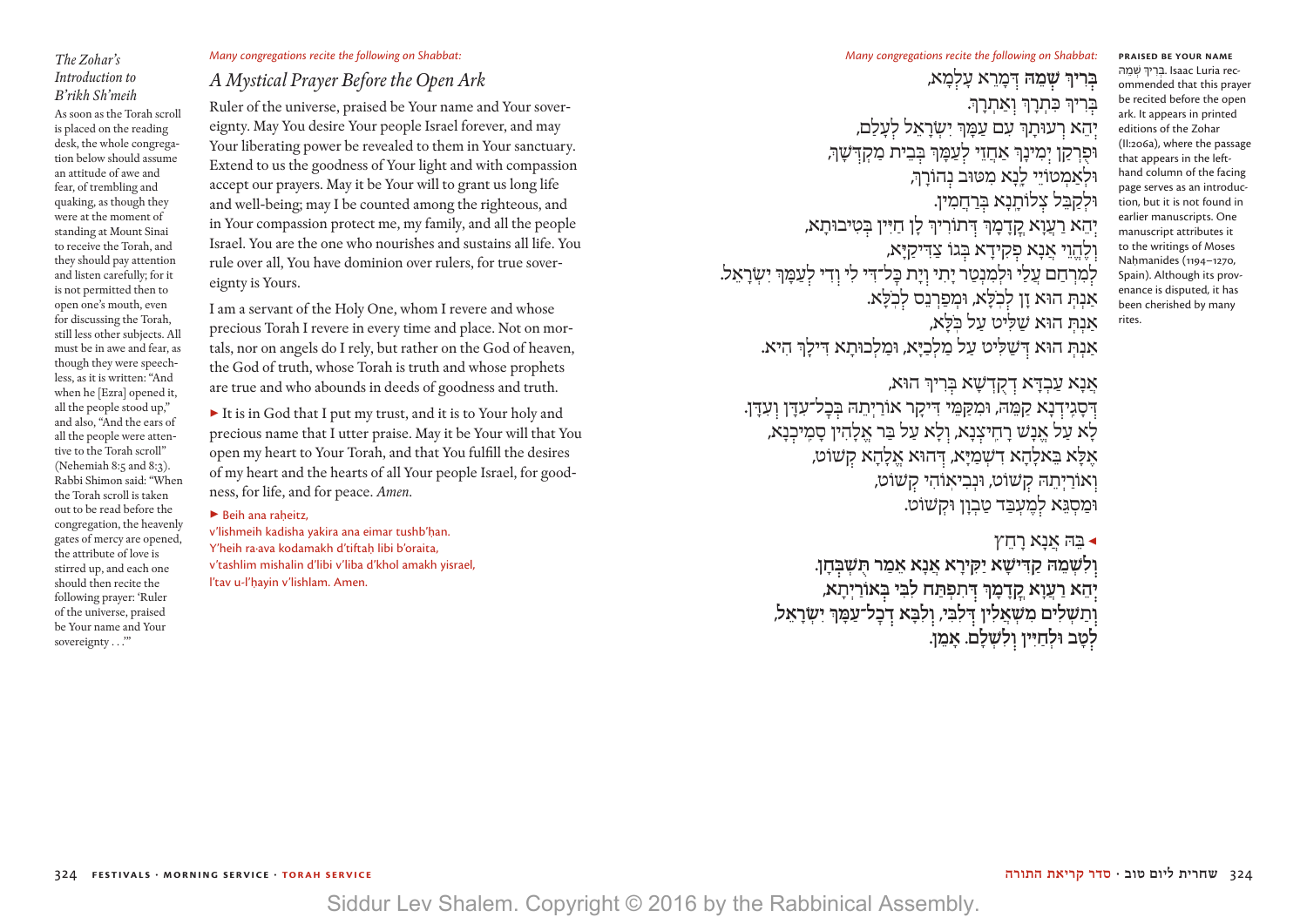### *Procession of the Torah*

*We remove the Torah scroll from the ark and the leader faces the congregation.*

*The following two lines are recited by the leader and we then repeat them:* Hear, O Israel, ADONAI is our God, ADONAI is one. Sh'ma visrael, Adonai eloheinu, Adonai ehad.

Our God is one; great is our sovereign; holy [*on Hoshana Rabbah, Sh'mini Atzeret, and Simḥat Torah, add:* and awe-inspiring] is God's name. Ehad eloheinu, gadol adoneinu, kadosh [v'nora] sh'mo.

### *Leader, facing the ark:*

 $\ell$  Join me in glorifying ADONAI; let us together acclaim God's name.

### *The Torah is carried in a circuit around the congregation.*

Yours, ADONAI, is the greatness, the strength, and the glory, triumph and the splendor—for everything in heaven and on earth is Yours.

Yours, ADONAI, is the sovereignty and the majesty above all. Exalt ADONAI, our God; bow down before God, the Holy One. Exalt ADONAI, our God, and bow down at God's holy mountain, for ADONAI our God is holy.

L'kha Adonai ha-g'dulah v'ha-g'vurah v'ha-tiferet v'ha-netzah|.| v'ha-hod, ki khol ba-shamayim u-va-aretz. L'kha Adonai ha-mamlakhah v'ha-mitnasei l'khol l'rosh. Rom'mu Adonai eloheinu v'hishtahavu la-hadom raglav, kadosh hu. Rom'mu Adonai eloheinu v'hishtahavu l'har kodsho, ki kadosh Adonai eloheinu.

### *Reading from the Torah*

### *The first Torah is placed on the reading table.*

*a prayer for jewish communities in distress*

May the one who is the source of compassion recall the covenant with our ancestors and have compassion on this people borne by God. May the Divine rescue us in difficult times, remove the impulse to commit evil from those who bear it, and grant us enduring relief. May our requests be met with much favor, deliverance, and compassion.

#### *BEFORE The first aliyah Leader:*

May You help, shield, and save all who trust in You. And let us say: *Amen*. Let us all declare the greatness of God and give honor to the Torah as [*the first to be called to the Torah*] comes forward. Praised is God, who gave Torah to the people Israel in holiness.

#### *Congregation and Leader:*

You who cling to ADONAI your God have all been sustained to this day. V'attem ha-d'veikim badonai eloheikhem hayim kul'khem ha-yom.

*We remove the Torah scroll from the ark and the leader faces the congregation.*

### *The following two lines are recited by the leader and we then repeat them:* **ׁש מַ ע יִ ׂשְ רָ אֵ ל, יהוה אֱ ֹלהֵ ֽ ינּו, יהוה אֶ חָ ד.**

**On Hoshanah Rabbah, Sh'mini Atzeret, and Simhat Torah** *we include the word in brackets:*

**אֶ חָ ד אֱ ֹלהֵ ֽ ינּו, ּגָ דֹול אֲ דֹונֵ ֽנּו, קָ דֹוׁש ]ו נֹורָ א[ ׁש מֹו.**

#### *Leader, facing the ark:* .וְ נוֹרָ א **inspiring-Awe** Sh'mini Atzeret and Hosha-

שׁ� ְ מַ ע **Israel O ,Hear** ישׂ ראל. Taking out the Torah becomes a moment of affirming Israel's most fundamental creed, as if we are standing before our sovereign, God, and affirm-

ing our loyalty.

Atzeret.

na Rabbah are considered days of judgment—the tradition is that God judges whether and how much rain shall fall in the coming winter—and so this additional word, reminiscent of the liturgy of the Ten Days of Repentance, is added on these days. Simhat Torah, although celebrated as a special day in its own right, is technically considered an extension of Sh'mini

 34:4. Psalm ַּ.�דּ ְ לוּ **Acclaim** This verse, asking the congregation to acknowledge Adonai, and the following verses, which form the congregational response, mark the oldest section of the Torah service. Thus in the ancient synagogue, the Torah service began by bowing toward the Torah and acknowledging God. .<br>לְךְּ יהוה **YOURS, ADONA**i 1 Chronicles 29:11.

 $\,$  גדלו ליהוה אתי, וּנרוֹממה שמוֹ יחדו.  $\,$ 

#### *The Torah is carried in a circuit around the congregation.*

לִךּ יהוה הַגִּדְלַה והַגְּבוּרָה וְהַתְּפָאָרֶת וְהַנֵּצַח וְהַהוֹד, כִּי כל בַּשַּמַיִם וּבַאַרִץ, לךְ יהוה הַמַּמְלָכָה והַמִּת*ְנַש*ֹא **ֹלְכֹל לְרֹאשׁ. רוֹמְמוּ יהוה אֱלֹהֵינוּ, וְהִשְׁתַּחֲווּ לַחֲדֹם רַגְלִיוּ, קָ דֹוׁש הּוא. רֹומ מּו יהוה אֱ ֹלהֵ ֽ ינּו, ו הִ ׁשְ ּתַ חֲ וּו ל הַ ר קׇ דְ ׁשֹו, ּכִ י קָ דֹוׁש יהוה אֱ ֹלהֵ ֽ ינּו.**

### *The first Torah is placed on the reading table.*

ֹ אַ ב הָ רַ חֲ מִ ים, הּוא י רַ חֵ ם עַ ם עֲ מּוסִ ים, ו יִ זְ ּכר ּב רִ ית אֵ יתָ נִ ים, וְיַצִיל נַפְשׁוֹתֵינוּ מִן הַשָּׁעוֹת הַרַעוֹת, וִיִגְעַר בְּיֵצֵר הַרַע מִן הַנְשׂוּאִים, וְיַחן אוֹתֲנוּ לִפְלֵיטַת עוֹלָמִים, וימִלֹּא מִשָׁאֲלוֹתֵינוּ בִּמְדַּה טוֹבָה יִשׁוּעַה וְרַחֲמִים.

### *Leader:*

**ויעזר ויגן** ויוֹשיע לכל החוסים בּוֹ, ונאמר אמן. הכל הבו גדל לאלהינו וּתנוּ כבוד לתורה. ֹ )ּכהֵ ן ק רָ ב, יַ עֲ מֹד \_\_\_ ּבֶ ן \_\_\_ ֹ הַ ּכהֵ ן.( (בִת כֹּהוֹ קרבי, תּעמֹד \_\_\_\_ בַּת \_\_\_\_ הכֹּהוּ.) )יַ עֲ מֹד \_\_\_ ּבֶ ן \_\_\_ רִ אׁשֹון.( )ּתַ עֲ מֹד \_\_\_ ּבַ ת \_\_\_ רִ אׁשֹונָ ה.( ָ בִּרוּךְ שַׁנַּתן תּוֹרה לעַמוֹ יִשׂראל בַּקְדֹשַׁתוֹ.

#### *Congregation and Leader:* ואתם הדבקים בּיהוה אלהיכם, חיים כּלכם היּוֹם. Psalm 99:5 and 99:9.

**bow down at God's holy**  וְ שׁ ְהִ �תַּ חֲ ווּ ְ להַ ר **mountain** וֹ �ְד ׇשׁק . This last line refer-

. ֹרו ְמ ּמו יהוה **Adonai Exalt**

ences the act performed at the top of the page, when we bow toward the ark as the Torah is removed. Since Judaism is a religious tradition that abhors images and icons, it is Torah that represents the presence of the Divine.

 speech' Moses From 4:4. Deuteronomy .וְ אַ תֶּ ם הַ דּ ְ בֵ קִ ים **cling who You** to the generation about to enter the Land of Israel.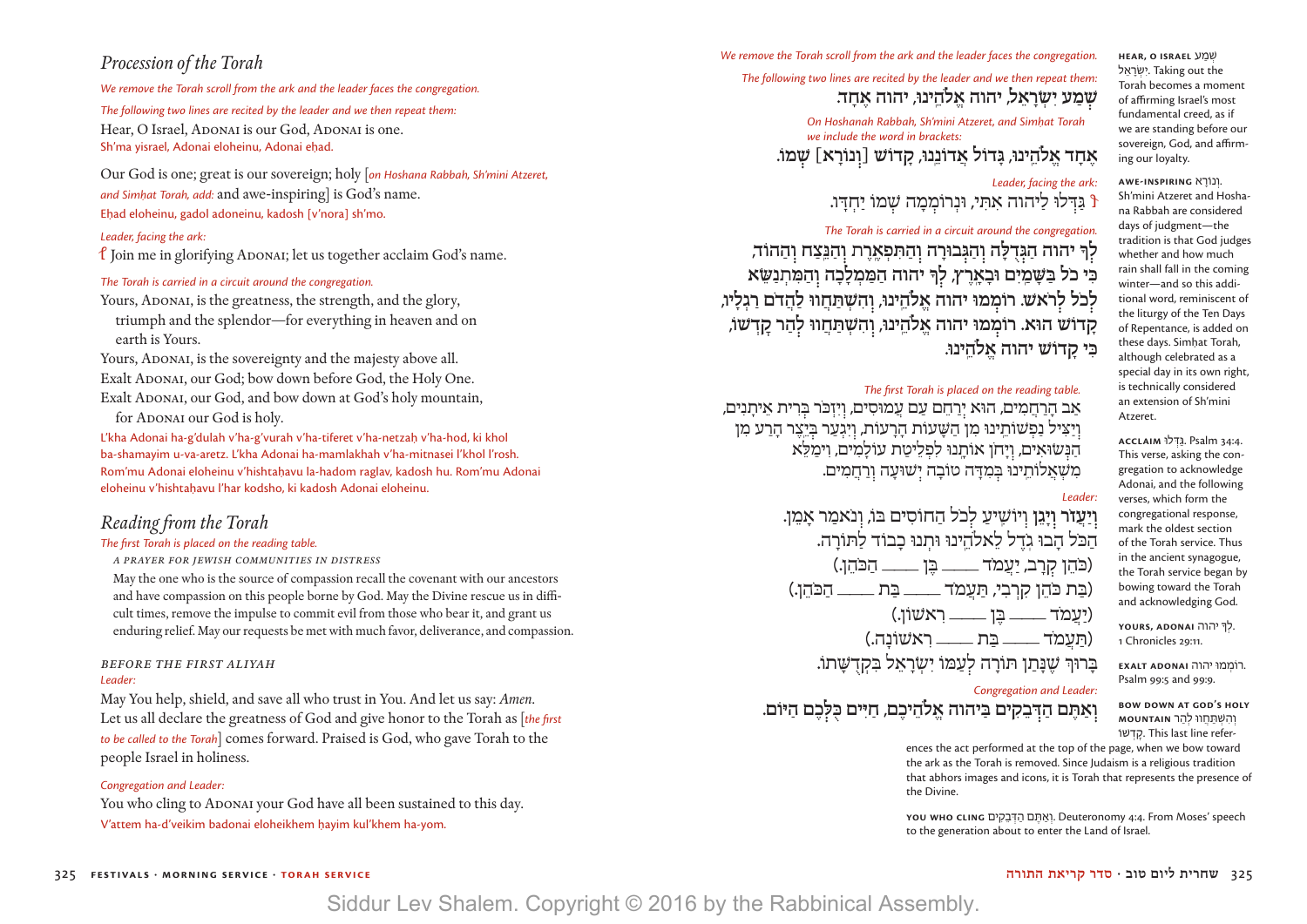### *The Fullness of Biblical Thought*

The Bible possesses a unity fashioned out of every current of Hebrew thought and action. . . . Priest, prophet, historian, poet and sage rub shoulders with one another within its covers, as they actually did in their own lifetimes, differing, arguing and influencing one another and unconsciously collaborating. . . . The prophets' magnificent faith in God's justice, and Job's equally noble protest against undeserved suffering, the psalmists' mystical absorption in God, and the practical counsel of the sages in Proverbs, the love of life and the life of love hymned in the Song of Songs and the melancholy reflections of Ecclesiastes—all were authentic expressions of the genius of Israel.

—Robert Gordis

*The Increase of Torah* Torah is like a plant: constantly growing, yielding fruit, generating seeds, and producing new growth. —*based on*

the Babylonian Talmud

### *One Torah*

Each teacher may offer a different understanding of Torah, but it is one God who gave it.

—Avot D'Rabbi Natan

### *Blessings Recited by Those Called Up to the Torah*

*The person who is honored with an aliyah recites the following before the Torah is read:* Praise ADONAI, to whom all praise is directed. Bar'khu et Adonai ha-m'vorakh.

#### *The congregation responds:*

Praise ADONAI, to whom all praise is directed forever and ever. Barukh Adonai ha-m'vorakh l'olam va-ed.

*The person who is honored repeats the above response, then continues: Barukh atah ADONAI*, our God, sovereign of time and space, who has chosen us from among all peoples, giving us the Torah. *Barukh atah ADONAI*, who gives the Torah. Barukh atah Adonai eloheinu melekh ha-olam, asher bahar banu mikol ha-amim, v'natan lanu et torato. Barukh atah Adonai, noten ha-torah.

*The person who is honored recites the following after the Torah is read: Barukh atah ADONAI*, our God, sovereign of time and space, who has given us a teaching of truth, planting eternal life in our midst. *Barukh atah ADONAI*, who gives the Torah. Barukh atah Adonai eloheinu melekh ha-olam, asher natan lanu torat emet, v'hayei olam nata b'tokheinu. Barukh atah Adonai, noten ha-torah.

*For additional prayers for special occasions, including Birkat Ha-Gomel, see page 173.*

### *Mi Sheberakh:*

*Blessing for Those Called Up to the Torah*

May the one who blessed our ancestors Abraham, Isaac, and Jacob, Sarah, Rebecca, Rachel, and Leah, bless \_\_\_\_\_\_\_, who has/have ascended today to honor God and the Torah and [*on Shabbat:* Shabbat and] the festival. May the blessed Holy One protect him/her/them and

his/her/their entire family, bring blessing and success to all the works of his/her/their hands, with the privilege of going up to Jerusalem for the festival together with all his/her/their fellow Jews, and let us say: *Amen*.

### בּרכוֹת התּוֹרה

*The person who is honored with an aliyah recites the following before the Torah is read:*

ַבְּרְכוּ אֶת־יהוה הַמְבֹרַךְ.

*The congregation responds:* **ֹ ּבָ רּוְך יהוה הַ מ ברָ ְך ל עֹולָ ם וָ עֶ ד.**

*The person who is honored repeats the above response, then continues:* **ַבְרוּךְ אַתָּה יהוה אֵלֹהֵינוּ מלֹךְ העוֹלִם,** אֲשֶׁר בַּחַר בָּנוּ מִכָּל־הָעַמִּים וְנָתַן לָנוּ אֶת־תּוֹרָתוֹ. ּבָ רּוְך אַ ּתָ ה יהוה, נֹותֵ ן הַ ּתֹורָ ה.

*The person who is honored recites the following after the Torah is read:* ּבָרוּךְ אַתָה יהוה אֱלֹהֵינוּ מֵלֵךְ הָעוֹלָם, אַשר נתן לנוּ תּוֹרת אמת, וחיי עולם נטע בַתוֹכנוּ. ּבָ רּוְך אַ ּתָ ה יהוה, נֹותֵ ן הַ ּתֹורָ ה.

*For additional prayers for special occasions, including Birkat Ha-Gomel, see page 173.*

## מִי שֶׁבֵּרַךְ לְעוֹלֶה לַתּוֹרָה

### *For an individual:*

מִי שַׁבֵּרךְ אַבוֹתִינוּ אַברהם יצחק ויעקב, וְאִמּוֹתֵינוּ שָׂרָה רִבְקָה רָחֵל וְלֵאָה, הוּא יִבָרֵךְ אֵת שֶׁ עַלָה \שֶׁ עָלָתה היּוֹם לִכְבוֹד הַמָּקוֹם וְלִכְבוֹד הַ תּוֹרָ ה, [ו לִ כְ בוֹד הַ שַּׁ בָּ ת *:Shabbat On* [ו לִ כְ בוֹד הָ רֶ ֽ גֶ ל. הַ הַ הַ הַ הוּא יִשׁמֹר אוֹתוֹ\ אוֹתה האת־כּל־ מִשְׁפַּתִתּוֹ\מִשְׁפַּתִתַּהּ, וְיִשְׁלַח בְּרָכָה וְהַצְלָחָה בְּכָל־מַעֲשֶׂה ידיו\ידיה, ויזכּה\ותזכּה לעלוֹת לרגל, עם כּל־ישׂראל אֶחָיו וְאֲחִיוֹתַיו / אֶחֱיהַ וְאַחִיוֹתֵיהַ, וְנֹאמַר **אַמֵן**.

### *For a group:*

מִי שֶׁבֵּרַךְ אֲבוֹתֵינוּ אַבְרַהַם יִצְחָק וְיַעֲקֹב, וְאִמּוֹתֵינוּ שַׂרַה רִבְקָה רָחֵל וְלֵאָה, הוּא יִבָרֵךְ אֵת כַּל־אֵלֵה שֵׁעָלוּ הַיּוֹם לִכְבוֹד הַמַּקוֹם וְלִכְבוֹד הַתּוֹרָה, [וְלִכְבוֹד הַשַּׁבָּת :on Shabbat: וְלִכְבוֹד הַרֱגֵל. הַקָּדוֹש בַּרוּךְ הוּא יִשְׁמֹר אוֹתַם וְאֶת־כַּל־ מִשָׁפָּחוֹתֵיהֶם, וְיִשְׁלַח בְּרָכָה וְהַצְלָחָה בְּכָל־מַעֲשֶׂה י דִיהֶם, וִיזְכּוּ לַעֲלוֹת לְרֵגֶל, עִם כָּל־יִשְׂרָאֵל אֲחֵיהֶם ֹ ו אַ חְ יֹותֵ יהֶ ם, ו נאמַ ר **אָ מֵ ן**.

**ALIYOT**. In the choreography of the Torah service, everyone is encouraged to have deep and abiding contact with the Torah. We carry the Torah around the congregation, thereby bringing the Torah to the people, and we invite people up to the Torah for *aliyot*, thereby bringing people to the Torah.

The ancient rabbis instituted a practice of calling a *kohen* for the first *aliyah* and a *levi* for the second, in order to mitigate arguments about who deserved the opening honors. Some congregations retain this practice; others call congregants to *aliyot* without regard to priestly or levitical status. Even those congregations that follow the latter practice, however, may choose to mark the pilgrimage festival by calling a *kohen* and *levi* for *aliyot*. On the festivals, five people are called to the Torah. But on Shabbat seven are called, and thus Shabbat retains its place as the prime Jewish holiday.

#### **Blessings over the**

**Torah**. Those called to the Torah use either the corner of the *tallit* or the Torah binder to touch the scroll at the starting place (indicated by the reader) and then kiss the *tallit* or binder, reciting the *b'rakhah* while holding the handles of the Torah rollers. After the reading the gesture is repeated at the place where the reading was concluded, the Torah is rolled closed, and, holding the handles, the honoree recites the final *b'rakhah*.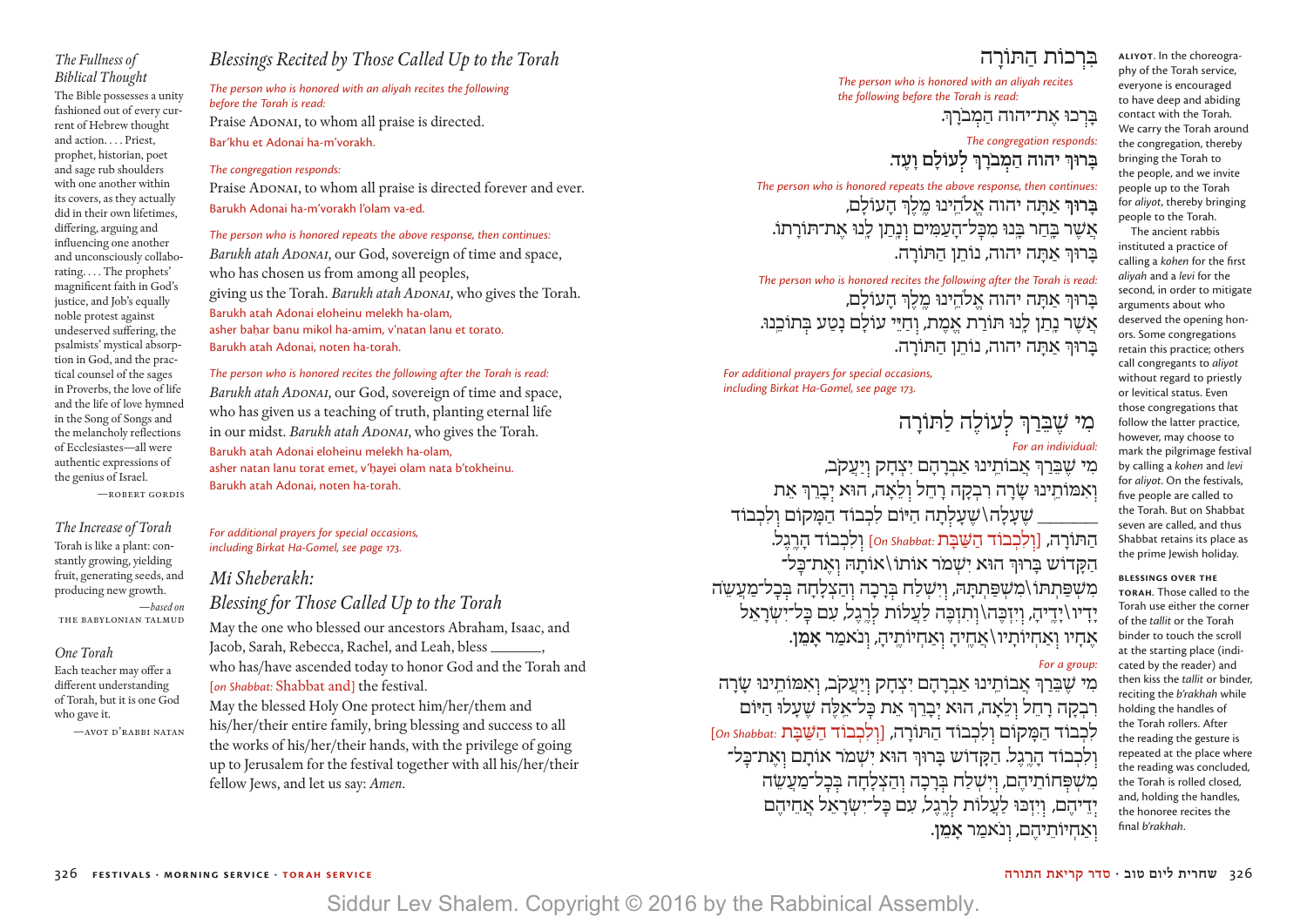*Prayers for Healing Mi she-berakh avoteinu m'kor ha-b'rakhaah l'imoteinu,* May the Source of strength who blessed the ones before us help us find the courage to make our lives a blessing, and let us say: *Amen*. *Mi she-berakh imoteinu m'kor ha-b'rakhah la-avoteinu,* Bless those in need of healing with *r'fuah sh'leimah*: the renewal of body, the renewal of spirit, and let us say: *Amen*.

> —Debbie Friedman and drorah setel

#### *Moses' Prayer*

*When Moses' sister, Miriam, was struck with leprosy, Moses prayed a short five-word prayer, the brevity and the staccato rhythm communicating the concern and the pain that Moses felt on his sister's behalf.*

> אַל נא רפא נא לה \ לוֹ \ להם.

God, please heal her/him/them. El na r'fa na lah/lo/lahem. — *based on* numbers 12:13

*Mi Sheberakh: Prayer for Healing*

May the one who blessed our ancestors Abraham, Isaac, and Jacob, Sarah, Rebecca, Rachel, and Leah, bring blessing and healing to \_\_\_\_\_\_\_\_\_. May the Holy One mercifully restore him/her/them to health and vigor, granting him/her/them spiritual and physical well-being, together with all others who are ill, and may God grant strength to those who tend to them. Though festivals are times [*on Shabbat:* Though Shabbat and festivals are times] to refrain from crying out, we yet hope and pray that healing is at hand. And let us say: *Amen*.

*Ḥatzi Kaddish is recited before the maftir aliyah is called to the Torah. Ḥatzi Kaddish*

### *Leader:*

May God's great name be exalted and hallowed throughout the created world, as is God's wish. May God's sovereignty soon be established, in your lifetime and in your days, and in the days of all the house of Israel. And we say: *Amen*.

### *Congregation and Leader:*

May God's great name be acknowledged forever and ever! Y'hei sh'meih raba m'varakh l'alam u-l'almei almaya.

#### *Leader:*

May the name of the Holy One be acknowledged and celebrated, lauded and worshipped, exalted and honored, extolled and acclaimed—though God, who is blessed, *b'rikh hu*, is beyond all acknowledgment and praise, or any expressions of gratitude or consolation ever spoken in the world. And we say: *Amen*.

### *Lifting the Torah*

*Each time the Torah is lifted, we say:* This is the Torah, God's word by Moses' hand, which Moses set before the people Israel. V'zot ha-torah asher sam mosheh lifnei b'nei yisrael al pi Adonai b'yad mosheh.

מ*י שבּר*ּר לחוֹלים ֹ מִ י ׁשֶ ּבֵ רַ ְך אֲ בֹותֵ ֽ ינּו אַ בְ רָ הָ ם יִ צְ חָ ק ו יַ עֲ קב, וְאִמּוֹתֵינוּ שָׂרָה רִבְקָה רָחֵל וְלֵאַה, הוּא יְבָרֵךְ וִירַפֵּא אֶת־[הַחוֹלֶה\הַחוֹלְה\הַחוֹלִים]<br>(names of loved ones and friends may be added here)

\_\_\_\_\_\_\_\_ ּבֶ ן\ּבַ ת \_\_\_\_\_\_\_\_

הקדוֹש בּרוּךְ הוּא יִמַלֹא רחמים עָ לָ יו, ל הַ חֲ זִ יקֹו ּולְ רַ ּפ אֹותֹו, ו יִ ׁשְ לַ ח לֹו *:male a For* עַלֵיהַ, להַחֲזִיקָהּ וּלְרַפְּאוֹתָהּ, וְיִּשְׁלַח לַהּ for a female: עֲ עֲ לֵ יהֶ ם, ל הַ חֲ זִ יקָ ם ּולְ רַ ּפ אֹותָ ם, ו יִ ׁשְ לַ ח לָ הֶ ם *:group a For*

מהרה רפוּאה שלמה מן השמים, רפוּאת הנּפּש וּרְפוּאַת הַגּוּף, בְּתוֹךְ שָׁאָר הַחוֹלִים, וְחַזֵּק אֵת יְדֵי הָ עֹוס קִ ים ּב צׇ רְ כֵ יהֶ ם, ]ַשׁבָּ ת הִ יא ו *:Shabbat on* [יוֹם טוֹב הוּא מִלְזְעוֹק וּרְפוּאָה קִרוֹבָה לָבוֹא, הַשִׁתָּא בַּעֲגָלָא וּבִזְמַן קָרִיב, וְנֹאמַר אָמֶן.

*Ḥatzi Kaddish is recited before the maftir aliyah is called to the Torah.* חצי קדיש

#### *Leader:*

יִתְגַּדִּל וְיִתְקַדַּ*'ש שְׁ*מֵהּ רַבָּא, בִּעָלְמָא דִּי בִרָא, כִּרְעוּתֵהּ, וְיַמְלִיךְ מַלְכוּתֵהּ בְּחַיֵּיכוֹן וּבְיוֹמֵיכוֹן וּבְחַיֵּי דְּכָל־בֵּית יִ שׂ ְ רָ אֵ ל, בַּ עֲ גָ לָ א וּבִ זְ מַ ן קָ רִ יב, ו א ִ מְ רוּ **אָ מֵ ן**.

*Congregation and Leader:*

**י הֵ א שׁ מֵ הּ רַ בָּ א מ בָ רַ ְך ל עָ לַ ם וּלְ עָ ל מֵ י עָ ל מַ ָיּא.**

*Leader:* יִתְבַּרַךְ וְיִשְׁתַּבַּה וְיִתְפָּאַר וְיִתְרוֹמַם וְיִתְנַשֵּׂא וְיִתְהַדִּר ו יִ תְ עַ לֶּ ה ו יִ תְ הַ לַּ ל שׁ מֵ הּ דּקֻ דְ שָׁ א, **בּ רִ יְך הוּא**, לִעֲלָא מִן כַּל־בִּרְכָתָא וְשִׁירָתָא תִּשְׁבִּחָתָא ו נֶ חָ מ ָ תָ א דּ ַ אֲ מִ ירָ ן בּ עָ ל מָ א, ו אִ מְ רוּ **אָ מֵ ן**.

> הגבהת התּוֹרה *Each time the Torah is lifted, we say:* **ֹשֶׁ ה לִ פְ נֵ י בּ נֵ י יִ שׂ ְ רָ אֵ ל, ו ֹ זאת הַ תּוֹרָ ה אֲ שֶׁ ר שָׂ ם מ** עַל פִּי יהוה בְּיַד מ*שֶׁ*ה.

**H|.|atzi Kaddish**. A Kaddish is recited here to mark the completion of the required reading of the Torah; we now prepare for the reading of the *haftarah*, a reading taken from the Prophets. So that the person called to chant the *haftarah* may also be honored with some words from the Torah scroll itself, another reading, called the *maftir* or "concluding reading," is added. On festivals the additional reading is from a second scroll.

**Lifting and Wrapping the Torah**. Tractate Sofrim (9th–10th century) instructs that the Torah be lifted, that three columns of text be unrolled, and that the writing be displayed to the entire congregation (14:8). In Sephardic practice this is done before the Torah reading begins; in Ashkenazic services the Torah is lifted here upon the conclusion of the reading. Out of respect, the congregation remains standing while the Torah is wrapped—a ceremony that imitates the practice with royalty.

**This is the Torah** אתֹז ְו התוֹרה. This sentence emphasizes both the Torah's Mosaic authorship and also divine revelation. The liturgists combined two biblical verses, Deuteronomy 4:44 and Numbers 9:23, to create this sentence.

When reciting this passage, some people hold up or kiss the *tzitzit* of their *tallit*, to affirm their own active fulfillment of the Torah.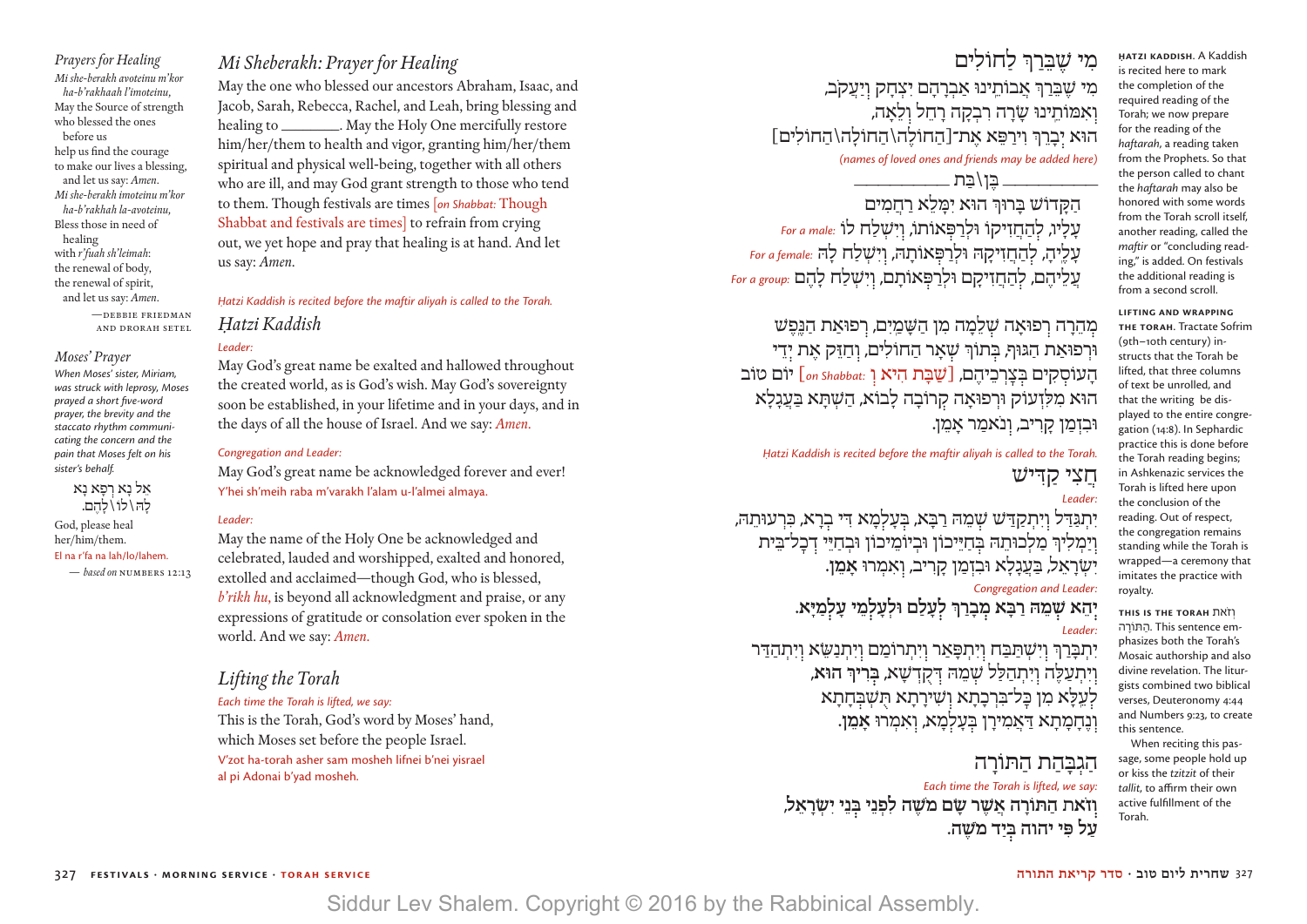*The Prophets* "In attacking the evils of a complex and decadent civilization, the prophets were convinced that they were not innovators, but rather restorers of the pristine tradition of Israel, which had fallen upon evil days," writes Robert Gordis. He reminds us that it was the memory of Egypt and of the wandering in the desert that were critical signposts of prophetic thinking. These "two great experiences had come to the Hebrews at the very inception of their history. As time passed by they would have receded in the national consciousness and ultimately been forgotten. That they have not become vague memories was basically the achievement of the prophets and their disciples."

 "The experience of common enslavement and liberation of the Hebrew tribes created a sense of the solidarity of Israel. But that was not all. Ever afterward, Hebrew tradition recalled the period of humiliation and suffering in Egypt, and utilized it to develop in the Hebrews a sense of community with the downtrodden and the oppressed."

### *B'rakhah Before the Haftarah*

*Barukh atah Adonai*, our God, sovereign of time and space, who chose worthy prophets and was pleased by their words, spoken in faithfulness.

*Barukh atah Adonai*, who has chosen the Torah, Your servant Moses, Your people Israel, and the prophets of truth and justice.

### *B'rakhot After the Haftarah*

*Barukh atah Adonai*, our God, sovereign of time and space, eternal protector, righteous in all generations, the faithful God who fulfills what is promised, who accomplishes what is spoken, whose every word is true and just. Faithful are You, ADONAI, and Your words are trustworthy; not one of Your words will prove empty, for You are a faithful and compassionate sovereign. *Barukh atah ADONAI*, God who faithfully fulfills all Your words.

Show compassion to Zion, our true home, and speedily, in our time, bring deliverance to those sad in spirit. *Barukh atah Adonai*, who makes Zion happy with her children.

Make us joyful, ADONAI our God, with Elijah the prophet, Your servant, and with the kingdom of David, Your anointed may he soon come, making our hearts rejoice. May no stranger sit on his throne and may no other inherit his glory, for You have promised him, by Your holy name, that his light shall never be extinguished. *Barukh atah Adonai*, Shield of David.  *continued*

 Gordis argues further that the desert period was seen as a time of primitive democracy, where all shared equally, where there was no class structure, and where all depended on each other. The prophets were "contemporaries of an advanced and often corrupt culture, they recalled the simple laws of justice, freedom, and equality by which their nomadic ancestors had lived and declared those days to have been the most glorious. 'I account to your favor the devotion of your youth, your love as a bride—how you followed Me in the wilderness, in a land not sown" (Jeremiah 2:2). In the perspective of the prophets, Israel's history provided moral instruction.

ּבְרָכָה לִפְנֵי הַהַפְטָרָה **ּבָרוּךְ אַתָּה יהוה אֱלֹהֵינוּ מֵלֵךְ הַעוֹלִם,** <u>אֲשֶׁ</u>ר בַּחַר בִּנְבִיאִים טוֹבִים, וְרָצָה בְדִבְרִיהֵם הַנֶּאֱמַרִים בָּאֱמֶת. יברוּך אתה יהוה, הבּוֹחר בּתּוֹרה וּבמֹשה עַבדּוֹ ּוּבִיִשְׂרָאֵל עַמּוֹ וּבִנְבִיאֵי הָאֵמֶת וָצֶדֶק.

## ּבִּרָכוֹת לְאַחַר הַהַפְטָרָה

בָרוּךְ אַתָה יהוה אֱלֹהֵינוּ מֶלֶךְ הָעוֹלָם, צוּר כָּל־הָעוֹלָמִים, צַדִּיק בְּכָל־הַדּוֹרוֹת, הָאֵל הַנֶּאֱמָן הָאוֹמֵר וְעֹשֶׂה, הַמְדַבֵּר וּמִקַיֵּם, שֶׁבָּל־דְּבָרָיו אֱמֶת וָצֶדֶק. נֶאֱמֶן אַתָּה הוּא יהוה אֶלֹהֵינוּ, וְנֶאֱמָנִים דְּבָרֶיךָ, וְדָבָר אֶחָד מִדִּבְרֶיךָ אָחוֹר לֹא יָשׁוּב רֵיקָם, כִּי אֵל מֵלֵךְ נֵאֱמָן וְרַחֲמָן אֲתָה. ּבָרוּךְ אַתָּה יהוה, הָאֵל הַבֶּאֱמָן בְּבָל־דְּבָרָיו.

**HAFTARAH**. The Hebrew Bible is composed of three divisions, in descending order of revelation: (1) the Five Books of Moses, known as the Torah; (2) the Prophets, both the historical books from Joshua through Kings and the three major and twelve minor prophets; and (3) the Writings, including Psalms, the Five Megillot, Job, Proverbs, Daniel, and the late historical works of Ezra, Nehemiah, and Chronicles. On every Shabbat and festival we read both from the Torah and from the prophets. The latter reading is called the *haftarah*, meaning "the closing," and it usually complements themes in the day's Torah reading. During festivals we also read one of the Five Megillot, taken from the Writings.

**רַחֵם** עַל צִיּוֹן כִּי הִיא בֵּית חַיֵּינוּ, וְלַעֲלִוּבַת נֵכֵּשׁ תּוֹשִׁיעַ בִּמְהֵרָה בְיָמֵינוּ. בָּרוּךְ אַתָּה יהוה, מְשַׂמֵּחַ צִיּוֹן בְּבָנֵיהָ.

ְשַ**ֹּמְחֵנוּ, יהוה אֱלֹהֵינוּ בְּאֵלְיַּהוּ הַנַּבִיא עַבְדֵּךְ וּבְמַלְכוּת** ָבִית דוד משיחך, במהרה יבא ויגל לבנו. על כּסאו לא יֵשֶׁב זַר וְלֹא יִנְחֲלוּ עוֹד אֲחֵרִים אֲת־כְּבוֹדוֹ, כִּי בְשֵׁם קַדְשָׁרּ נִשְׁבֵעָתַ לוֹ שֵלֹּא יִכְבֶה נֵרוֹ לְעוֹלָם וָעֶד. **ּבְרוּךְ אַתָּה יהוה, מָגֵן דָיִד.**<br>continued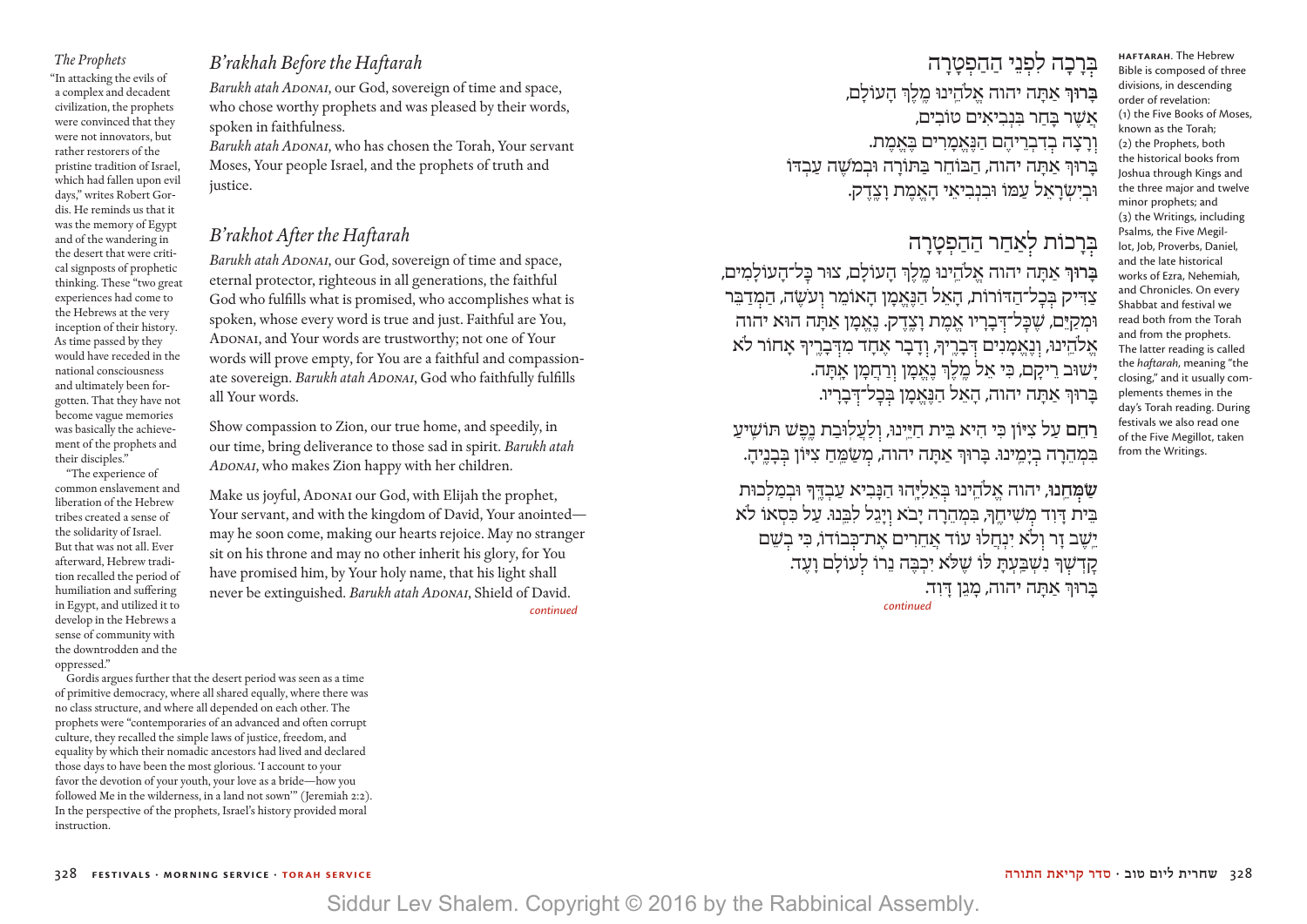**On Festivals (including the Shabbat of Hol Ha-mo-ed Sukkot) we conclude:** For all this we thank You and praise You, ADONAI our God: for the Torah, for the ability to worship, for the prophets, for this day of

*On Shabbat:* Shabbat, and of *On Pesaḥ:* the Festival of Matzot *On Shavuot:* the Festival of Shavuot *On Sukkot:* the Festival of Sukkot *On Sh'mini Atzeret and Simhat Torah: the Festival* of Sh'mini Atzeret

that You have given us, ADONAI our God, [*on Shabbat add:* for holiness and rest, for joy and gladness, for honor and glory. May Your name be blessed by all that is living, always and forever, and may Your promise prove true and everlasting. *Barukh atah ADONAI*, who makes [*on Shabbat add:* Shabbat and] Israel and the festivals holy.

### On Shabbat of Hol Ha-mo<sub>·</sub>ed Pesah we conclude:

For all this we thank You and praise You, ADONAI our God: for the Torah, for the ability to worship, for the prophets, for the Shabbat that You have given us, ADONAI our God, for holiness and rest, for honor and glory. May Your name be blessed by all that is living, always and forever, and may Your promise prove true and everlasting.

*Barukh atah ADONAI*, who makes Shabbat holy.

*Some communities recite A Prayer for Our Country and A Prayer for the State of Israel; see pages 177 and 178. On Shabbat, some communites recite Y'kum Purkan; see page 176.* **On Festivals (including the Shabbat of Hol Ha-mo-ed Sukkot) we conclude: עַל הַתּוֹרָה** וְעַל הָעֲבוֹדָה וְעַל הַגְּבִיאִים וְעַל יוֹם הַ שַּׁ בָּ ת הַ זֶּ ה ו עַ ל יוֹם *:Shabbat On* חַ ג הַ מַּ צּוֹת הַ זֶּ ה *:Pesaḥ On* חַ ג הַ שָּׁ בֻ עוֹת הַ זֶּ ה *:Shavuot On*

חַ ג הַ סֻּ כּוֹת הַ זֶּ ה *:Sukkot On*

הַ שּׁ מִ ינִ י, חַ ג הָ עֲ צֶ ֽרֶ ת הַ זֶּ ה, *:Torah at|.|Simh and Atzeret mini'Sh On*

### ֶשׁנָּ תַ ֽ תָּ לָּ ֽנוּ יהוה אֱ ֹלהֵ ינוּ]לִ קְ דֻ שָּׁ ה ו לִ מְ נוּחָ ה, *:add Shabbat on*] לְשַ*ֹּ*שׂוֹן וּלְשָׂמְחָה לְכָבוֹד וּלְתִפְאֲרֶת.

על הכל יהוה אלהינוּ אנחנוּ מוֹדים לךּ, וּמִברכים אוֹתךּ. יִתְבָּרַךְ שִׁמְךָ בְּפִי כָּל־חַי תָּמִיד לְעוֹלָם וָעֵד. בָּרוּךְ אַתָּה יהוה, מ קַ ֵדּשׁ ]הַ שַּׁ בָּ ת ו *:add Shabbat On* [יִ שׂ ְ רָ אֵ ל ו הַ זּ מַ נִּ ים.

### **On Shabbat of Hol Ha-mo-ed Pesah we conclude:**

עַל הַתּוֹרָה וְעַל הָעֲבוֹדָה וְעַל הַנְבִיאִים וְעַל יוֹם הַשַּׁבַּת הַזֶּה שֶׁנַּתַתַּ לֵּנוּ יהוה אֱלֹהֵינוּ לִקְדָשָׁה וְלִמְנוּחַה, לִכְבוֹד וּלִתפארת. על הכל יהוה אלהינוּ אנחנוּ מוֹדים לִךְ וּמְבַרְכִים אוֹתַךְּ. יְתִבְּרַךְ שָׁמְךָ בִּפִי כַּל־חַי תַּמִיד לְעוֹלָם וָ עֶ ד. בָּ רוְּך אַ תָּ ה יהוה, מ קַ ֵדּשׁ הַ שַּׁ בָּ ת.

*Some communities recite A Prayer for Our Country and A Prayer for the State of Israel; see pages 177 and 178. On Shabbat, some communities recite Y'kum Purkan; see page 176.*

**HAFTARAH**. On the Shabbat during the intermediate days of Pesah we conclude the *b'rakhot* after the *haftarah* with the regular Shabbat *b'rakhah*, but on the Shabbat during the intermediate days of Sukkot we conclude with the *b'rakhah* for festivals. It is unclear why this tradition developed. Perhaps it is a continuation of the biblical tradition, which gave greater importance to the celebation of Sukkot; for example, considerably more sacrifices were offered on Sukkot than on Pesah. Many commentators remark that, in a similar vein, on the intermediate days of Pesah we recite a Partial Hallel, but on Sukkot the whole Hallel is recited.

**FINAL B'RAKHAH AFTER THE**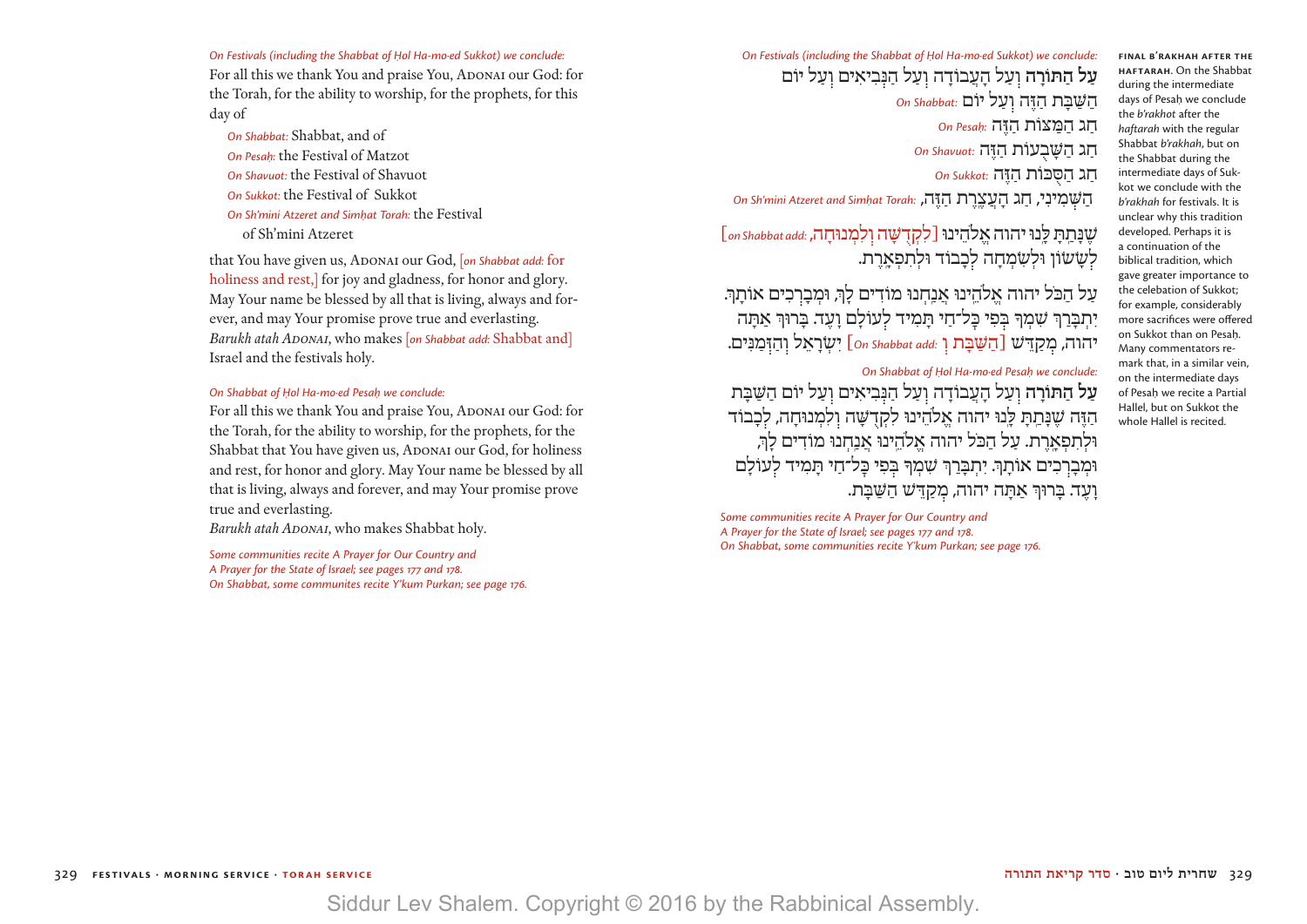## יזכור Yizkor

### *we recall*

Some of us recall parents who gave us life, who cared for us and nurtured us and who taught us to take our first steps on our own.

Some of us remember a wife, husband, or partner—our friend and lover—with whom we shared so much of our lives, our failures and achievements, joys and sorrows, intimate secrets.

Some of us recall brothers and sisters, who matured together with us, sometimes competing with us, and sometimes encouraging us on, bound to us by a life-long relationship.

Some of us remember children, entrusted to us too briefly, to whom we gave our loving care and from whom we received a trust that enriched our lives. Their memory is always with us.

Many of us recall relatives who knew us, teachers who affected us, and beloved friends who walked beside us in life, guiding us, listening to us, supporting us.

Our lives are shaped by those who were alongside us as we walked on our path.

May our inheritance impel us to strive to live lives of holiness and service. May memories of love inspire us to love; may painful memories impel us to mitigate the pain others experience. And may we be granted the strength to affirm life's meaning, even in the face of death.

*Yizkor is recited on the last day of the Festival.*

*Some people whose parents are living have a custom of leaving the service at this time, but even those who do not yet need to say the personal prayers of remembrance might remain and recite prayers for others as well as join in the communal prayers (beginning on page 336 below).*

> **יהוה, מה אדם ותדעהוּ,** ָבוֹ אַנוֹשׁ וּתּחשׁבהוּ. אַדָם לָהֱבֶל דַּמָה, ימיו כִּצל עוֹבֵר. ּבַּבִּקֶר יַצִיץ וְחַלַף, לָעֱרֵב יִמוֹלֵל וְיָבֵ*שׁ.* לִמְנוֹת יַמֵינוּ כֵּן הוֹדַע וְנָבִיא לְבַב חַכְמָה.

ADONAI, what are human beings that You take account of them, mortals that You care for them? Humans are as a breath, their days like a passing shadow. In the morning they flourish anew; in the evening they shrivel and die. Teach us to count each day, that we may acquire a heart of wisdom.

**Introduction.** Yizkor is a time set aside to formally include in our thoughts and prayers family and friends who have passed away. In reciting Yizkor, the veil between the worlds of the living and the dead becomes more transparent. For some, memories of family and friends evoked by the festival add to our sense of fullness and peace. For some, those memories bring sadness at the loss of those we loved. For still others, these memories may be disquieting. Whatever our circumstances, as we travel through the cycle of the year, the people who were once with us in person travel with us in spirit.

The opening to a heavenly world, which Yizkor evokes, is symbolized by holding a Torah during the service and our standing as we recite the prayers recalling those who have died. Some communities begin doing so as these opening meditations are recited; some do so when the personal prayers for the departed are recited (page 335).

**What are human beings**  מה אדם. The verses in this passage come from Psalms 144:3–4, 90:6, and 90:12.

**We Recall**. A prayer written by Mordecai M. Kaplan, Eugene Kohn, and Ira Eisenstein, and adapted here.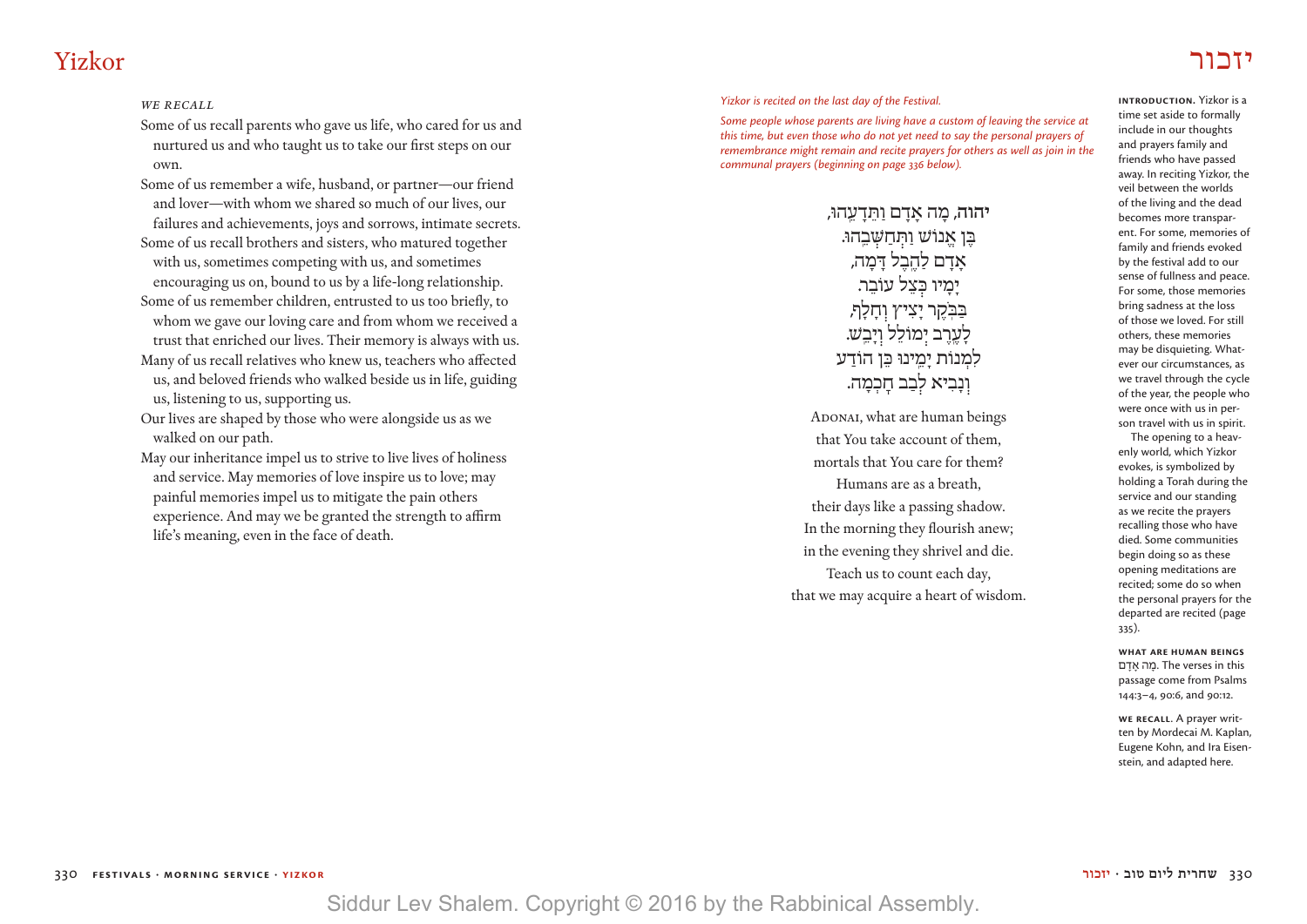שִׁוְּיתִי יהוה לְנֶגְדִּי תָמִיד, כּ ִ י מִ ימִ ינִ י ַבּל אֶ מּוֹט. לָבֵן שָׂמַח לִבִּי וַיָּגֵל כִּבוֹדִי, אַף בִּשָׂרִי יִשְׁכֹּן לָב<u>ֵ</u>טַח. תהלים טז:ח-ט ADONAI is always before me, at my right hand, lest I fall. Therefore I am glad, made happy, though I know that my flesh will lie in the ground forever. Psalm 16:8–9

*A Personal Meditation*

Eternal God, Master of mercy, give me the gift of remembering. May my memories of the dead be tender and true, undiminished by time; let me recall them, and love them, as they were. Shelter me with the gift of tears. Let me express my senses of loss—my sorrow, my pain, as well as my love, and words unspoken. Bless me with the gift of prayer. May I face You with an open heart, with trusting faith, unembarrassed and unashamed. Strengthen me with the gift of hope. May I always believe in the beauty of life, the power of goodness, the right to joy. May I surrender my being, and the soul of the dead, to Your all-knowing compassion.

*My Father Commanded Me Not To Die* But my father, before he died, commanded me not to die. Never to stop breathing. Only to seem silent, while my soul secretly continues to be suspended in the ether. So I go on living. I will not stop living. Neither non-existence nor fear, nor closely-knit woven gloom, its cloth cloaking the sun, will make me tremble, not the emptiness with which my loved ones leave me, silently taken one by one. I continue to breathe and with my breath, I give life to birds, wild beasts, shreds of sky, clumps of clay. —rivka miriam

*The deaths of those we now recall left holes in our lives, but we are grateful for the gift of their love. May their memory, recalled this day, be a blessing for us and all who come to know us.*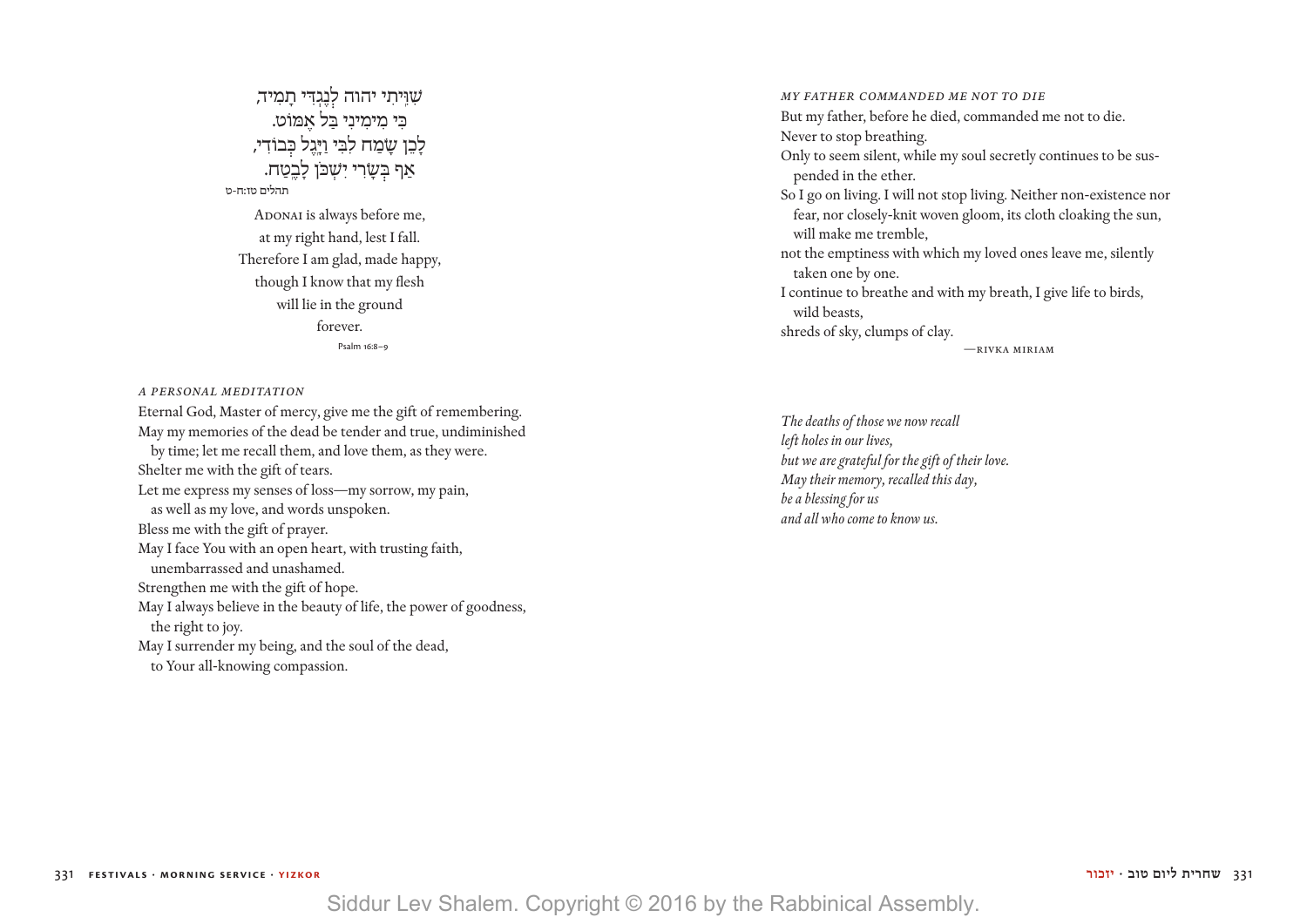*On Pesah|.|*

### א

I never think of myself as waiting for you, but then when the holiday has come and gone, when I'm packing up the Pesah dishes or taking down the *sukkah*, I feel hopeless and alone.

inconsolable.

Then I realize I've left a small corner somewhere deep inside myself unpainted, and in that small corner, I'm still a child, a little girl, waiting.

And I had hoped without knowing it that this hag you'd come.

My tears fall on the Pesah dishes and I wonder why you've left me here alone. —MERLE FELD

### ב

*Tam* is who you were. Simple and whole. You asked, "What is this?" I needed to know, but was too sophisticated to ask. Now, belatedly, I wonder, what is this . . . seder? what is this . . . life? what is this ... death? what is this . . . God?

*Wise* is who you were. You wanted to know every little thing there is to know to serve God. Details, you wanted details. We thought your mind was narrow when it was simply in love. Now I miss your intense yearning for your beloved, content to be restrained by "no" or liberated by "yes."

*Wicked* is who you were. You just couldn't stop pushing, rejecting. Did I owe you patience or impatience? I still don't know. Your rage chased away my love more than once. You did provoke something in me, though. I wish I had known how to love you and I wish you had known how to love me.

*Unable to ask* is who you were. It was up to me to open up for you the questions of life I wished you could ask. Not only to lighten my burden though I can't deny that was true, but so you could say your beauty to us, to your world. You were my mystery. To find you I had to study hard at the school of gentleness.

In truth, it is not for me to judge who you were and anyway I cannot begin to know.

You may have been a whole new number, the fifth or sixth or seventh child, a new creation, inviting the sea to split upon God's command not into upper and lower but one side facing the other. Then we, whole worlds, could stumble through, toward our redemptions great and simple. —LILLY KAUFMAN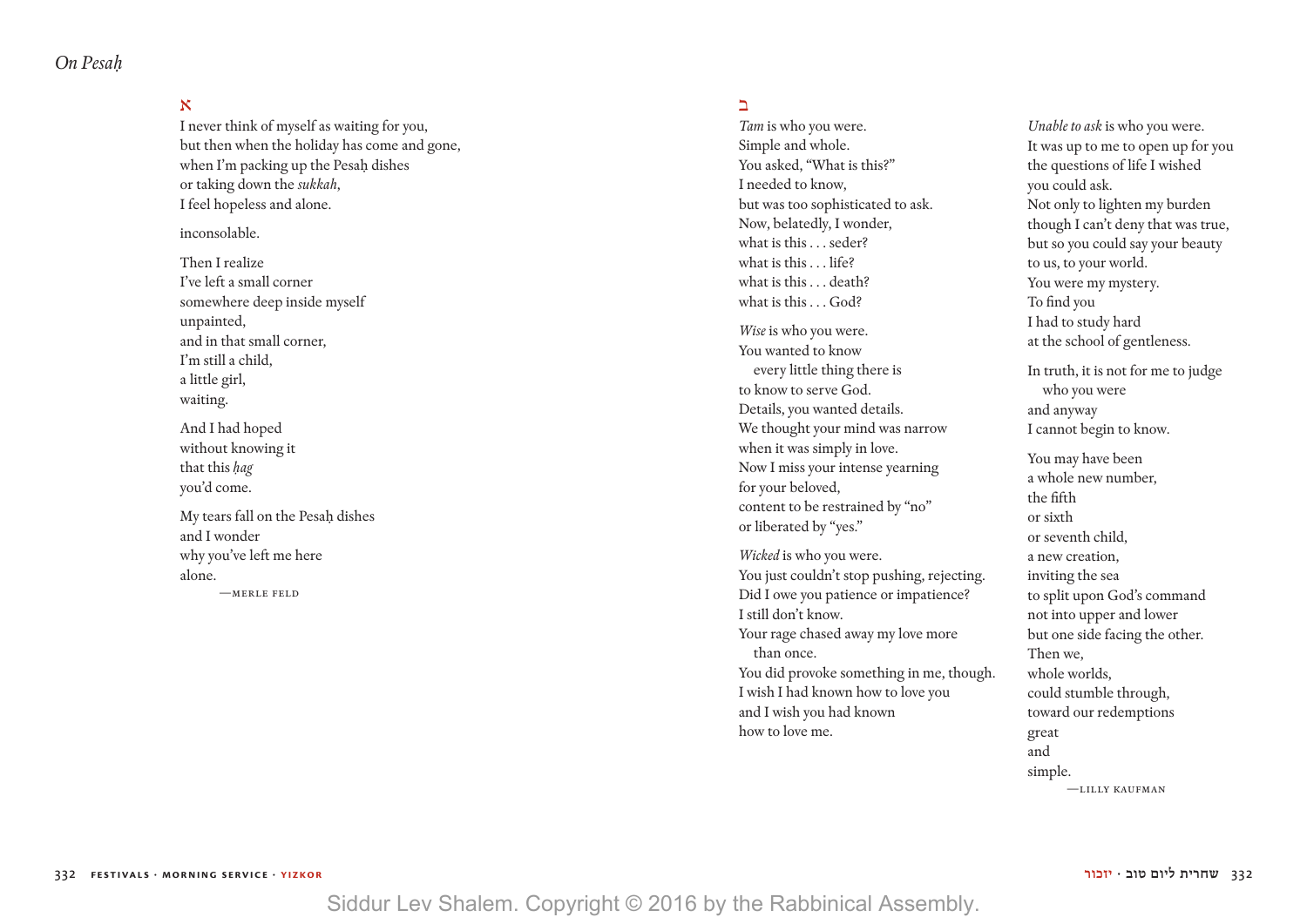### *A Yizkor Meditation in Memory of a Parent Who Was Hurtful* Dear God, You know my heart. Indeed, You know me better than I know myself, so I turn to You

before I rise for Kaddish. My emotions swirl as I say this prayer. The parent I remember was not kind to me. His/her death left me with a legacy of unhealed wounds, of anger and of dismay that a parent could hurt a child as I

was hurt. I do not want to pretend to a love or to a grief that I do not feel, but I do want to do what is right as a Jew and as

a child. Help me, O God, to subdue my bitter emotions that do me no good, and to find that place in myself where happier memories may lie hidden, and where grief for all that could have been, all that should have been, may be calmed by forgiveness, or at least soothed by the passage of time.

 I pray that You, who raise up slaves to freedom, will liberate me from the oppression of my hurt and anger, and that You will lead me from this desert to Your holy place.

—robert saks

*An Eternal Window* In a garden I once heard a song or an ancient blessing. And above the dark trees a window is always lit, in memory of the face that looked out of it,

and that face too was in memory of another

lit window.

—yehudah amichai (*translated by Chana Bloch*)

### *memorial prayers*

### *We rise.*

*We each continue in private meditation, selecting from among the following and adding appropriate names as indicated. Personal prayers may be added.*

### *In memory of female relatives or friends:*

*H***i יזכּר אלהים את־נשמת** May God remember the soul of

| אִמִּי מוֹרַתִי __________________________________ |            |
|----------------------------------------------------|------------|
|                                                    |            |
| my partner                                         | בַת זוּגִי |
|                                                    |            |
|                                                    |            |
|                                                    |            |
| my relative                                        | קִרוֹבָתִי |
|                                                    | חֲבֵרְתִי  |
|                                                    |            |

### *When one person is remembered:*

שהלכה לעולמה. הנני נודב\נודבת צדקה בעד הַזְכָּרַת נִשְׁמָתָהּ. אָנָא תְּהִי נַפְשָׁהּ צְרוּרָה בִּצְרוֹר החיים וּתהי מנוּחתה כּבוֹד*, שֹבע ש*ֹמחוֹת את־פּניךּ, נעימות בימינך נצח. אמן.

### *When more than one person is remembered:*

שהלכוּ לִעוֹלַמַן. הִנִּנִי נוֹדֵב\נוֹדֵבֵת צְדָקָה בְּעַד הַזְכָּרַת **ָנְשְׁמוֹתֵיהֵן. אַנָּא תְּהִיֵינָה נַפְשׁוֹתֵיהֵן צְרוּרוֹת בִּצְרוֹר** הַחַיִּים וּתְהִי מִנוּחַתַן כַּבוֹד*, שִׂבַע ש*ַמַחוֹת אַת־פָּנֵיך*ּ,* נְעִימוֹת בִימִינִךְ נֵצַח. אַמֵן.

who has/have gone to her/their eternal home. In loving testimony to her life/their lives, I pledge *tzedakah* to help perpetuate ideals important to her/them. Through such deeds, and through prayer and remembrance, may her soul/their souls be bound up in the bond of life. May I prove myself worthy of the many gifts with which she/they blessed me. May these moments of meditation strengthen the ties that link me to her/their memory. May she/they rest in peace forever in God's presence. *Amen*.

#### *memorial prayers*

#### *We rise.*

*We each continue in private meditation, selecting from among the following and adding appropriate names as indicated. Personal prayers may be added.*

### *In memory of male relatives or friends:*

**יִזְכֹּר אֱלֹהִים אֶת־נְשָׁמַת** May God remember the soul of

|             | my father <u>__________________</u> אָבִי מוֹרִי |
|-------------|--------------------------------------------------|
|             | אישי                                             |
|             |                                                  |
|             | <u>אחי</u> my brother                            |
|             |                                                  |
|             |                                                  |
| my relative | קרוֹבִי _                                        |
|             | חבֵרי                                            |
|             |                                                  |

### *When one person is remembered:*

שהלרְ לעולמו. הנִנִי נוֹדֵב\נוֹדֱבֶת צְדַקָה בְּעַד הַזְכַּרַת נִשְׁמַתוֹ. אַנַּא תְּהִי נַפְשׁוֹ צְרוּרַה בִּצְרוֹר הַחַיִּים וּתְהִי מִנוּחִתוֹ כּבוֹד*, שֹבע שַׂמ*חוֹת את־פּניך*ּ,* נְעִימוֹת בִּימִינְךָ נֵצַח. אַמֵן.

### *When more than one person is remembered:*

שֶׁהַלְכוּ לְעוֹלָמֶם. הִנְּנִי נוֹדֶב\נוֹדֱבֶת צִדַקָה בְּעַד ָהזכּרת נשמותיהם. אִנּא תִהיינה נפשותיהם צרוּרוֹת בִצְרוֹר הַחַיִּים וּתְהִי מְנוּחַתַם כַּבוֹד*, ש*ַבַע שָׂמַחוֹת ּאֶת־פָּנֵיךָ, נְעִימוֹת בִּימִינָךְ נֵצַח. אָמֵן.

who has/have gone to his/their eternal home. In loving testimony to his life/their lives, I pledge *tzedakah* to help perpetuate ideals important to him/them. Through such deeds, and through prayer and remembrance, may his soul/ their souls be bound up in the bond of life. May I prove myself worthy of the many gifts with which he/they blessed me. May these moments of meditation strengthen the ties that link me to his/their memory. May he/they rest in peace forever in God's presence. *Amen*.

Yizkor The .צְ דָ קָ ה **TZEDAKAH** service was called *seder matnat yad*, the service of expressing generosity on behalf of those who have died. That name comes from the closing line of the Torah reading for the final day of the pilgrimage festivals: "Every person giving a gift according to the blessing they have received from Adonai" (Deuteronomy 16:17). Offering charitable gifts and performing acts of justice, love, and care in memory of those who have died provide us with ways of honoring their memory and continuing their influence for good.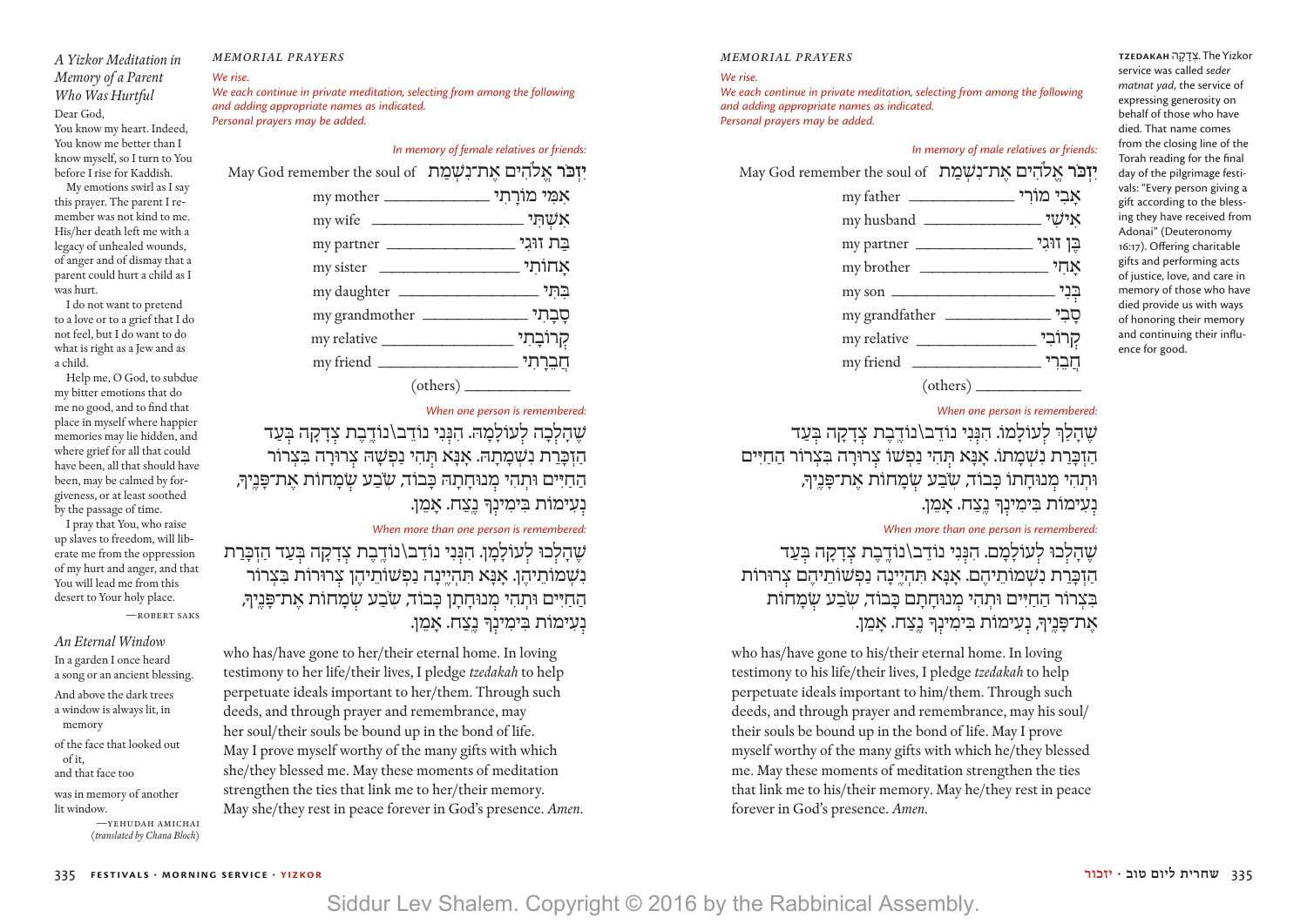FOR THOSE WHO DIED IN DEFENSE OF THE STATE OF *Israel and in acts of terror*

### *Some congregations add the following:*

**יזכּר אלהים את־נשמות כּל־אחינוּ ואחיותינוּ בִּני ישׂראל** ֹשֶׁהִקְרֵיבוּ אֶת־נַפְשֹׁתֵיהֶם בְּדֶרֶךְ לְהַקַמַת מִדִינַת יְשָׂרַאֵל וּבְהַגַּנַּתַהּ, וְכַל־אֵלֵה שֶׁנְּטְבְּחוּ בְּמַעֲשֵׂי חַבְּלָה. בַּעֲבוּר שֶׁאֲנוּ מִתְפַּלְלִים בְּעָד הַזִּכְּרַת נִשְׁמַתַם. אַנַּא נִזְכּוֹר לעוֹלם הד גִּבוּרתם וּמסירוּתם וּתמימוּתם, ותהיינה נַפְשׁוֹתֵיהֶם צְרוּרוֹת בִּצְרוֹר הַחַיִּים וּתְהִי מִנוּחַתַם כַּבוֹד*,* ְשְׂבַע שִׂמָחוֹת אֵת־פָּנֵיךָ, נְעִימוֹת בִּימִינְךָ נֵצַח. אָמֵן.

May God remember the souls of all those of the house of Israel who sacrificed themselves to establish the State of Israel, or who have perished in its defense, and those slaughtered in acts of terror. In their memory we pray. May the memory of their bravery, their dedication, and their innocence be with us throughout time. May their souls be bound up in the bond of life; may they be remembered with honor and may they rest in peace at Your right hand forever. *Amen*.

### *In Memory of All the Dead*

אל מלא רחמים*, שׁוֹכֵן בַּמְרוֹמִים, הַמְצֵא מְנוּחָה נְכוֹנָה* הַחַת כַּנְפֵי הַשָּׁבִינָה, בְּמַעֲלוֹת קִדוֹשִׁים וּטְהוֹרִים, בִּזְהַר הַרַקִיעַ מַזְהִירִים, לְנִשָׁמוֹת בַּל־אֵלֶה שֶׁהִזְבַּרנוּ הַיּוֹם לִבְרָכָה, שֶׁהָלִכוּ לִעוֹלָמָם, בְּגַן עֵדֶן תְּהִי מְנוּחָתָם. ָאַנַּא בַּעֲל הַרַחֲמִים, הַסְתִּירֶם בְּסֶתֶר כְּנָפֵיךָ לְעוֹלָמִים. וּצְרוֹר בִּצְרוֹר הַחַיִּים אֶת־נִשְׁמוֹתֵיהֶם. יהוה הוּא נַחֲלַתַם. וינוּחוּ בֹשׁלוֹם עַל מֹשַׁכֵּבוֹתיהם. ונֹאמר אמן.

Exalted, compassionate God, grant perfect peace in Your sheltering presence, among the holy and the pure, whose radiance is like the heavens, to the souls of all those we have recalled today. May their memory be a blessing, and may they rest in paradise. Master of mercy, may they find eternal shelter beneath Your sheltering wings, and may their souls be bound up in the bond of life. ADONAI is their portion. May they rest in peace. And let us say: *Amen*.

### *In memory of congregants Some congregations add the following:* **יִזְכֹּר אֱלֹהִים אֶת־נִשְׁמוֹת יִדִידֵינוּ חֶבְרֵי הַקָּהָל הַקָּדוֹש** ָ הַ ּזֶ ה ׁשֶ הָ ל כּו ל עֹולָ מָ ם. אּנָ א ּתִ הְ יֶ ֽינָ ה נַ פְ ׁשֹותֵ יהֶ ם צ רּורֹות ּבִצְרוֹר הַחַיִּים וּתְהִי מְנוּחַתַם כַּבוֹד*, שְׂבַע שָׂמַ*חוֹת

 . ְבּ גַ ן עֵ ֽ דֶ ן **PARADISE IN** Literally, "in the Garden of Eden." We imagine that the soul, which connects all living beings with their divine source, returns, after the death of the body, to God's care.

May God remember the souls of our friends, members of this holy congregation, who have gone to their eternal home. May their souls be bound up in the bond of life. May they rest in peace honored in God's presence. *Amen*.

ּאֶת־פַּנֵיךָ, נְעִימוֹת בִּימִינָךְ נֵצַח. אַמֵן.

*Exalted, compassionate God, comfort the bereaved families of this congregation. Help us to perpetuate everything that was worthy in the lives of those no longer with us, whom we remember this day. May their memory endure as a blessing. Amen.*

#### *For Martyrs and the six million*

#### *Some congregations add the following:*

**יִזְכֹּר אֱלֹהִים אֶת־נִשְׁמוֹת כָּל־אָחֵינוּ בִּנֵי יִשְׂרָאֵל שֵׁמַּסִרוּ** ָ את־נפּשׁם על קדּוּשׁ השם, ואת־האנשים נַשים וטף, שֶׁנֶּחְנִקוּ וְשֶׁנִּשָׂרִפוּ וְשֵׁנֵּהֵרְגוּ בַשׁוֹאַה. בַּעֲבוּר שֵׁאנוּ מתפּללים בַּעַד הזכּרת נעזמתם. אנּא ישַׁמע בַּחיּינוּ הֵד גִּבוּרַתַם וּמִסִירוּתַם וְיֵרַאֵה בִּמַעֲשֵׂינוּ טְהַר לִבַּם, וְתִהְיֵינָה נַפְשׁוֹתֵיהֶם צִרוּרוֹת בִּצְרוֹר הַחַיִּים וּתִהי מנוּחתם כּבוֹד*, שֹבע שמ*חוֹת את־פּניךּ, נעימוֹת ּבִימִינְךָ נֵצַח. אַמֵן.

May God remember the souls of the martyrs of our people, who gave their lives for the sanctification of God's name, and the men women and children who were were slaughtered, burned, and killed in the Holocaust. In their memory we pray. May our lives reflect a measure of their bravery, dedication, and purity of soul. May their souls be bound up in the bond of life; may they be remembered with honor and may they rest in peace at Your right hand forever. *Amen*.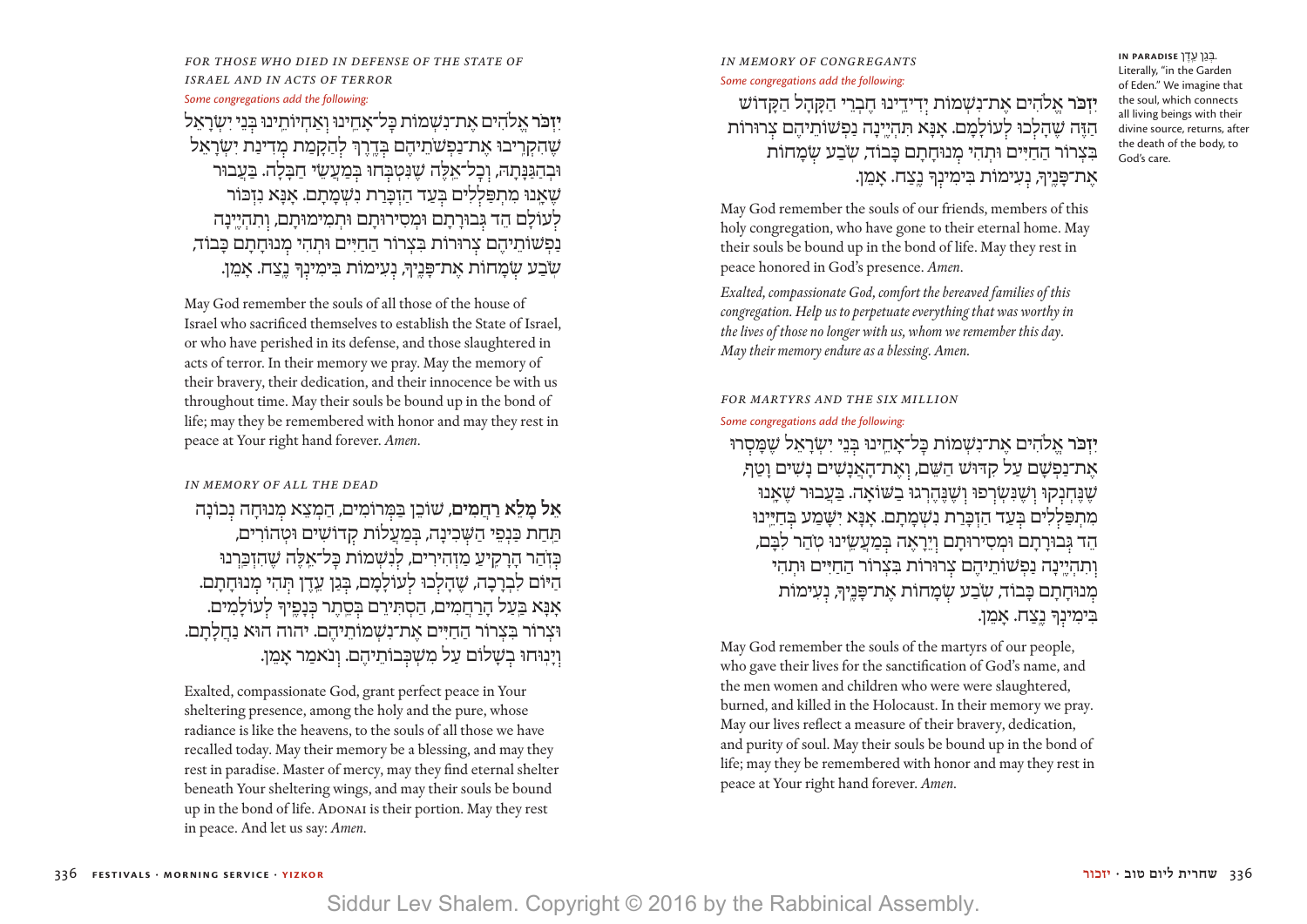#### *in everything*

In everything there is at least an eighth part that is death. Its weight is not great. With that secret and carefree grace we carry it everywhere we go. On lovely awakenings, on journeys, in lovers' words, in our distraction forgotten at the edges of our affairs it is always with us. Weighing hardly anything at all.

—LEA GOLDBERG (translated by Rachel Tzvia Back)

*Gift*

You teach your children what you've been taught about the generosity of limitations, the shortness of life, but also the future you could only find when you found life's limits, not the death you lived but death itself, the real-you death, divvying up your assets your heart, your savvy, your love of interpretation, and interpretation of love as whatever fulfills your wish to be and to give everything that gives itself to you, that gave your children to you and you to them when the lines between you were cut or frozen and pain guaranteed and growing and love came roaring back.

 $-$ j OY LADIN

#### *psalm 23*

**מִ זְ מֹור ל דָ וִ ד.** A PSALM OF DAVID **Mizmor l'david.**

יהוה רֹעי. לֹא אחסר.

ADONAI is my shepherd; I shall not want. Adonai ro·i lo ehsar.

ּבִ נְ אֹות ּדֶ ֽ ׁשֶ א יַ רְ ּבִ יצֵ ֽנִ י, עַ ל מֵ י מ נֻ חֹות י נַ הֲ לֵ ֽנִ י, God lays me down in green pastures, leads me to still waters, Binot desheh yarbitzeini, al mei m'nuhot y'nahaleini.

נַפְשִׁי יְשׁוֹבֵב, יַנְחֵנִי בְמַעְגְּלֵי צֶדֶק לְמַעַן שָֽמוֹ. renews my life, guides me in right paths—for that is God's way. Nafshi y'shoveiv, yanheini v'maglei tzedek l'ma·an sh'mo.

ּגִם כִּי אַלְךְּ בְּגִיאַ צַלְמֵוֹת Though I walk through a valley as dark as death, Gam ki eileikh b'gei tzalmavet

# לא אִירָא רָע כִּי אַתָּה עִמֲדִי.<br>I fear no evil, for You are with me;

lo ira ra ki atah imadi.

יִבְרָתְנִי,<br>Your rod and Your staff, they comfort me. Shivt'kha u-mishantekha heimah y'nahamuni.

ֿרַנִי רִלְפְנַי שָׁלְחָן נֶגֶד צֹרְרָי, You spread a table before me in full view of my foes; Ta·arokh l'fanai shulhan neged tzor'rai,

 $\mu$ ִ דְּשֲׁנְתָ בַשֶּׁמֶן רֹאשִי כּוֹסִי רְוָיָה

You anoint my head with oil, my cup is overflowing. Dishanta va-shemen roshi, kosi r'vayah.

אַרְּ טוֹב וָחֱסֶד יִרְדִּפְוּנִי בָּל־יָמֵי חַיָּי,

Only goodness and steadfast love shall pursue me all the days of my life, Akh tov va-hesed yird'funi kol y'mei hayai,

### וְשַׁבְתִּי בְּבִית יהוה לְאִרֶךְ יָמִים.

And I shall dwell in the house of ADONAI forever. V'shavti b'veit Adonai l'orekh yamim.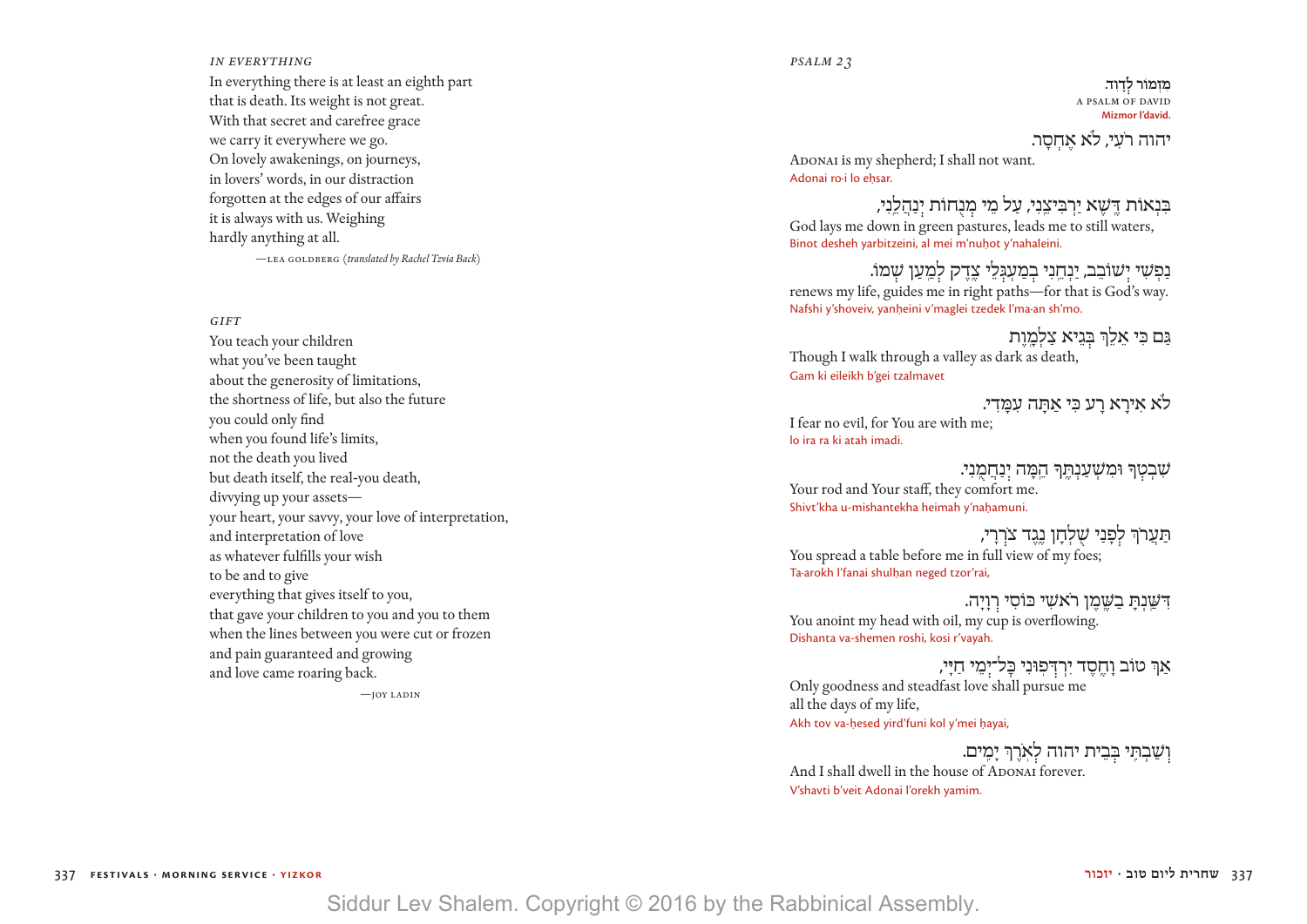### *Mourner's Kaddish*

May God's great name be exalted and hallowed throughout the created world, as is God's wish. May God's sovereignty soon be established, in your lifetime and in your days, and in the days of all the house of Israel. And we say: *Amen.*

May God's great name be acknowledged forever and ever!

May the name of the Holy One be acknowledged and celebrated, lauded and worshipped, exalted and honored, extolled and acclaimed—though God, who is blessed, *b'rikh hu*, is truly beyond all acknowledgment and praise, or any expressions of gratitude or consolation ever spoken in the world. And we say: *Amen.*

May heaven bestow on us, and on all Israel, life and abundant and lasting peace. And we say: *Amen.*

May the one who creates peace on high bring peace to us and to all Israel [and to all who dwell on earth]. And we say: *Amen.*

Yitgadal v'yitkadash sh'meih raba, b'alma di v'ra, kiruteih, v'yamlikh malkhuteih b'hayeikhon u-v'yomeikhon u-v'hayei d'khol beit yisrael, ba-agala u-vizman kariv, v'imru amen.

Y'hei sh'meih raba m'varakh l'alam u-l'almei almaya.

Yitbarakh v'yishtabah|.| v'yitpa∙ar v'yitromam v'yitnasei v'yit∙hadar v'yitaleh v'yit∙halal sh'meih d'kudsha, b'rikh hu, l'eila min kol birkhata v'shirata tushb'hata v'nehamata da∙amiran b'alma, v'imru amen.

Y'hei sh'lama raba min sh'maya v'hayim aleinu v'al kol yisrael, v'imru amen.

Oseh shalom bimromav hu ya∙aseh shalom aleinu v'al kol yisrael [v'al kol yosh'vei teiveil], v'imru amen.

 *We are seated.*

### קַ דִּ ישׁ יָ תוֹם

יְתִגְּדִּל וְיִתְקָדַּשׁ שָׁמֶהּ רַבָּא, בְּעַלְמָא דִּי בְרַא, כִּרְעוּתֶהּ, יַמִלִירְ מַלְכוּתֵה בְּחַיֵּיכוֹן וּבִיוֹמֵיכוֹן ּ בְחַיֵּי דְכְל־בֵּית יִשְׂרָאֵל, בַּעֲנָלָא וּבִזְמַן קַרִיב, ו אִ מְ רוּ **אָ מֵ ן**.

**י הֵ א שֵׁ מהּ ַ רבָּ א מ בָ רַ ְך ל עָ לַ ם וּ ַ לְ עָ ל מֵ י עָ ל מָיּא.**

יִתְבַּרַךְ וְיִשָׁתַּבַּח וְיִתְפָּאַר וְיִתְרוֹמֵם וְיִתְנָשֶׂא ַ ו יִ תְ הדּ ַ ר ו יִ תְ עַ לֶּ ה ו יִ תְ הַ לַּ ל שֵׁ מהּ דּ ְ קֻ דשָׁ א, **בּ רִ יְך הוּא**, לִעֲלָא מִן כַּל־בִּרְכָתָא וְשִׁירָתָא תִּשְׁבִּחָתָא וְנֶחֲמָתָא דַּאֲמִירַן בְּעַלְמַא, ו אִ מְ רוּ **אָ מֵ ן**.

> יִהֵא שִׁלַמָא רַבָּא מִן שָׁמַיָּא וְחַיִּים עַלֵינוּ וְעַל כַּל־יִשְׂרַאֵל, **ואמרוּ אמן.**

עשׂה שלוֹם במרוֹמיו הוּא יעשׂה שלוֹם עַלֵינוּ וְעַל כַּל־יִשְׂרַאֵל [וְעַל כַּל־יוֹשָׁבֵי תֵבֵל], **ואמרוּ אמן.** 

 *We are seated.*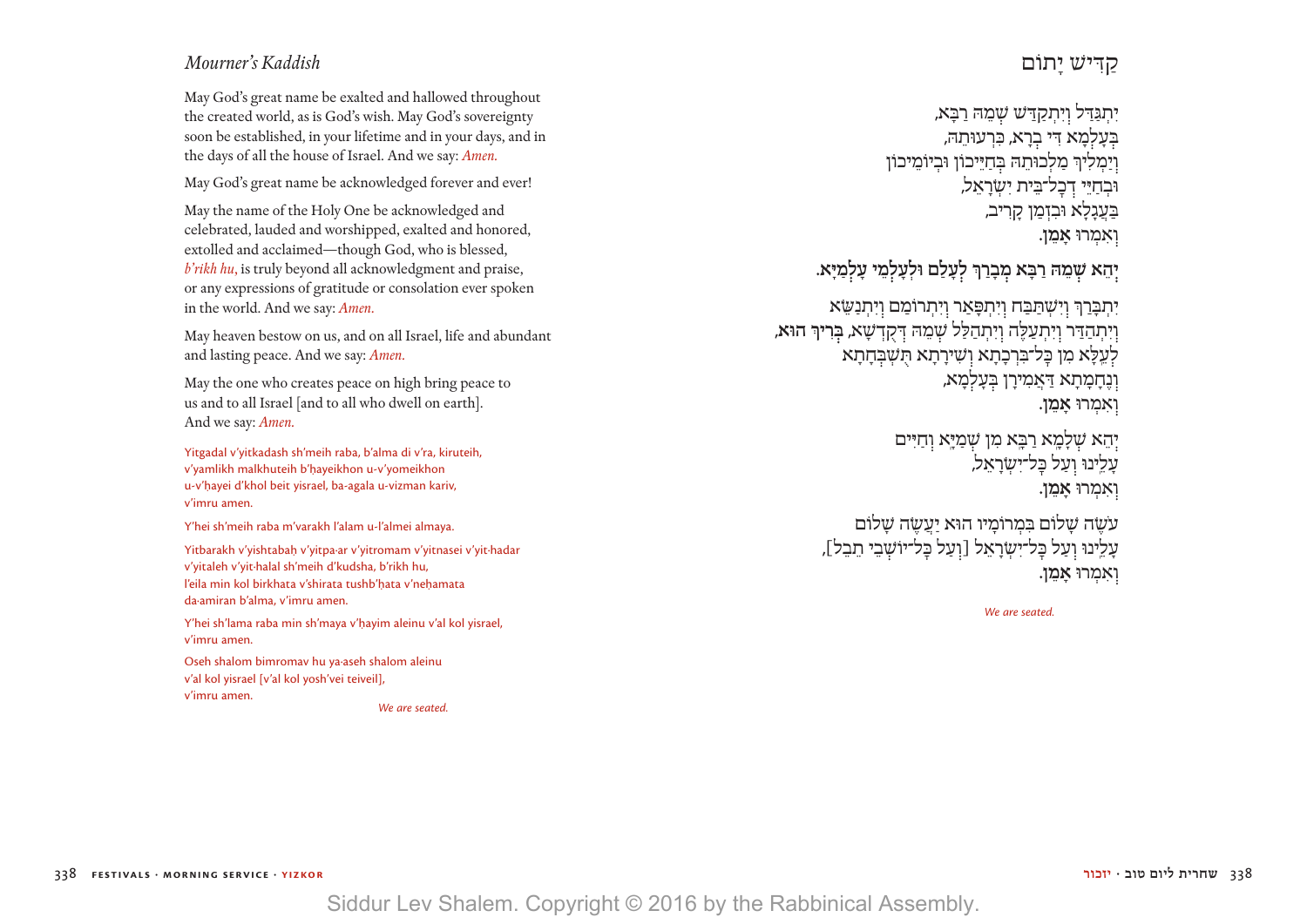*The prayer for martyrs, Av Ha-Rahamim, can be found on page 446. A transliteration of Ashrei may be found on page 181.* 

#### *Ashrei*

Joyous are they who dwell in Your house; they shall praise You forever.  *Joyous the people who are so favored; joyous the people whose God is ADONAI.* A song of praise, of David I exalt You, my God, my sovereign; I praise Your name, always.  *Every day I praise You, glorifying Your name, always.*  Great is ADONAI, greatly to be praised, though Your greatness is unfathomable.  *One generation praises Your works to another, telling of Your mighty deeds.*  I would speak of Your majestic glory and of Your wondrous acts.  *Generations speak of Your awe-inspiring deeds; I, too, shall recount Your greatness.*  They recount Your great goodness, and sing of Your righteousness.  *ADONAI is merciful and compassionate, patient, and abounding in love.*  ADONAI is good to all, and God's mercy embraces all of creation.  *All of creation acknowledges You, and the faithful bless You.*  They speak of the glory of Your sovereignty and tell of Your might,  *proclaiming to humanity Your mighty deeds, and the glory of Your majestic sovereignty.* Your sovereignty is eternal; Your dominion endures in every generation.  *ADONAI supports all who falter, and lifts up all who are bent down.* The eyes of all look hopefully to You, and You provide them nourishment in due time.  *Opening Your hand, You satisfy with abundance all that lives.* ADONAI is righteous in all that is done, faithful to all creation.  *ADONAI is near to all who call, to all who call sincerely.*  God fulfills the desire of those who are faithful, listening to their cries, rescuing them.  *ADONAI watches over all who love the Holy One, but will destroy all the wicked.*  ▶ My mouth shall utter praise of ADONAI. May all that is mortal praise God's name forever and ever. Psalm 145

 *We shall praise ADONAI now and always. Halleluyah!*

*The prayer for martyrs, Av Ha-Rahamim, can be found on page 446. A transliteration of Ashrei may be found on page 181.* 

> **ָאַשְׁרֵי יוֹשָׁבֵי בֵיתֵךְ, עוֹד יְהַלְלִוּךְ סֵלַה.** ַאַשְׁרֵי הַעֲם שֱכֵּכָה לּוֹ, אַשַׁרֵי הַעַם שִׁיהוה אלהיו.

### **תּהלֹה לדוד**

אַ רוֹמִמְךָ אֱלוֹהַי הַמֱלֵךְ, וַאֲבַרְכָה שִׁמְךָ לְעוֹלָם וַעֲד. בּבַל־יוֹם <u>אַבְרְכֵךְ, וַאֲהַלְלָה שָׁמְ</u>רָּ לְעוֹלָם וַעֶד. **ָג**ּדוֹל יהוה וּמַהלל מֵאֹד, ולגדלתו אין חקר. **דּ**וֹר ל דוֹ ר י ַשׁבּ ֲ ַ ח מַ ע ֶ ֽשׂיָך, וּגְ בוּ ֹר ַ תֶ ֽ יָך יגִּֽידוּ. הַדַר כִּבוֹד הוֹדֱךָ, וִדִבְרֵי נִפְלָאו*ֶתֵיךָ אֲשֶׂי*ּחֲה. **וֶעֱזוּז נוֹרְאוֹתֶיךְ יֹאמֵרוּ, וּגִדְלַתְךְ אֲסַפְּרֵנַּה. זֵ ֽ**כֶ ר רַ ב טוּ ַ ב ָך יבּ ִֽ יעוּ, ו צִ דְ קָ ת ָך י רַ נֵּ ֽנוּ. ח<sup>ַ נְ</sup>וּן ורחוּם יהוה, ארך אפים וּגדל־חסד. טוֹב יהוה לכ*ּל, ורחמיו על כּל־מעשׂיו.* יוֹדוּךְ יהוה כַּל־מַעֲשֵׂיךָ, וַחֲסִידֵיךְ יָבַרְכִוּכַה. כּבוֹד מלכוּתך*ּ יֹאמרוּ, וּגבוּרתךּ ידבּרוּ.* .<br>להודיע לבני האדם גבוּרתיו, וּכבוֹד הדר מלכוּתוֹ מַלְכוּתְךָ מַלְכוּת כְּל־עֹלָמִים, וּמֶמְשַׁלְתְךָ בְּכָל־דּוֹר וָדֹר. סוֹמוּ יהוה לכל־הנפלים, וזוֹקף לכל־הכּפוּפים. עֵינֵי כֹל אֵלֵיךְ יִשַׂבֵּרוּ, וְאַתְּה נוֹתֵן לָהֶם אֶת־אַכְלָם בִּעָתּוֹ. פּוֹתִה את־יִדך*ּ,* וּמשׂבּיע לכל־חי רצוֹן. צדיק יהוה בּכל־דּרכיו, וחסיד בּכל־מעשׂיו. **קַרוֹב יהוה לְכַל־קֹרְאֵיו, לְכֹל אֲשֶׁר יִקְרַאֲהוּ בֵאֱמֶת.** רְצוֹן יִרְאִיו יַעֲשֶׂה, וְאֶת־שַׁוְעַתַם יִשְׁמַע וְיוֹשִׁיעֵם. **שׁ**וֹמֵ ר יהוה אֶ ת־כּ ֹ ׇ ל־אהֲ בָ יו, ו אֵ ת כּ ׇ ל־הָ רשׁ ַ ָ עִ ים ישׁ ְ מִ יד. ◀ **תּ** ַ הִ לַּ ת יהוה י דבֶּ ר־פִּ י, וִיבָרֵךְ בְּל־בָּשָׂר שֵׁם קָדְשׁוֹ לְעוֹלָם וָעֶד. י די די די די די די די די התלים קמה .<br>תהלים קמה

וַ אֲנַחְנוּ נִבְרֵךְ יָה, מֵעַתָּה וְעַד עוֹלָם. הַלְלוּיַהּ.

times a day. Its popularity may have resulted from its alphabetical acrostic arrangement, making it easy to memorize. But it undoubtedly also drew its popularity from its content. It expresses praise of God by emphasizing God's continuing care and kindness throughout time; equally, it emphasizes God's moral quality of helping the weak and those who falter. It interweaves the personal and the universal, beginning with first-person statements, but goes on to include more general voices: "each generation," "the eyes of all look hopefully to You." This intermixing of the personal and the universal is a common thread in Jewish liturgy.

**Ashrei** is recited three

The word *ashrei* itself captures an ideal that is hard to translate. Some translations offer the English word "happiness" (as in "Happy are they"), which suggests a self-referential quality of satisfaction. "Fortunate are they" is closer to the mark, since it recognizes the internal state as a gift and thus assumes a relationship to the world, to God. "Blessed are they" emphasizes the relationship to God, but doesn't quite capture the fullness of joy that the word denotes. As used throughout the Book of Psalms, *ashrei* often suggests a moral quality, along with a sense of personal fulfillment.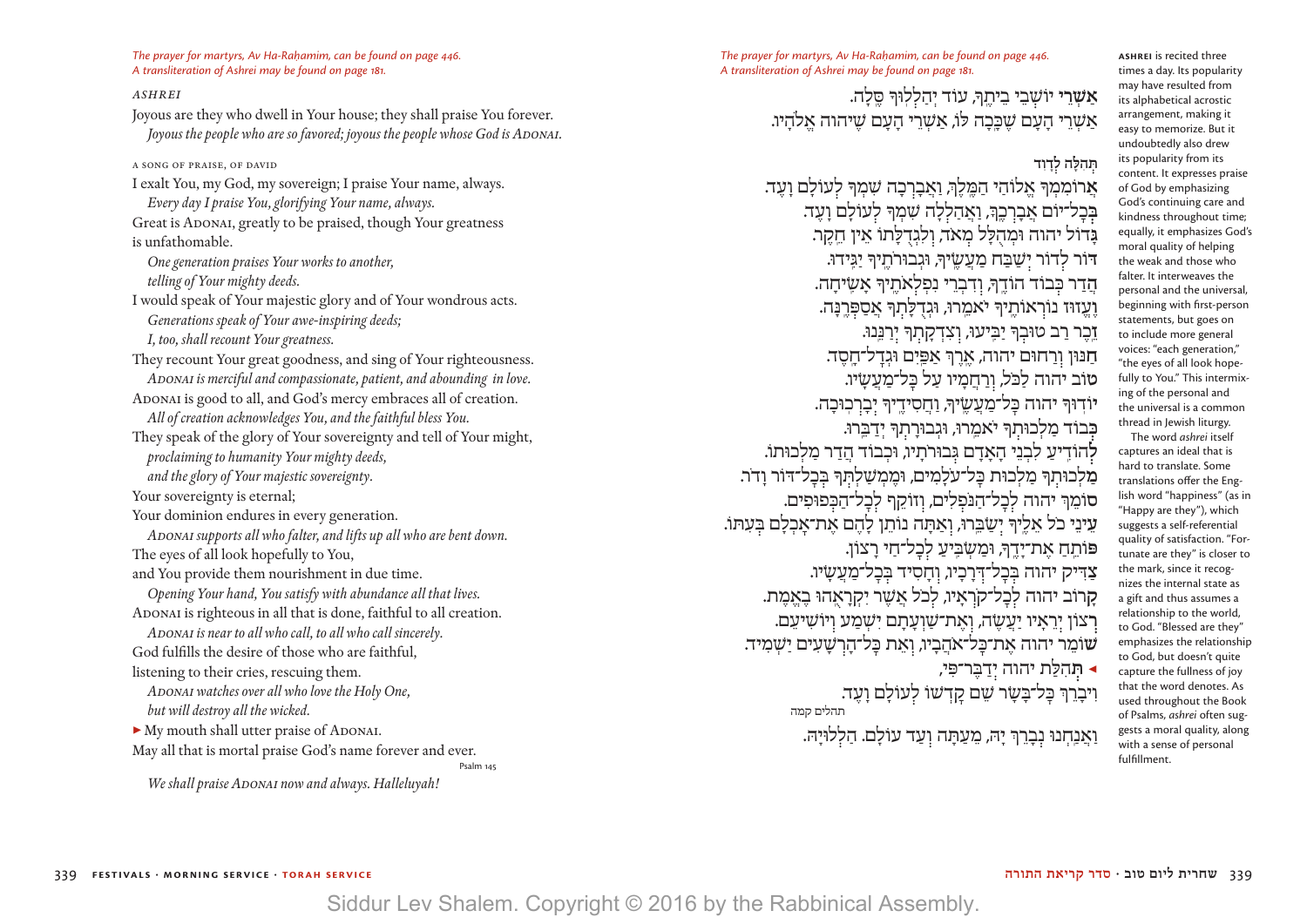### *Returning the Torah*

### *We rise as the ark is opened.*

*Leader:* Celebrate the name of ADONAI; God's name alone is exalted.

### *Congregation:*

God's glory encompasses heaven and earth; God extols the faithful—raising up Israel, the people whom God keeps close. Halleluyah!

Hodo al eretz v'shamayim, va-yarem keren l'amo, t'hilah l'khol hasidav, livnei yisrael am k'rovo. Hal'luyah!

### *On Festivals occuring on weekdays:*

A Song of David The earth is ADONAI's in all its fullness, the land and all who dwell on it. It was God who founded it upon the seas, and set it firm upon the flowing streams. Who may ascend the mount of ADONAI? Who may stand in God's sanctuary? One who has clean hands and a pure heart, who has not taken God's name in vain, nor sworn deceitfully, will receive ADONAI's blessing, a just reward from God, the deliverer. This generation seeks You; the descendants of Jacob long for Your presence, *selah*. Open up, O gates—open up the entryway to eternity; let the exalted sovereign come. Who is the sovereign who is exalted? ADONAI, mighty and triumphant, ADONAI triumphant in battle. Open up, O gates—open up the entryway to eternity; let the exalted sovereign come. ▶ Who is the sovereign who is exalted?  *ADONAI Tz'va·ot* is the sovereign who is exalted, *selah*. Ladonai ha-aretz u-m'lo·ah, teiveil v'yosh'vei vah. Ki hu al yamim y'sadah, v'al n'harot y'khon'neha. Mi ya·aleh v'har Adonai, u-mi yakum bimkom kodsho. N'ki khapayim u-var leivav, asher lo nasa la-shav nafshi, v'lo nishba l'mirmah. Yisa v'rakhah mei-eit Adonai, u-tzedakah mei-elohei yisho. Zeh dor dorshav m'vakshei fanekha yaakov, selah. Se'u she'arim rasheikhem, v'hinasu pithei olam, v'yavo melekh ha-kavod. Mi zeh melekh ha-kavod, Adonai izuz v'gibor, Adonai

gibor milhamah. Se'u she'arim rasheikhem, u-s'u pithei olam, v'yavo melekh ha-kavod. Mi hu zeh melekh ha-kavod, Adonai Tz'va·ot hu melekh ha-kavod, selah.

Psalm 24

## הכנסת התּוֹרה

### *We rise as the ark is opened.*

### *Leader:* יִהַלְלוּ אֶת־שֶם יהוה כִּי נִשְ*ֹגַּב שָׁמוֹ לִבְ*דֹו.

### *Congregation:*

**הֹודֹו עַ ל אֶ ֽ רֶ ץ ו ׁשָ מָ ֽ יִ ם. וַ ּיָ ֽרֶ ם קֶ ֽ רֶ ן ל עַ ּמֹו,** לכל־חַסִידֵיו, לִבְנֵי יִשְׂרַאֵל עַם קרבו, הַלְלוּיַה.

### *On Festivals occurring on weekdays:*

### **ל דָ וִ ד מִ זְ מוֹר**

ליהוה הארץ וּמלוֹאהּ, תִּבל וישׁבי בהּ. ִכּי הוּ ָ א עַ ל יַ מִּ ים י סָ דהּ, ו עַ ל נ הָ רוֹת י כוֹנ נֶ ֽהָ . מִי יַעֲלֶה בְהַר יהוה, וּמִי יַקוּם בִּמְקוֹם קַדְשׁוֹ. נְקִי כַפֵּיִם וּבַר לֵבַב, אֲשֶׁר לֹא נַשָׂא לַשָּׁוָא נַפִשִּׁי, וִלֹא נִשְׁבַּע לִמְרְמַה, יִשָּׂא בְרָכָה מֵאֵת יהוה, וּצְדָקַה מֵאֵלהֵי יִשׁעוֹ. זֶה דּוֹר דּוֹרְשָׁיוּ, מִבַקִשֵּׁי פָנֵיךְ יַעֲקֹב, סֵלָה. שׂאוּ שָׁעָרִים רָאשֵׁיכֵם, וְהִנָּשָׂאוּ פִּתְחֵי עוֹלַם, ויבוֹא מלךּ הכּבוֹד. ַ מִ י זֶ ה מֶ ֽ לֶ ְך הכָּ בוֹ ִ ד, יהוה עזּוּ ִ ז ו גבּוֹר, יהוה גִּבּוֹר מִלְחִמָה. שִׂאוּ שָׁעֲרִים רַאשֵׁיכֶם, וּשָׂאוּ פִּתְחֵי עוֹלַם, וַיַּבֹא מֶלֶךְ הַכַּבוֹד. ◀ מִ י הוּ ַ א זֶ ה מֶ ֽ לֶ ְך הכָּ בוֹד,

יהוה צבאוֹת, הוּא מלךְ הכּבוֹד סלה. תהלים כד

**Psalm 24**. This psalm's dramatic imagery of gates that open for God's symbolic entrance to the Temple explains why it accompanies the Torah's return to the ark. Yet the psalm focuses first of all on the state of the worshipper: purity of action—especially verbal honesty—must characterize those who would enter this holy place and receive its blessing. Like Psalm 29, recited on Shabbat when the Torah is returned (on the next page), this psalm speaks of God being enthroned; elsewhere the psalmist speaks of God being enthroned among the praises of Israel. We might think of our study and worship as having opened the gates and created the heavenly space in which God may dwell.

 Psalm . ּ יְ הַ לְ לו **celebrate** 148:13–14. The practice of reciting these verses while returning the Torah to the ark is mentioned in the earliest prayerbooks.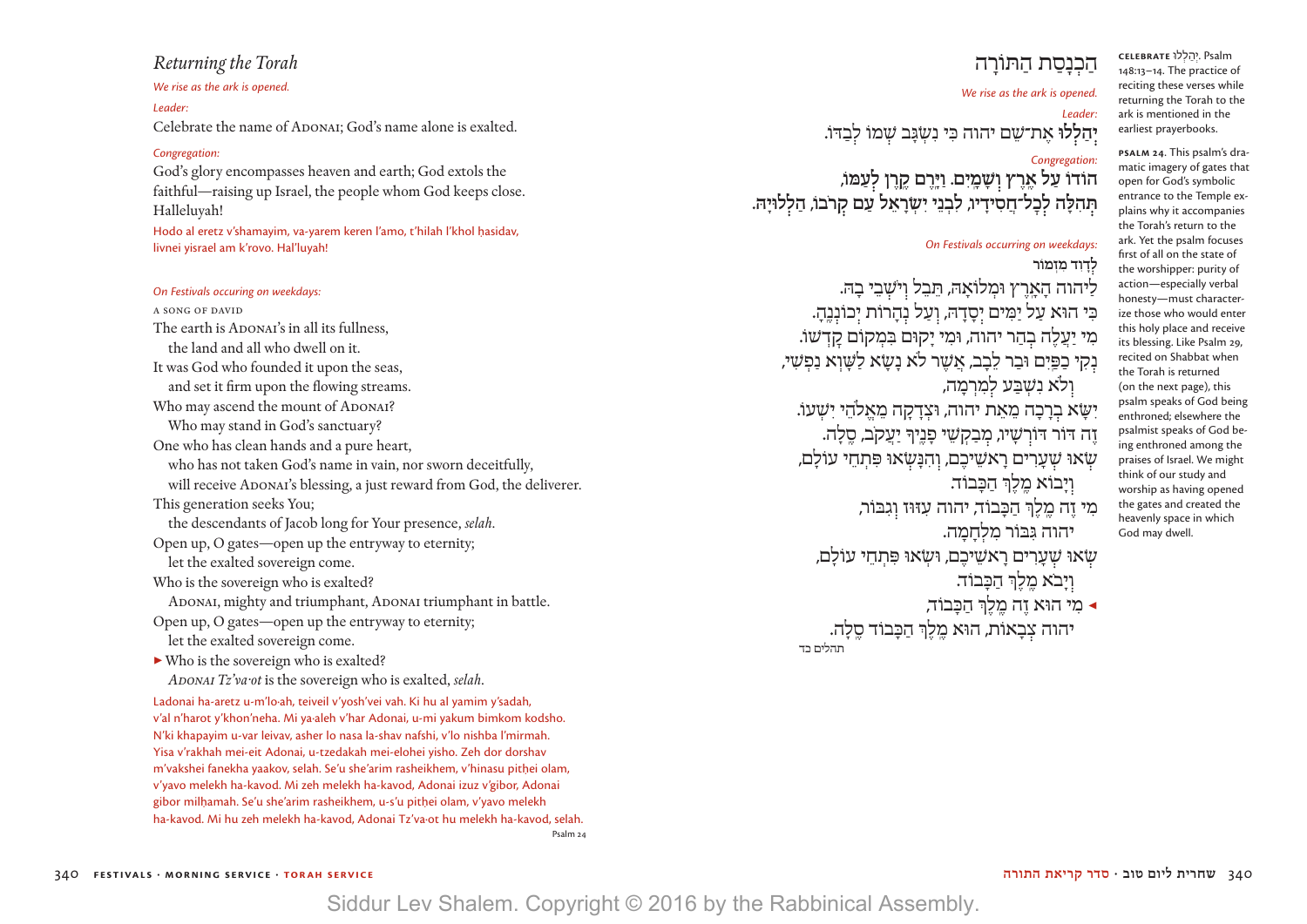*On Festivals occurring on Shabbat and on the Shabbat of Hol Ha-Mo∙ed:* 

#### A PSALM OF DAVID

Acclaim ADONAI, children of the Divine; acclaim ADONAI, with honor and strength.

Acclaim ADONAI, with the honor due God's name; bow before ADONAI in the splendor of the sanctuary.

The voice of ADONAI thunders over the waters;

God, glorious, thunders—ADONAI, over the great sea. The voice of ADONAI, with all its power; the voice of ADONAI, with all its majesty; the voice of ADONAI shatters the cedars. ADONAI shatters the cedars of Lebanon—making the trees dance like calves, the mountains of Lebanon and Sirion like

wild bulls.

- The voice of ADONAI forms flames of fire; the voice of ADONAI convulses the wilderness, ADONAI convulses the wilderness of Kadesh.
- The voice of ADONAI makes hinds calve and strips forests bare, and in God's sanctuary all acknowledge the glory of God.
- ADONAI was enthroned above the flood waters: enthroned, ADONAI is eternally sovereign.
- ADONAI will grant strength to God's people; ADONAI will bless them with peace.

#### Mizmor l'david.

Havu ladonai b'nei eilim, havu ladonai kavod va-oz.

Havu ladonai k'vod sh'mo, hishtahavu ladonai b'hadrat kodesh. Kol Adonai al ha-mayim, El ha-kavod hirim, Adonai al mayim rabim. Kol Adonai ba-ko·ah, kol Adonai be-hadar, kol Adonai shover arazim, va-y'shabeir Adonai et arzei ha-l'vanon. Va-yarkidem k'mo eigel, l'vanon v'siryon k'mo ven re'eimim. Kol Adonai hotzev lahavot esh, kol Adonai yahil midbar, yahil Adonai midbar kadesh. Kol Adonai y'holel ayalot. Va-yehesof y'arot u-v'heikhalo kulo omer kavod. Adonai la-mabul yashav, va-yeishev Adonai melekh l'olam. Adonai oz l'amo yiten, Adonai y'varekh et amo va-shalom.

Psalm 29

*On Festivals occurring on Shabbat and on the Shabbat of Hol Ha-Mo∙ed:* 

### מזמוֹר לדוד

הָבִוּ לַיהוה בְּנֵי אֵלִים, הַבְוּ לַיהוה כַּבוֹד וַעֹז, הַבִ**ּוּ לַיהוה כִּבוֹד שִׁמֹו, הִשְׁתַּחֲווּ** לַיהוה בְּהַדְרַת קֹדָש. קול יהוה על־המים, אֵל הַכַּבוֹד הִרְעִים, יהוה עַל מַיִם רבּים. **ֹ קֹול יהוה ּבַ ּכ ֽ חַ , ֹ קֹול יהוה ּבֶ הָ דָ ר, קֹול יהוה ׁשבֵ ר אֲ רָ זִ ים, וַ יְ ׁשַ ּבֵ ר יהוה אֶ ת־אַ רְ זֵ י הַ ּל בָ נֹון,** וַיַּרְקִידֵם כִּמוֹ עֱגֶל, לִבְנוֹן וְשִׂרִיוֹן כִּמוֹ בֶן־רְאֲמִים. **ֹ קֹול יהוה חצֵ ב לַ הֲ בֹות אֵ ׁש, קֹול יהוה יָ חִ יל מִ דְ ּבָ ר, יָ חִ יל יהוה מִ דְ ּבַ ר קָ דֵ ׁש, ָ קֹול יהוה י חֹולֵ ל אַ ּילֹות.** וַיֶּחֱשֹׂף יְעָרוֹת, וּבְהֵיכָלוֹ כִּלוֹ אמֵר כַּבוֹד. **יהוה לַ ּמַ ּבּול יָ ׁשָ ב, וַ ּיֵ ֽׁשֶ ב יהוה מֶ ֽ לֶ ְך ל עֹולָ ם.** יהוה עז לְעַמוֹ יִתֵן, יהוה יִבְרֵךְ אֶת־עַמוֹ בֹּשׁלוֹם. תהלים כט

**PSALM 29**. Psalm 29 was chosen to accompany the procession of the Torah as it is returned to the ark on Shabbat morning because of its predominant image. The phrase *kol Adonai* ("the voice of God")—which was identified by the ancient rabbis with God's revelation on Sinai—is repeated seven times. The thunder and lightning described here evoke the scene of the revelation at Sinai in Exodus 19; the Bible elsewhere locates Kadesh in or near the Sinai desert.

Biblical scholars see the psalm as a depiction of a storm coming in from the Mediterranean, passing over the mountains of Lebanon—cedars top those high mountains and are among the world's sturdiest and longest-lived trees moving over the fertile land and then through the desert.

The psalm begins with

reference to the waters of the Mediterranean Sea and ends with God enthroned above the primal waters of creation. It also begins with an angelic chorus praising God and toward the end mentions the human chorus praising God in the Temple. Thus earth and heaven—the human and the Divine—are joined.

We began the Torah service with verses marking a royal procession and now, as the Torah is returned to the ark after it has been read to the congregation, we end with verses depicting God enthroned as the "eternal sovereign."